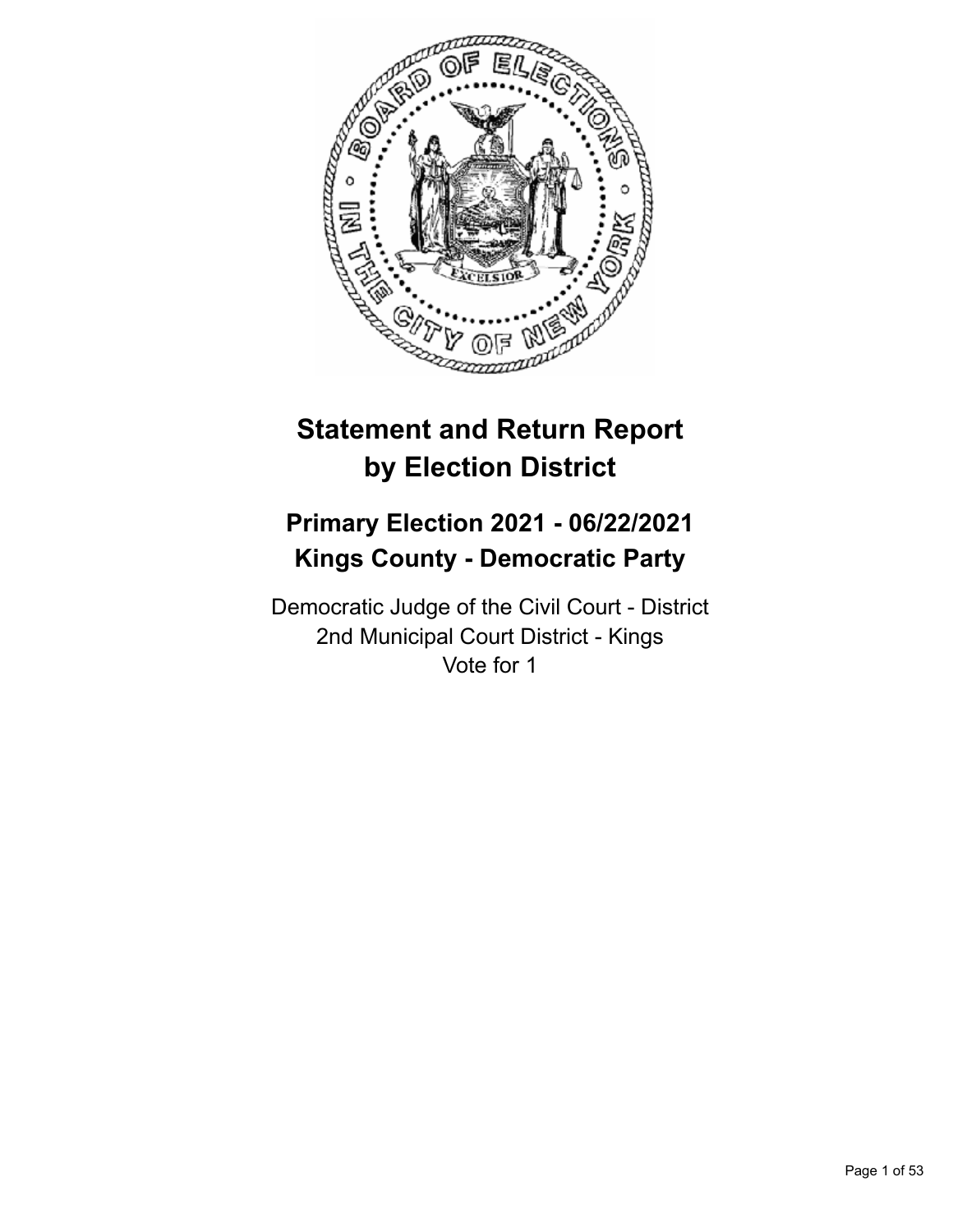

| PUBLIC COUNTER                                           | 282 |
|----------------------------------------------------------|-----|
| <b>MANUALLY COUNTED EMERGENCY</b>                        | 0   |
| ABSENTEE / MILITARY                                      | 21  |
| AFFIDAVIT                                                | 4   |
| <b>Total Ballots</b>                                     | 307 |
| Less - Inapplicable Federal/Special Presidential Ballots | 0   |
| <b>Total Applicable Ballots</b>                          | 307 |
| LISA LEWIS                                               | 71  |
| <b>LOLA WATERMAN</b>                                     | 48  |
| MARVA C. BROWN                                           | 156 |
| UNATTRIBUTABLE WRITE-IN (WRITE-IN)                       |     |
| <b>Total Votes</b>                                       | 276 |
| Unrecorded                                               | 31  |

## **041/43**

| <b>PUBLIC COUNTER</b>                                    | 245 |
|----------------------------------------------------------|-----|
| <b>MANUALLY COUNTED EMERGENCY</b>                        | 0   |
| ABSENTEE / MILITARY                                      | 9   |
| <b>AFFIDAVIT</b>                                         | 6   |
| <b>Total Ballots</b>                                     | 260 |
| Less - Inapplicable Federal/Special Presidential Ballots | 0   |
| <b>Total Applicable Ballots</b>                          | 260 |
| LISA LEWIS                                               | 61  |
| <b>LOLA WATERMAN</b>                                     | 67  |
| <b>MARVA C. BROWN</b>                                    | 80  |
| DAMIEN POWELL (WRITE-IN)                                 | 1   |
| <b>Total Votes</b>                                       | 209 |
| Unrecorded                                               | 51  |

| PUBLIC COUNTER                                           | 322      |
|----------------------------------------------------------|----------|
| MANUALLY COUNTED EMERGENCY                               | $\Omega$ |
| ABSENTEE / MILITARY                                      | 15       |
| AFFIDAVIT                                                | 0        |
| <b>Total Ballots</b>                                     | 337      |
| Less - Inapplicable Federal/Special Presidential Ballots | $\Omega$ |
| <b>Total Applicable Ballots</b>                          | 337      |
| LISA LEWIS                                               | 80       |
| <b>LOLA WATERMAN</b>                                     | 75       |
| MARVA C. BROWN                                           | 105      |
| MENACHEM JUNLN (WRITE-IN)                                | 1        |
| <b>Total Votes</b>                                       | 261      |
| Unrecorded                                               | 76       |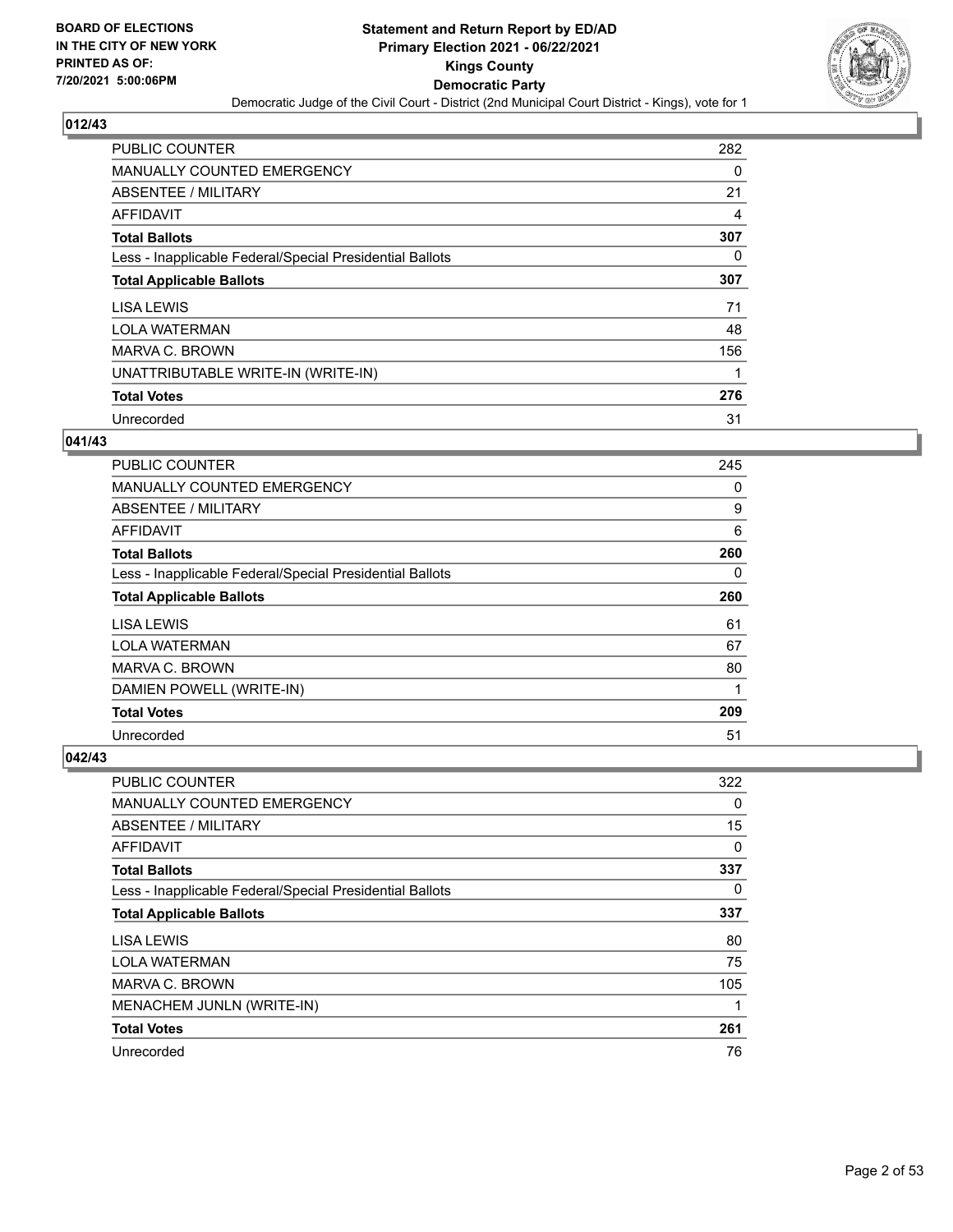

| <b>PUBLIC COUNTER</b>                                    | 312 |
|----------------------------------------------------------|-----|
| <b>MANUALLY COUNTED EMERGENCY</b>                        | 0   |
| ABSENTEE / MILITARY                                      | 9   |
| <b>AFFIDAVIT</b>                                         | 4   |
| <b>Total Ballots</b>                                     | 325 |
| Less - Inapplicable Federal/Special Presidential Ballots | 0   |
| <b>Total Applicable Ballots</b>                          | 325 |
| LISA LEWIS                                               | 85  |
| <b>LOLA WATERMAN</b>                                     | 52  |
| <b>MARVA C. BROWN</b>                                    | 77  |
| ADAM MEYERS (WRITE-IN)                                   | 1   |
| AUROHOM H FLINKENSTEIN (WRITE-IN)                        | 1   |
| <b>MENACHEM JUNIK (WRITE-IN)</b>                         | 1   |
| UNATTRIBUTABLE WRITE-IN (WRITE-IN)                       | 1   |
| <b>Total Votes</b>                                       | 218 |
| Unrecorded                                               | 107 |

| <b>PUBLIC COUNTER</b>                                    | 238      |
|----------------------------------------------------------|----------|
| MANUALLY COUNTED EMERGENCY                               | $\Omega$ |
| <b>ABSENTEE / MILITARY</b>                               | 28       |
| <b>AFFIDAVIT</b>                                         | 1        |
| <b>Total Ballots</b>                                     | 267      |
| Less - Inapplicable Federal/Special Presidential Ballots | 0        |
| <b>Total Applicable Ballots</b>                          | 267      |
| LISA LEWIS                                               | 81       |
| <b>LOLA WATERMAN</b>                                     | 47       |
| MARVA C. BROWN                                           | 91       |
| <b>Total Votes</b>                                       | 219      |
| Unrecorded                                               | 48       |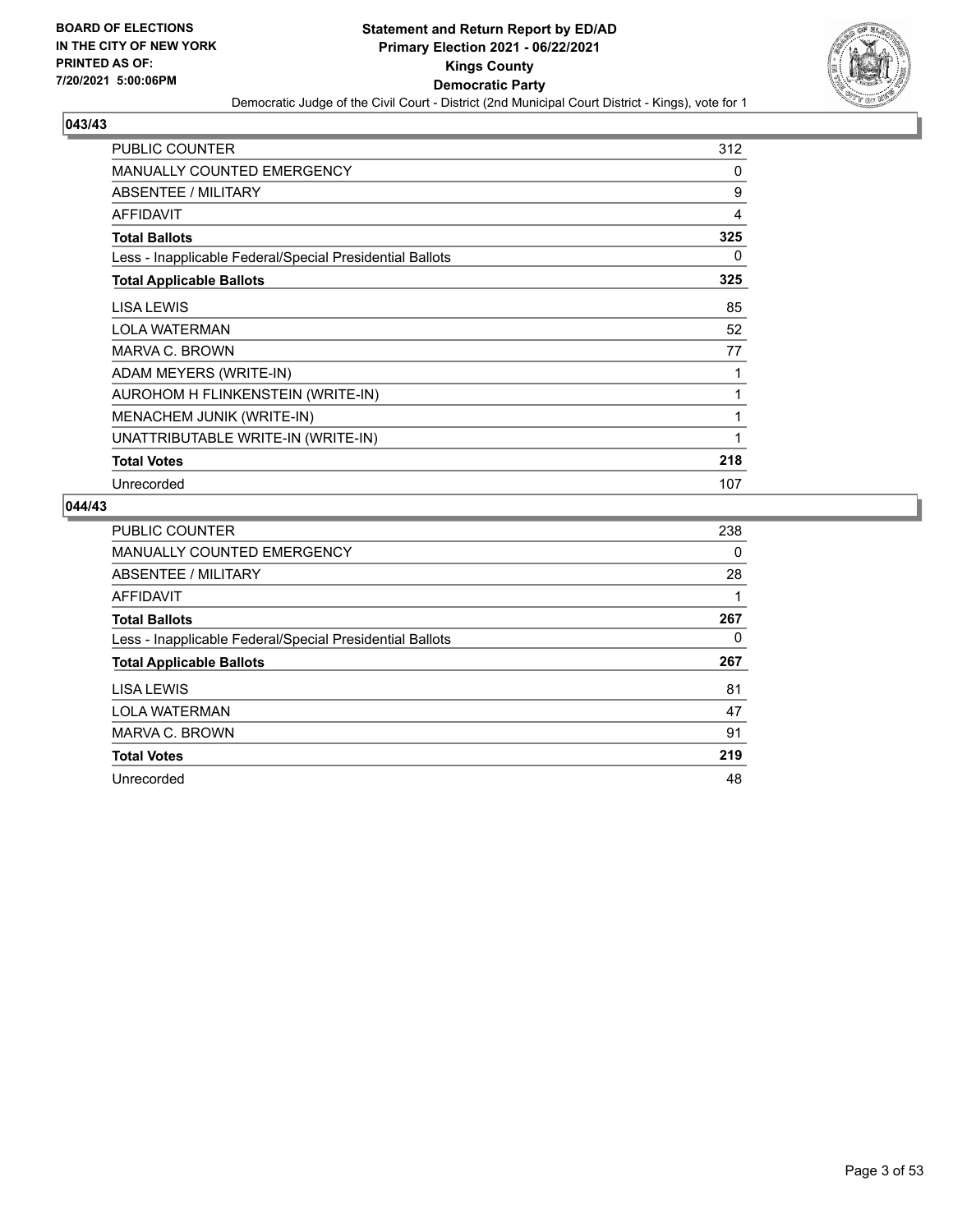

| <b>PUBLIC COUNTER</b>                                    | 317 |
|----------------------------------------------------------|-----|
| <b>MANUALLY COUNTED EMERGENCY</b>                        | 0   |
| ABSENTEE / MILITARY                                      | 31  |
| <b>AFFIDAVIT</b>                                         | 6   |
| <b>Total Ballots</b>                                     | 354 |
| Less - Inapplicable Federal/Special Presidential Ballots | 0   |
| <b>Total Applicable Ballots</b>                          | 354 |
| LISA LEWIS                                               | 89  |
| <b>LOLA WATERMAN</b>                                     | 74  |
| MARVA C. BROWN                                           | 107 |
| <b>IGENIE HARRIS-BLENMAN (WRITE-IN)</b>                  |     |
| RICHARDO MONTALBAN (WRITE-IN)                            | 1   |
| THEO CHINO (WRITE-IN)                                    |     |
| UNATTRIBUTABLE WRITE-IN (WRITE-IN)                       |     |
| <b>Total Votes</b>                                       | 274 |
| Unrecorded                                               | 80  |

## **046/43**

| <b>PUBLIC COUNTER</b>                                    | 299 |
|----------------------------------------------------------|-----|
| MANUALLY COUNTED EMERGENCY                               | 0   |
| ABSENTEE / MILITARY                                      | 27  |
| <b>AFFIDAVIT</b>                                         | 0   |
| <b>Total Ballots</b>                                     | 326 |
| Less - Inapplicable Federal/Special Presidential Ballots | 0   |
| <b>Total Applicable Ballots</b>                          | 326 |
| LISA LEWIS                                               | 77  |
| <b>LOLA WATERMAN</b>                                     | 80  |
| MARVA C. BROWN                                           | 127 |
| JONAH HALSON ERDMAN (WRITE-IN)                           | 1   |
| NATHAN ALBERT (WRITE-IN)                                 | 1   |
| <b>Total Votes</b>                                       | 286 |
| Unrecorded                                               | 40  |

| PUBLIC COUNTER                                           | 182 |
|----------------------------------------------------------|-----|
| <b>MANUALLY COUNTED EMERGENCY</b>                        | 0   |
| ABSENTEE / MILITARY                                      | 9   |
| <b>AFFIDAVIT</b>                                         | 0   |
| <b>Total Ballots</b>                                     | 191 |
| Less - Inapplicable Federal/Special Presidential Ballots | 0   |
| <b>Total Applicable Ballots</b>                          | 191 |
| LISA LEWIS                                               | 57  |
| <b>LOLA WATERMAN</b>                                     | 34  |
| <b>MARVA C. BROWN</b>                                    | 68  |
| SAM STONE (WRITE-IN)                                     | 1   |
| <b>Total Votes</b>                                       | 160 |
| Unrecorded                                               | 31  |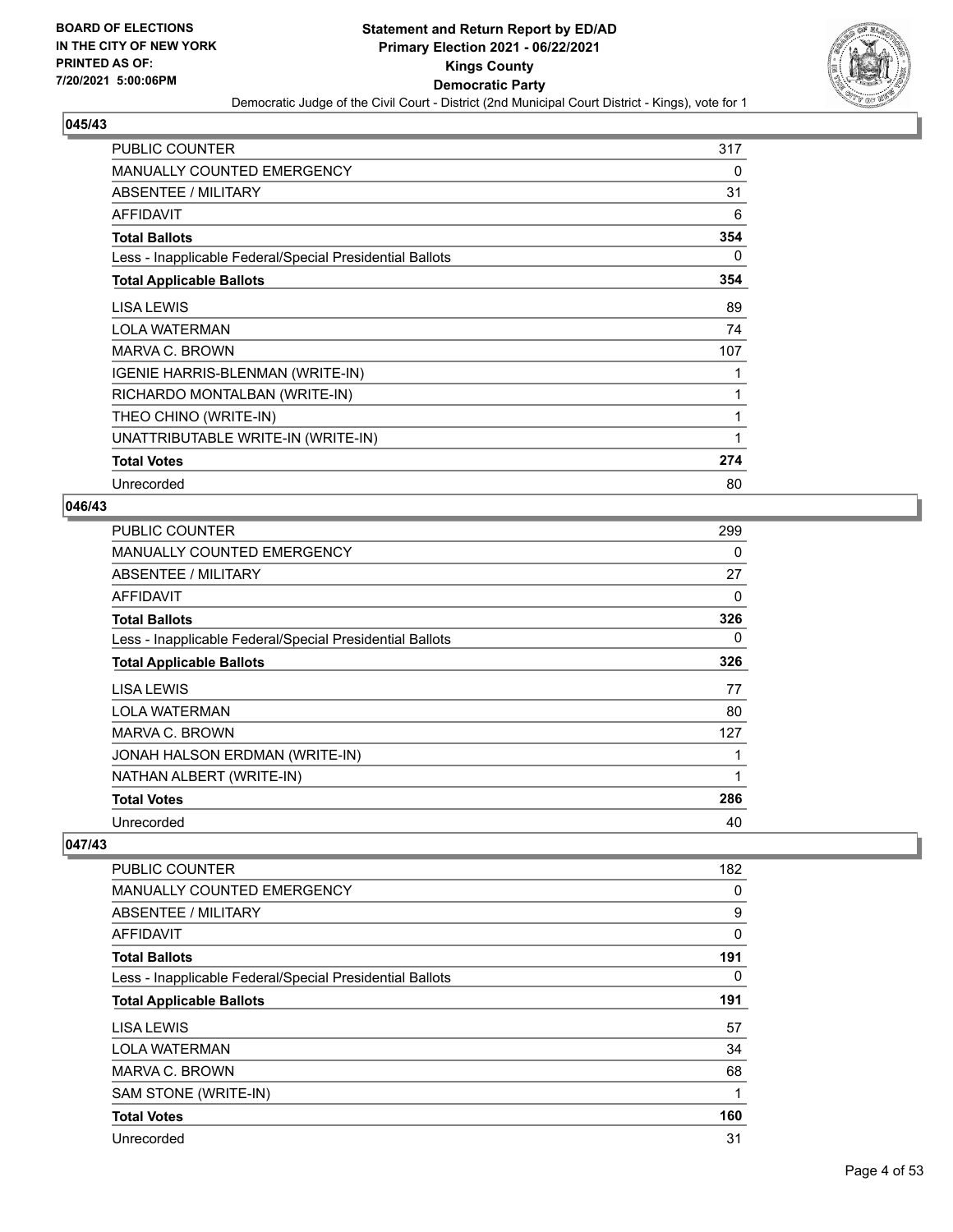

| PUBLIC COUNTER                                           | 156      |
|----------------------------------------------------------|----------|
| <b>MANUALLY COUNTED EMERGENCY</b>                        | 0        |
| ABSENTEE / MILITARY                                      | 7        |
| AFFIDAVIT                                                |          |
| <b>Total Ballots</b>                                     | 164      |
| Less - Inapplicable Federal/Special Presidential Ballots | $\Omega$ |
| <b>Total Applicable Ballots</b>                          | 164      |
|                                                          |          |
| LISA LEWIS                                               | 52       |
| <b>LOLA WATERMAN</b>                                     | 30       |
| MARVA C. BROWN                                           | 63       |
| <b>Total Votes</b>                                       | 145      |

#### **049/43**

| <b>PUBLIC COUNTER</b>                                    | 224 |
|----------------------------------------------------------|-----|
| <b>MANUALLY COUNTED EMERGENCY</b>                        | 0   |
| ABSENTEE / MILITARY                                      | 15  |
| AFFIDAVIT                                                |     |
| <b>Total Ballots</b>                                     | 240 |
| Less - Inapplicable Federal/Special Presidential Ballots | 0   |
| <b>Total Applicable Ballots</b>                          | 240 |
| LISA LEWIS                                               | 77  |
| <b>LOLA WATERMAN</b>                                     | 60  |
| MARVA C. BROWN                                           | 75  |
| <b>Total Votes</b>                                       | 212 |
| Unrecorded                                               | 28  |
|                                                          |     |

| <b>PUBLIC COUNTER</b>                                    | 285 |
|----------------------------------------------------------|-----|
| <b>MANUALLY COUNTED EMERGENCY</b>                        | 0   |
| ABSENTEE / MILITARY                                      | 21  |
| <b>AFFIDAVIT</b>                                         |     |
| <b>Total Ballots</b>                                     | 307 |
| Less - Inapplicable Federal/Special Presidential Ballots | 0   |
|                                                          |     |
| <b>Total Applicable Ballots</b>                          | 307 |
| LISA LEWIS                                               | 94  |
| <b>LOLA WATERMAN</b>                                     | 71  |
| <b>MARVA C. BROWN</b>                                    | 102 |
| <b>Total Votes</b>                                       | 267 |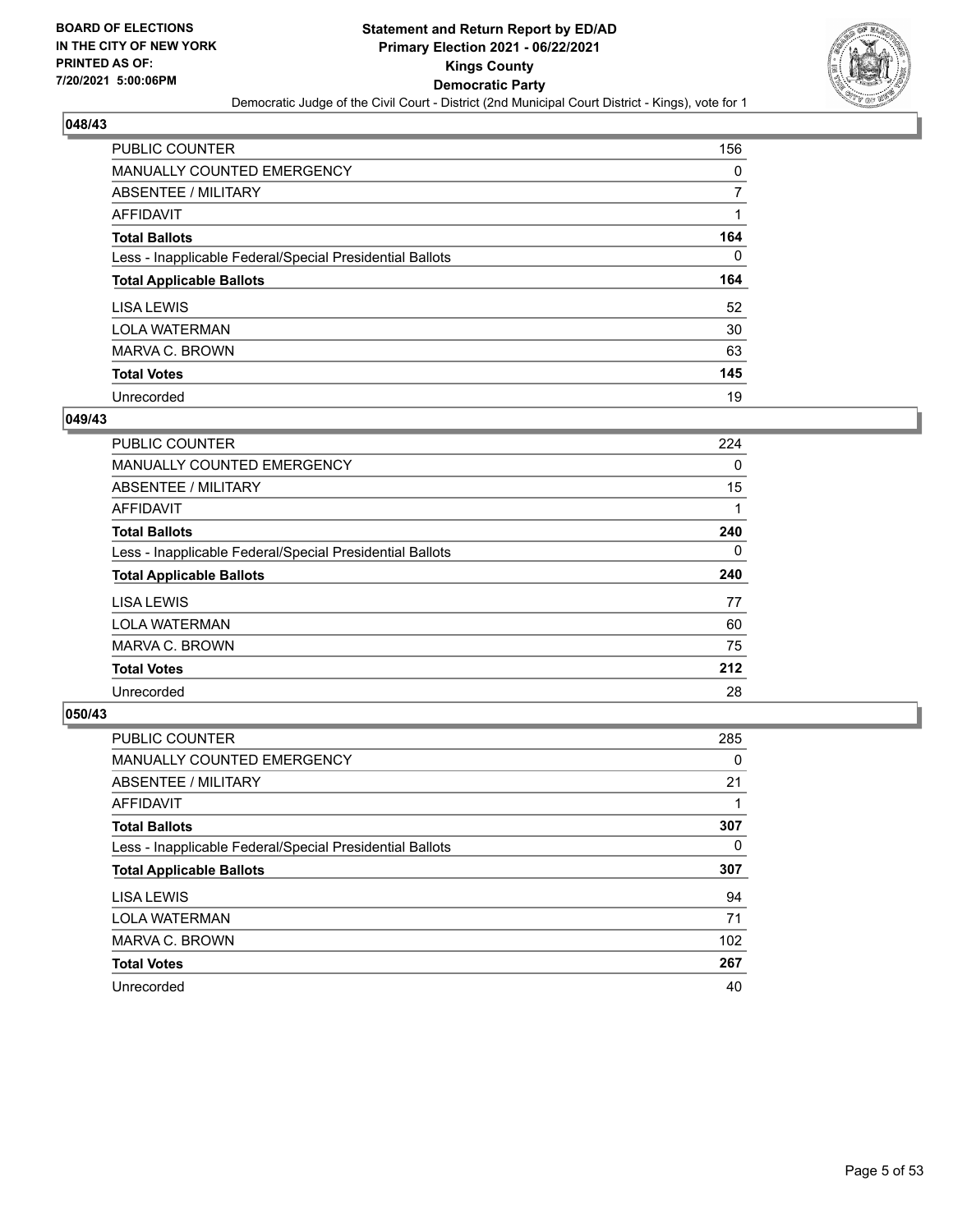

| <b>PUBLIC COUNTER</b>                                    | 311      |
|----------------------------------------------------------|----------|
| <b>MANUALLY COUNTED EMERGENCY</b>                        | 0        |
| ABSENTEE / MILITARY                                      | 21       |
| <b>AFFIDAVIT</b>                                         |          |
| <b>Total Ballots</b>                                     | 333      |
| Less - Inapplicable Federal/Special Presidential Ballots | $\Omega$ |
| <b>Total Applicable Ballots</b>                          | 333      |
| LISA LEWIS                                               | 103      |
| <b>LOLA WATERMAN</b>                                     | 53       |
| MARVA C. BROWN                                           | 114      |
| MAXINE H. PARK (WRITE-IN)                                |          |
| <b>Total Votes</b>                                       | 271      |
| Unrecorded                                               | 62       |

# **072/43**

| PUBLIC COUNTER                                           | 210 |
|----------------------------------------------------------|-----|
| <b>MANUALLY COUNTED EMERGENCY</b>                        | 0   |
| ABSENTEE / MILITARY                                      | 18  |
| AFFIDAVIT                                                | 2   |
| <b>Total Ballots</b>                                     | 230 |
| Less - Inapplicable Federal/Special Presidential Ballots | 0   |
|                                                          |     |
| <b>Total Applicable Ballots</b>                          | 230 |
| LISA LEWIS                                               | 63  |
| <b>LOLA WATERMAN</b>                                     | 67  |
| MARVA C. BROWN                                           | 78  |
| <b>Total Votes</b>                                       | 208 |

| <b>PUBLIC COUNTER</b>                                    | 131            |
|----------------------------------------------------------|----------------|
| <b>MANUALLY COUNTED EMERGENCY</b>                        | 0              |
| ABSENTEE / MILITARY                                      | 4              |
| AFFIDAVIT                                                | $\overline{2}$ |
| <b>Total Ballots</b>                                     | 137            |
| Less - Inapplicable Federal/Special Presidential Ballots | 0              |
| <b>Total Applicable Ballots</b>                          | 137            |
| <b>LISA LEWIS</b>                                        | 32             |
| <b>LOLA WATERMAN</b>                                     | 21             |
| MARVA C. BROWN                                           | 54             |
| <b>Total Votes</b>                                       | 107            |
| Unrecorded                                               | 30             |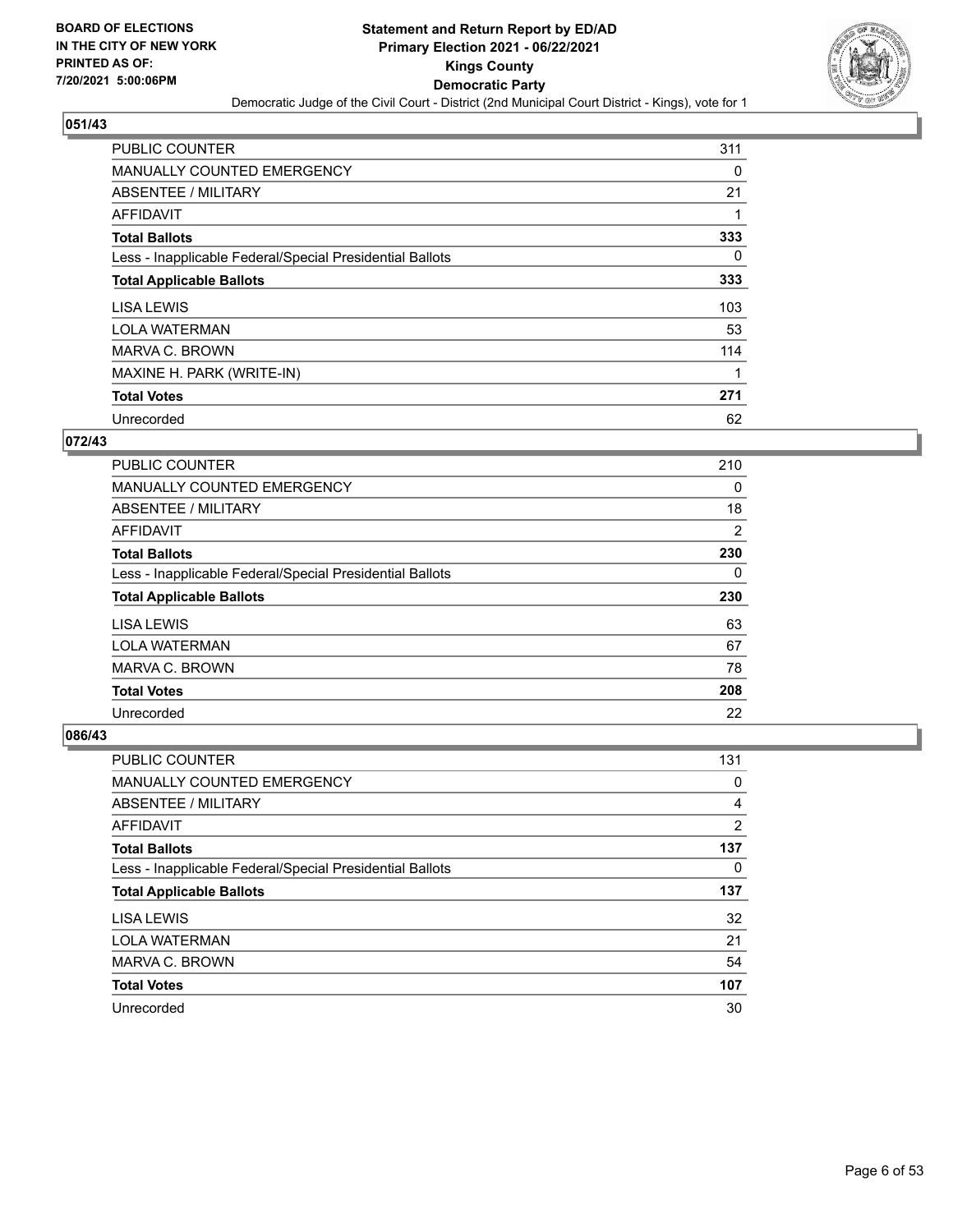

| PUBLIC COUNTER                                           | 275      |
|----------------------------------------------------------|----------|
| <b>MANUALLY COUNTED EMERGENCY</b>                        | 0        |
| ABSENTEE / MILITARY                                      | 12       |
| AFFIDAVIT                                                | 4        |
| <b>Total Ballots</b>                                     | 291      |
| Less - Inapplicable Federal/Special Presidential Ballots | $\Omega$ |
| <b>Total Applicable Ballots</b>                          | 291      |
| LISA LEWIS                                               | 84       |
| <b>LOLA WATERMAN</b>                                     | 65       |
| MARVA C. BROWN                                           | 78       |
| THEO CHINO (WRITE-IN)                                    |          |
| <b>Total Votes</b>                                       | 228      |
| Unrecorded                                               | 63       |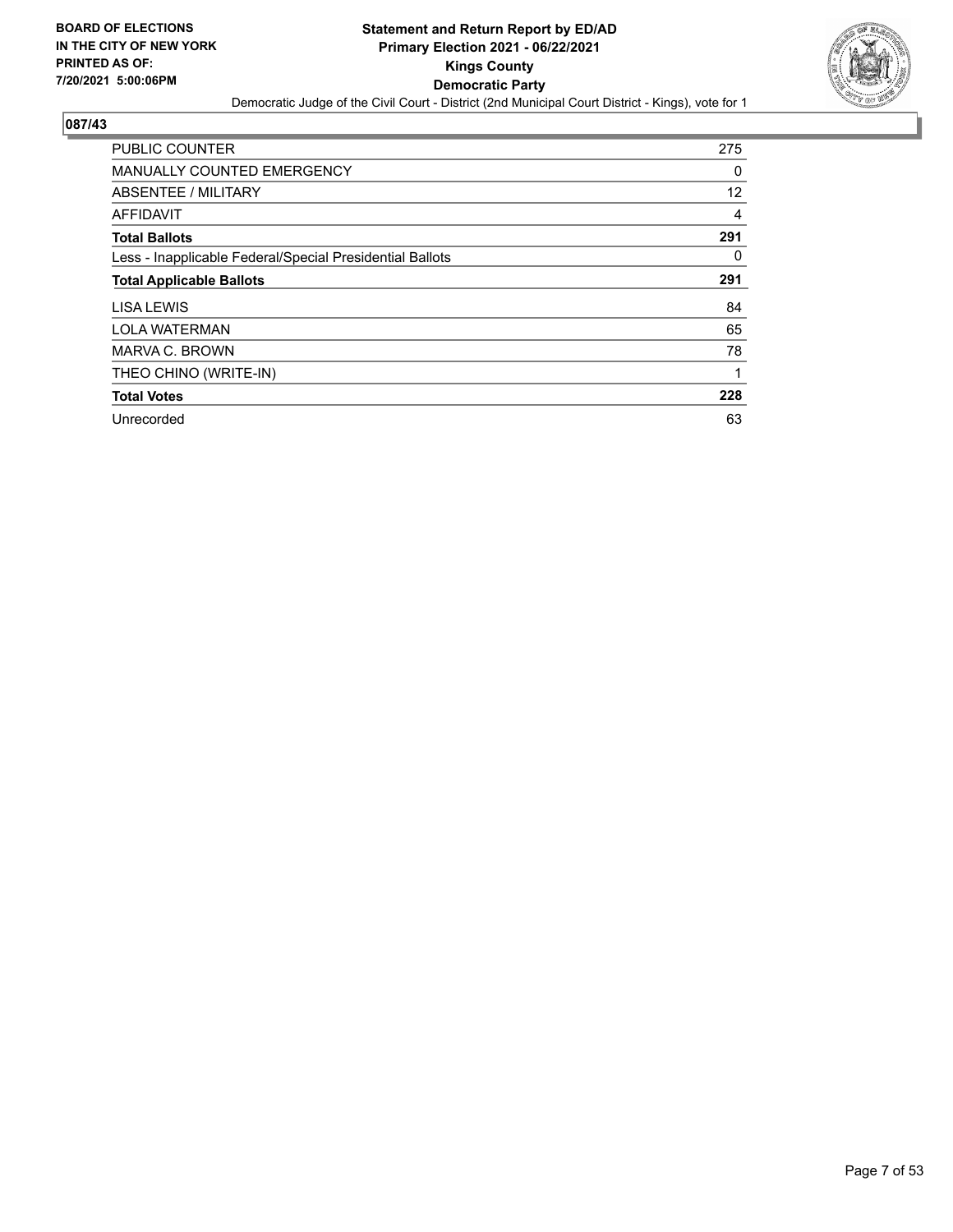

| <b>PUBLIC COUNTER</b>                                    | 169      |
|----------------------------------------------------------|----------|
| MANUALLY COUNTED EMERGENCY                               | 0        |
| ABSENTEE / MILITARY                                      | 7        |
| AFFIDAVIT                                                | 2        |
| <b>Total Ballots</b>                                     | 178      |
| Less - Inapplicable Federal/Special Presidential Ballots | $\Omega$ |
| <b>Total Applicable Ballots</b>                          | 178      |
| <b>LISA LEWIS</b>                                        | 64       |
| <b>LOLA WATERMAN</b>                                     | 48       |
| MARVA C. BROWN                                           | 46       |
| UNATTRIBUTABLE WRITE-IN (WRITE-IN)                       | 1        |
| <b>Total Votes</b>                                       | 159      |
| Unrecorded                                               | 19       |

## **008/54**

| PUBLIC COUNTER                                           | 98       |
|----------------------------------------------------------|----------|
| <b>MANUALLY COUNTED EMERGENCY</b>                        | $\Omega$ |
| ABSENTEE / MILITARY                                      | 9        |
| <b>AFFIDAVIT</b>                                         |          |
| <b>Total Ballots</b>                                     | 108      |
| Less - Inapplicable Federal/Special Presidential Ballots | 0        |
| <b>Total Applicable Ballots</b>                          | 108      |
| LISA LEWIS                                               | 40       |
| <b>LOLA WATERMAN</b>                                     | 22       |
| <b>MARVA C. BROWN</b>                                    | 34       |
| DANIEL ABDUL MALAK (WRITE-IN)                            | 1        |
| <b>Total Votes</b>                                       | 97       |
| Unrecorded                                               | 11       |

| <b>PUBLIC COUNTER</b>                                    | 133 |
|----------------------------------------------------------|-----|
| <b>MANUALLY COUNTED EMERGENCY</b>                        | 0   |
| ABSENTEE / MILITARY                                      | 7   |
| AFFIDAVIT                                                | 0   |
| <b>Total Ballots</b>                                     | 140 |
| Less - Inapplicable Federal/Special Presidential Ballots | 0   |
|                                                          |     |
| <b>Total Applicable Ballots</b>                          | 140 |
| LISA LEWIS                                               | 46  |
| <b>LOLA WATERMAN</b>                                     | 39  |
| MARVA C. BROWN                                           | 31  |
| <b>Total Votes</b>                                       | 116 |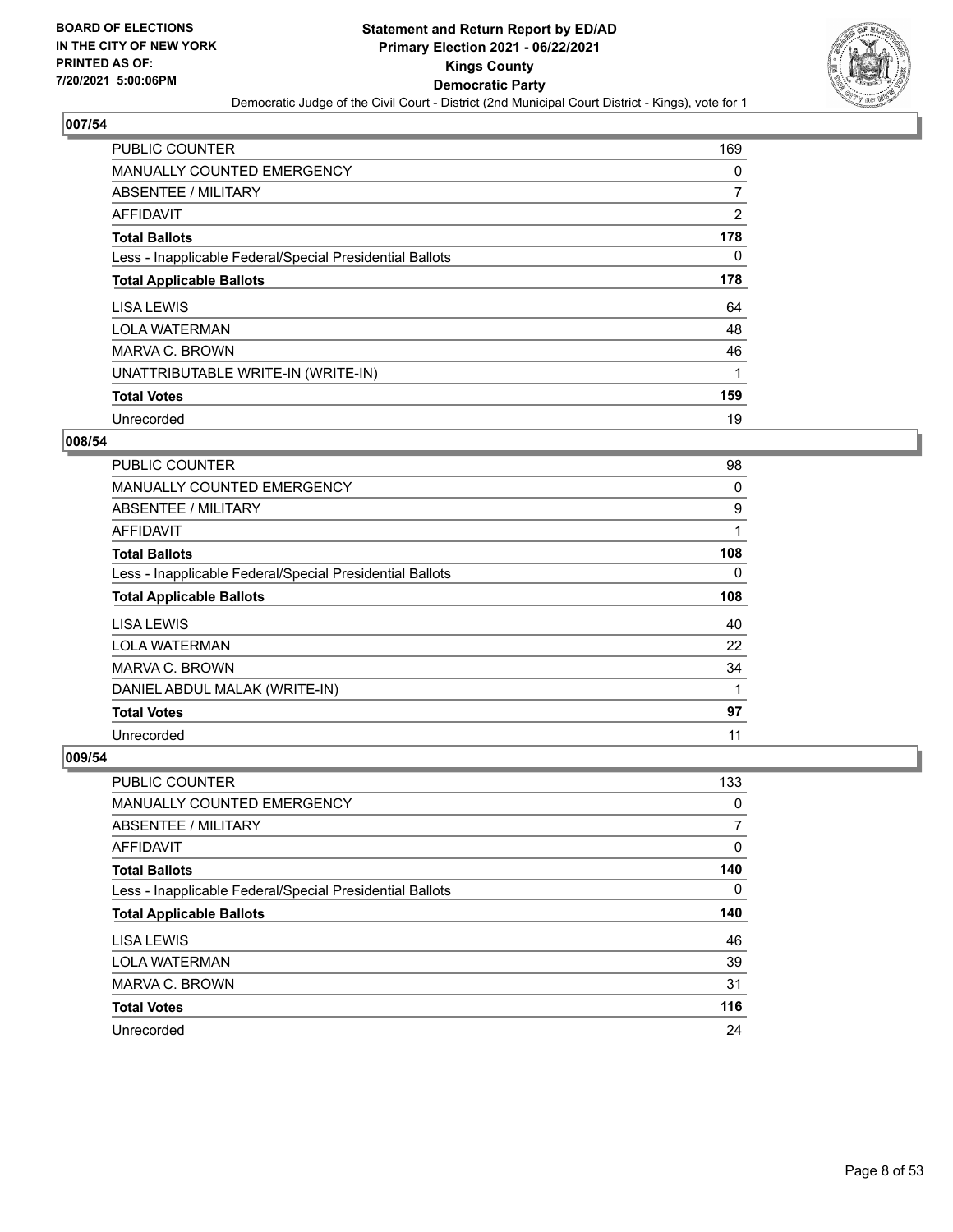

| PUBLIC COUNTER                                           | 142      |
|----------------------------------------------------------|----------|
| <b>MANUALLY COUNTED EMERGENCY</b>                        | $\Omega$ |
| ABSENTEE / MILITARY                                      | 4        |
| AFFIDAVIT                                                | 0        |
| <b>Total Ballots</b>                                     | 146      |
| Less - Inapplicable Federal/Special Presidential Ballots | $\Omega$ |
| <b>Total Applicable Ballots</b>                          | 146      |
|                                                          |          |
| LISA LEWIS                                               | 45       |
| <b>LOLA WATERMAN</b>                                     | 50       |
| MARVA C. BROWN                                           | 29       |
| <b>Total Votes</b>                                       | 124      |

#### **011/54**

| <b>PUBLIC COUNTER</b>                                    | 146      |
|----------------------------------------------------------|----------|
| <b>MANUALLY COUNTED EMERGENCY</b>                        | 0        |
| ABSENTEE / MILITARY                                      | 7        |
| <b>AFFIDAVIT</b>                                         | 2        |
| <b>Total Ballots</b>                                     | 155      |
| Less - Inapplicable Federal/Special Presidential Ballots | $\Omega$ |
| <b>Total Applicable Ballots</b>                          | 155      |
| LISA LEWIS                                               | 54       |
| <b>LOLA WATERMAN</b>                                     | 46       |
| MARVA C. BROWN                                           | 34       |
| <b>Total Votes</b>                                       | 134      |
| Unrecorded                                               | 21       |

| <b>PUBLIC COUNTER</b>                                    | 192            |
|----------------------------------------------------------|----------------|
| <b>MANUALLY COUNTED EMERGENCY</b>                        | 0              |
| ABSENTEE / MILITARY                                      | $\overline{7}$ |
| AFFIDAVIT                                                | 3              |
| <b>Total Ballots</b>                                     | 202            |
| Less - Inapplicable Federal/Special Presidential Ballots | $\Omega$       |
| <b>Total Applicable Ballots</b>                          | 202            |
| LISA LEWIS                                               | 62             |
| <b>LOLA WATERMAN</b>                                     | 47             |
| MARVA C. BROWN                                           | 57             |
| UNATTRIBUTABLE WRITE-IN (WRITE-IN)                       |                |
| <b>Total Votes</b>                                       | 167            |
| Unrecorded                                               | 35             |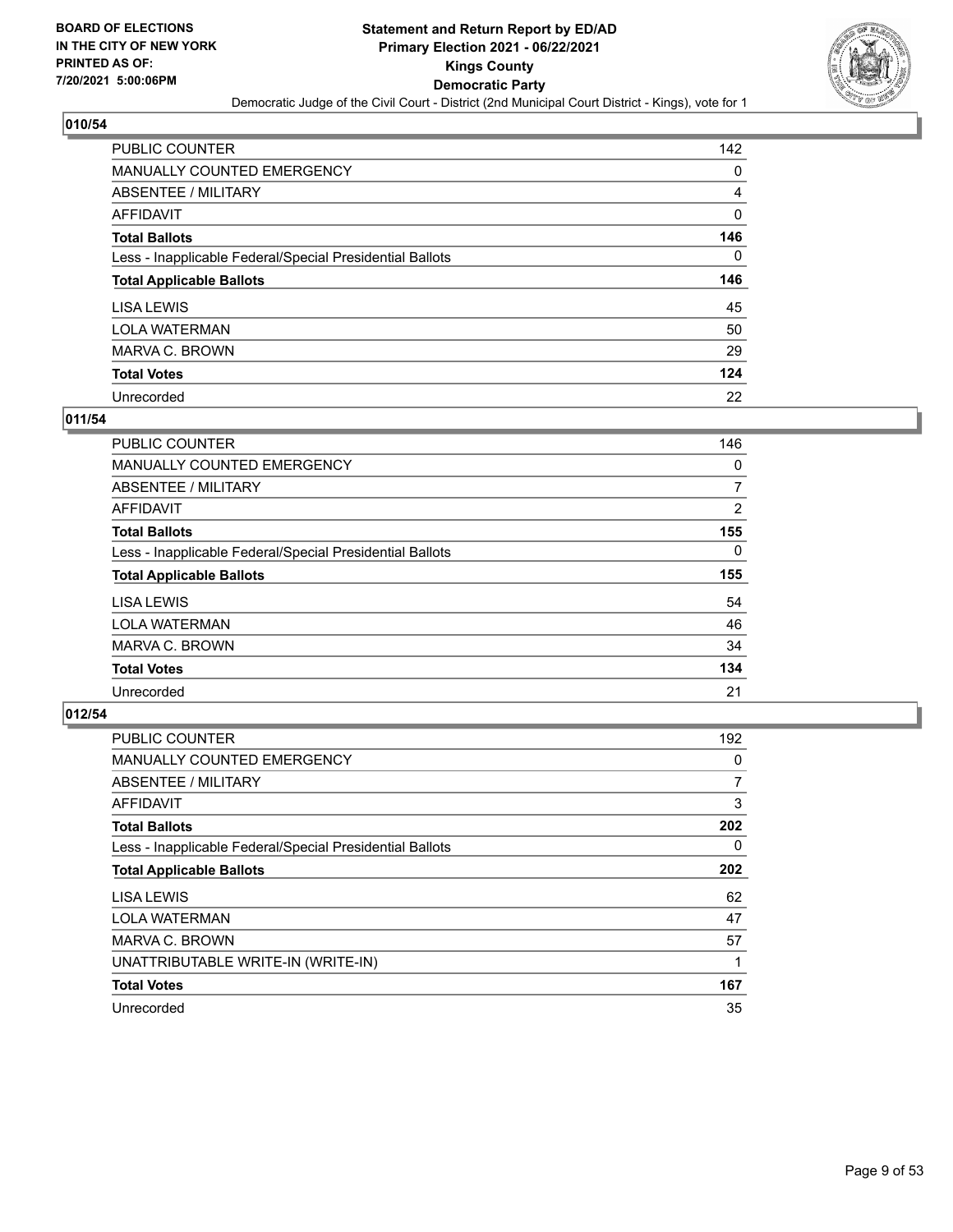

| PUBLIC COUNTER                                           | 82       |
|----------------------------------------------------------|----------|
| <b>MANUALLY COUNTED EMERGENCY</b>                        | $\Omega$ |
| ABSENTEE / MILITARY                                      | 0        |
| AFFIDAVIT                                                | 0        |
| <b>Total Ballots</b>                                     | 82       |
| Less - Inapplicable Federal/Special Presidential Ballots | $\Omega$ |
| <b>Total Applicable Ballots</b>                          | 82       |
| LISA LEWIS                                               | 25       |
| <b>LOLA WATERMAN</b>                                     | 18       |
| MARVA C. BROWN                                           | 25       |
| <b>Total Votes</b>                                       | 68       |
| Unrecorded                                               | 14       |

## **017/54**

| <b>PUBLIC COUNTER</b>                                    | 34             |
|----------------------------------------------------------|----------------|
| <b>MANUALLY COUNTED EMERGENCY</b>                        | 0              |
| ABSENTEE / MILITARY                                      | $\overline{2}$ |
| AFFIDAVIT                                                | 0              |
| <b>Total Ballots</b>                                     | 36             |
| Less - Inapplicable Federal/Special Presidential Ballots | 0              |
| <b>Total Applicable Ballots</b>                          | 36             |
| LISA LEWIS                                               | 16             |
| <b>LOLA WATERMAN</b>                                     | 7              |
| MARVA C. BROWN                                           | 8              |
| <b>Total Votes</b>                                       | 31             |
| Unrecorded                                               | 5              |
|                                                          |                |

# **018/54 COMBINED into: 026/54**

| <b>PUBLIC COUNTER</b>                                    | 29 |
|----------------------------------------------------------|----|
| MANUALLY COUNTED EMERGENCY                               | 0  |
| ABSENTEE / MILITARY                                      |    |
| AFFIDAVIT                                                | 0  |
| <b>Total Ballots</b>                                     | 30 |
| Less - Inapplicable Federal/Special Presidential Ballots | 0  |
| <b>Total Applicable Ballots</b>                          | 30 |
| LISA LEWIS                                               | 10 |
| <b>LOLA WATERMAN</b>                                     | 4  |
| MARVA C. BROWN                                           | 13 |
| <b>Total Votes</b>                                       | 27 |
| Unrecorded                                               | 3  |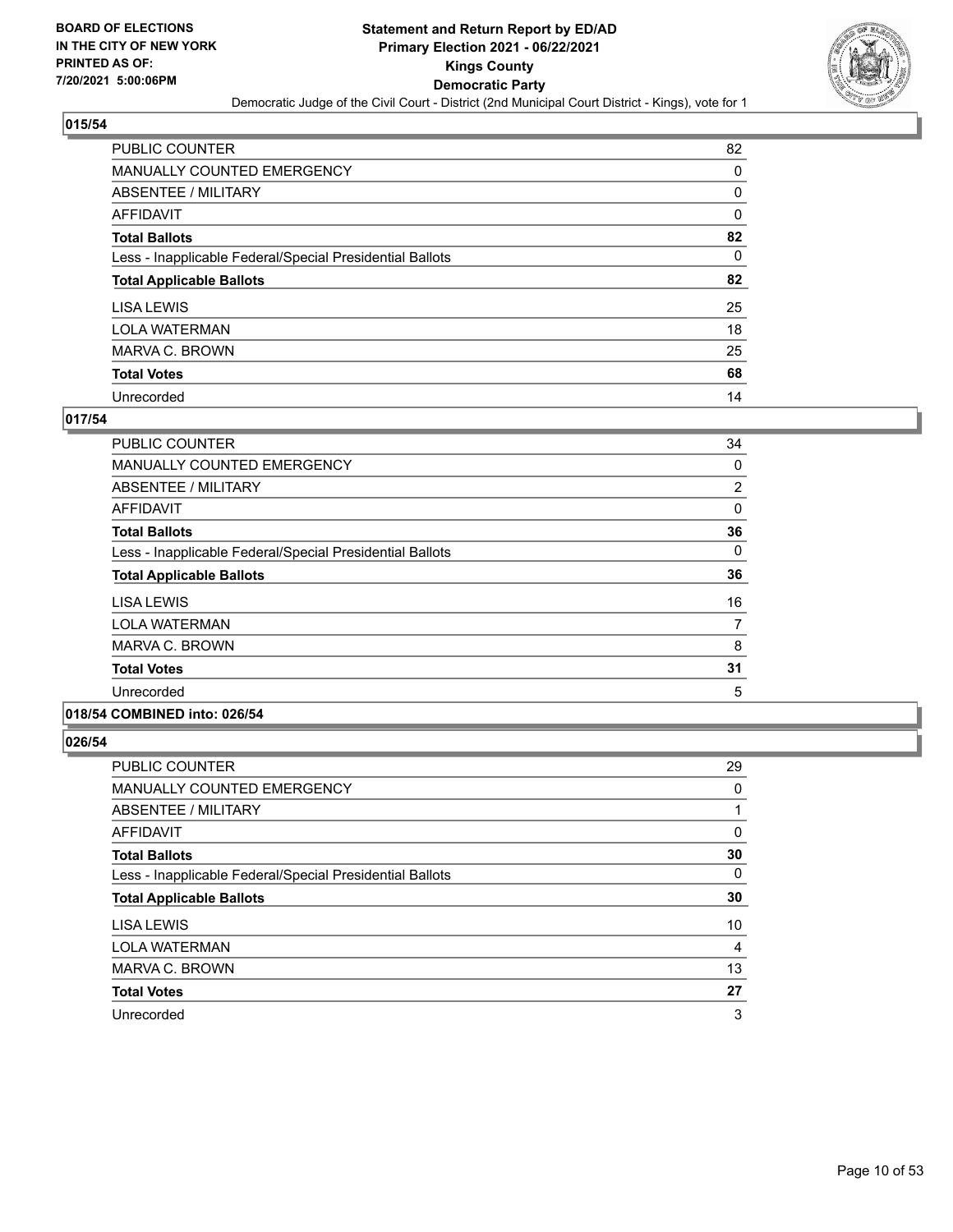

| <b>PUBLIC COUNTER</b>                                    | 141 |
|----------------------------------------------------------|-----|
| <b>MANUALLY COUNTED EMERGENCY</b>                        | 0   |
| ABSENTEE / MILITARY                                      | 6   |
| AFFIDAVIT                                                | 0   |
| <b>Total Ballots</b>                                     | 147 |
| Less - Inapplicable Federal/Special Presidential Ballots | 0   |
|                                                          |     |
| <b>Total Applicable Ballots</b>                          | 147 |
| LISA LEWIS                                               | 46  |
| <b>LOLA WATERMAN</b>                                     | 55  |
| MARVA C. BROWN                                           | 30  |
| <b>Total Votes</b>                                       | 131 |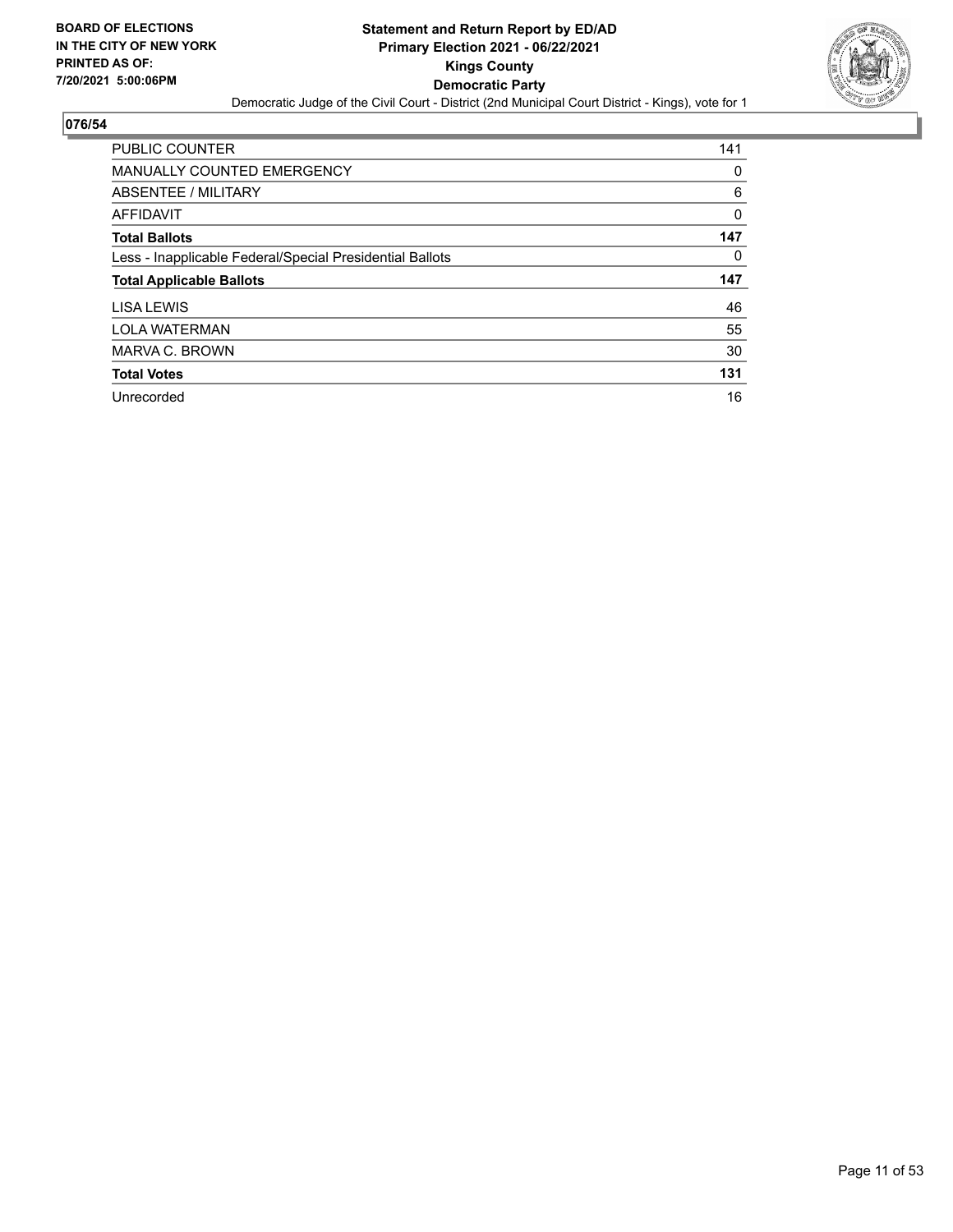

## **001/55 COMBINED into: 003/55**

# **002/55**

| <b>PUBLIC COUNTER</b>                                    | 150 |
|----------------------------------------------------------|-----|
| <b>MANUALLY COUNTED EMERGENCY</b>                        | 0   |
| ABSENTEE / MILITARY                                      | 5   |
| AFFIDAVIT                                                | 2   |
| <b>Total Ballots</b>                                     | 157 |
| Less - Inapplicable Federal/Special Presidential Ballots | 0   |
| <b>Total Applicable Ballots</b>                          | 157 |
| LISA LEWIS                                               | 42  |
| <b>LOLA WATERMAN</b>                                     | 40  |
| <b>MARVA C. BROWN</b>                                    | 39  |
| PAPERBOY LOVE PRINCE (WRITE-IN)                          | 1   |
| UNATTRIBUTABLE WRITE-IN (WRITE-IN)                       | 1   |
| <b>Total Votes</b>                                       | 123 |
| Unrecorded                                               | 34  |

#### **003/55**

| <b>PUBLIC COUNTER</b>                                    | 48 |
|----------------------------------------------------------|----|
| MANUALLY COUNTED EMERGENCY                               | 0  |
| ABSENTEE / MILITARY                                      | 0  |
| AFFIDAVIT                                                | 0  |
| <b>Total Ballots</b>                                     | 48 |
| Less - Inapplicable Federal/Special Presidential Ballots | 0  |
| <b>Total Applicable Ballots</b>                          | 48 |
| LISA LEWIS                                               | 18 |
| <b>LOLA WATERMAN</b>                                     | 12 |
| MARVA C. BROWN                                           | 12 |
| <b>Total Votes</b>                                       | 42 |
| Unrecorded                                               | 6  |

| PUBLIC COUNTER                                           | 183 |
|----------------------------------------------------------|-----|
| MANUALLY COUNTED EMERGENCY                               | 0   |
| ABSENTEE / MILITARY                                      | 14  |
| AFFIDAVIT                                                | 3   |
| <b>Total Ballots</b>                                     | 200 |
| Less - Inapplicable Federal/Special Presidential Ballots | 0   |
| <b>Total Applicable Ballots</b>                          | 200 |
| LISA LEWIS                                               | 54  |
| <b>LOLA WATERMAN</b>                                     | 65  |
| MARVA C. BROWN                                           | 56  |
| <b>Total Votes</b>                                       | 175 |
| Unrecorded                                               | 25  |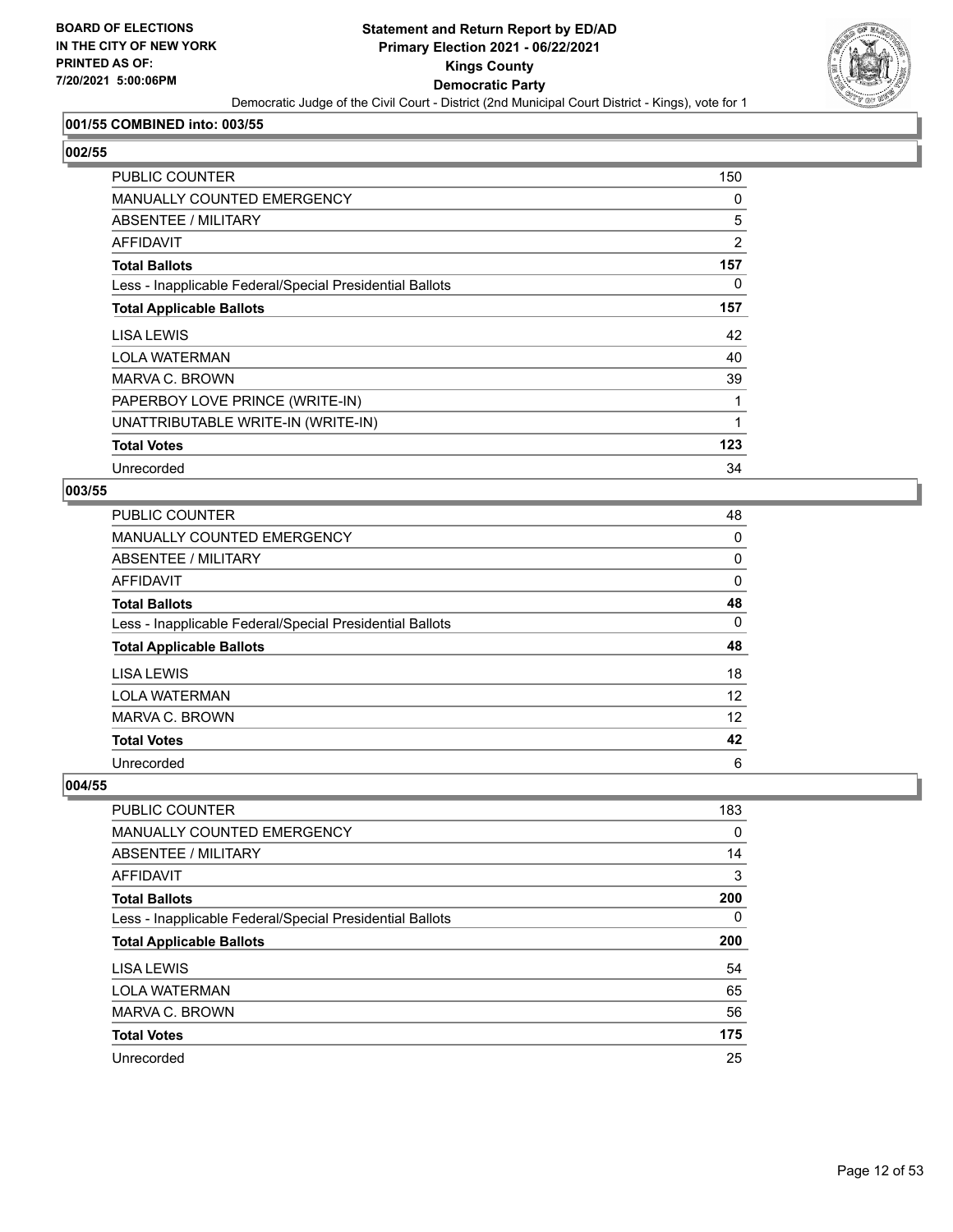

| PUBLIC COUNTER                                           | 124      |
|----------------------------------------------------------|----------|
| <b>MANUALLY COUNTED EMERGENCY</b>                        | $\Omega$ |
| ABSENTEE / MILITARY                                      | 5        |
| <b>AFFIDAVIT</b>                                         | 0        |
| <b>Total Ballots</b>                                     | 129      |
| Less - Inapplicable Federal/Special Presidential Ballots | $\Omega$ |
| <b>Total Applicable Ballots</b>                          | 129      |
| LISA LEWIS                                               | 49       |
| <b>LOLA WATERMAN</b>                                     | 38       |
| MARVA C. BROWN                                           | 28       |
| UNATTRIBUTABLE WRITE-IN (WRITE-IN)                       | 1        |
| <b>Total Votes</b>                                       | 116      |
| Unrecorded                                               | 13       |

#### **009/55**

| <b>PUBLIC COUNTER</b>                                    | 181 |
|----------------------------------------------------------|-----|
| <b>MANUALLY COUNTED EMERGENCY</b>                        | 0   |
| ABSENTEE / MILITARY                                      | 18  |
| AFFIDAVIT                                                |     |
| <b>Total Ballots</b>                                     | 200 |
| Less - Inapplicable Federal/Special Presidential Ballots | 0   |
|                                                          |     |
| <b>Total Applicable Ballots</b>                          | 200 |
| LISA LEWIS                                               | 54  |
| <b>LOLA WATERMAN</b>                                     | 75  |
| MARVA C. BROWN                                           | 50  |
| <b>Total Votes</b>                                       | 179 |

| <b>PUBLIC COUNTER</b>                                    | 190 |
|----------------------------------------------------------|-----|
| <b>MANUALLY COUNTED EMERGENCY</b>                        | 0   |
| ABSENTEE / MILITARY                                      | 15  |
| AFFIDAVIT                                                | 3   |
| <b>Total Ballots</b>                                     | 208 |
| Less - Inapplicable Federal/Special Presidential Ballots | 0   |
|                                                          |     |
| <b>Total Applicable Ballots</b>                          | 208 |
| LISA LEWIS                                               | 67  |
| <b>LOLA WATERMAN</b>                                     | 55  |
| MARVA C. BROWN                                           | 55  |
| <b>Total Votes</b>                                       | 177 |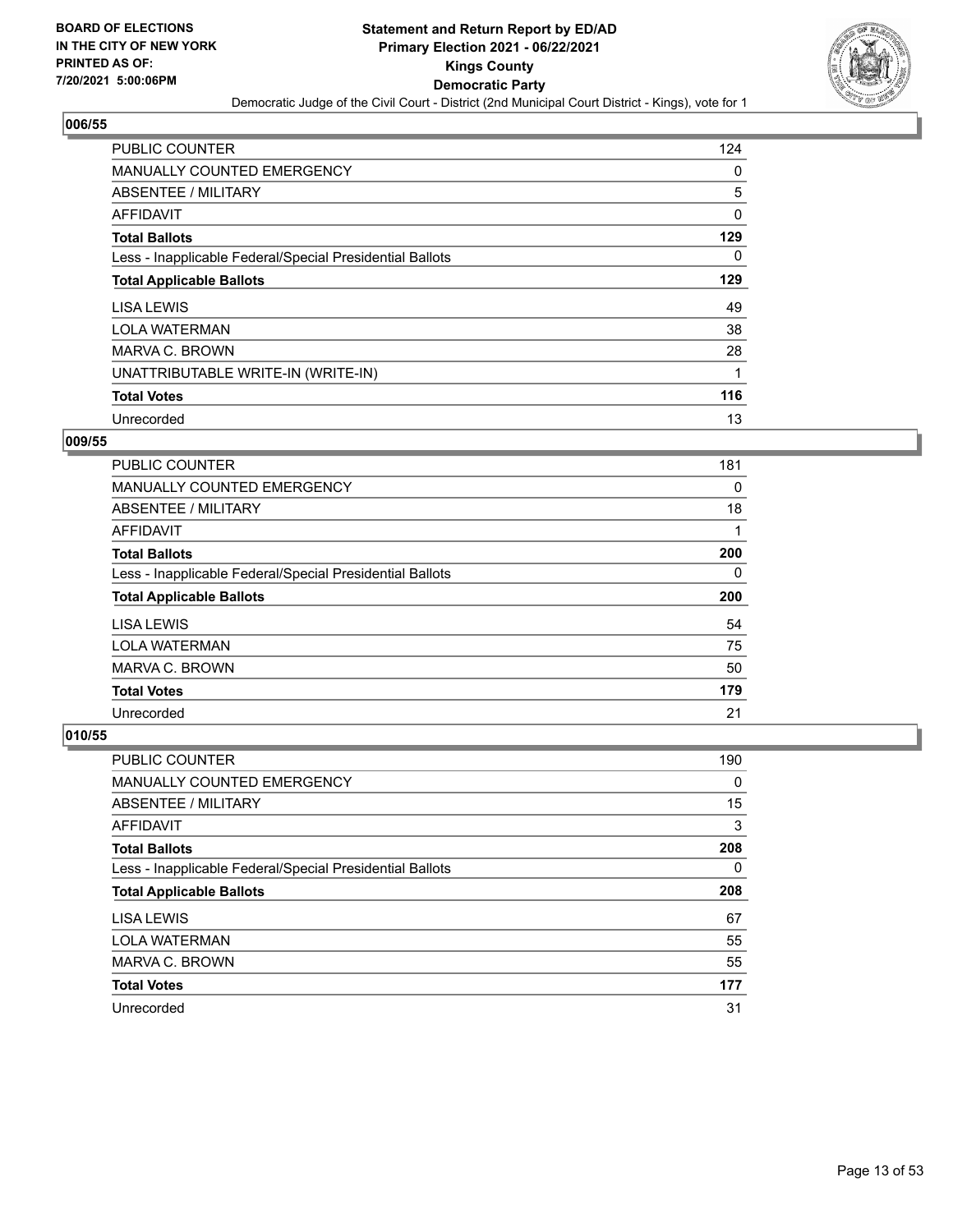

| PUBLIC COUNTER                                           | 201 |
|----------------------------------------------------------|-----|
| <b>MANUALLY COUNTED EMERGENCY</b>                        | 0   |
| ABSENTEE / MILITARY                                      | 14  |
| AFFIDAVIT                                                |     |
| <b>Total Ballots</b>                                     | 216 |
| Less - Inapplicable Federal/Special Presidential Ballots | 0   |
| <b>Total Applicable Ballots</b>                          | 216 |
| LISA LEWIS                                               | 66  |
| <b>LOLA WATERMAN</b>                                     | 55  |
| MARVA C. BROWN                                           | 59  |
| <b>Total Votes</b>                                       | 180 |
| Unrecorded                                               | 36  |

#### **012/55**

| <b>PUBLIC COUNTER</b>                                    | 200      |
|----------------------------------------------------------|----------|
| <b>MANUALLY COUNTED EMERGENCY</b>                        | 0        |
| ABSENTEE / MILITARY                                      | 13       |
| <b>AFFIDAVIT</b>                                         | $\Omega$ |
| <b>Total Ballots</b>                                     | 213      |
| Less - Inapplicable Federal/Special Presidential Ballots | $\Omega$ |
| <b>Total Applicable Ballots</b>                          | 213      |
| LISA LEWIS                                               | 77       |
| <b>LOLA WATERMAN</b>                                     | 59       |
| MARVA C. BROWN                                           | 55       |
| <b>Total Votes</b>                                       | 191      |
| Unrecorded                                               | 22       |

| <b>PUBLIC COUNTER</b>                                    | 107 |
|----------------------------------------------------------|-----|
| <b>MANUALLY COUNTED EMERGENCY</b>                        | 0   |
| ABSENTEE / MILITARY                                      | 12  |
| <b>AFFIDAVIT</b>                                         |     |
| <b>Total Ballots</b>                                     | 120 |
| Less - Inapplicable Federal/Special Presidential Ballots | 0   |
| <b>Total Applicable Ballots</b>                          | 120 |
| LISA LEWIS                                               | 28  |
| <b>LOLA WATERMAN</b>                                     | 36  |
| <b>MARVA C. BROWN</b>                                    | 37  |
| KEISHA ALLEYNE (WRITE-IN)                                |     |
| <b>Total Votes</b>                                       | 102 |
| Unrecorded                                               | 18  |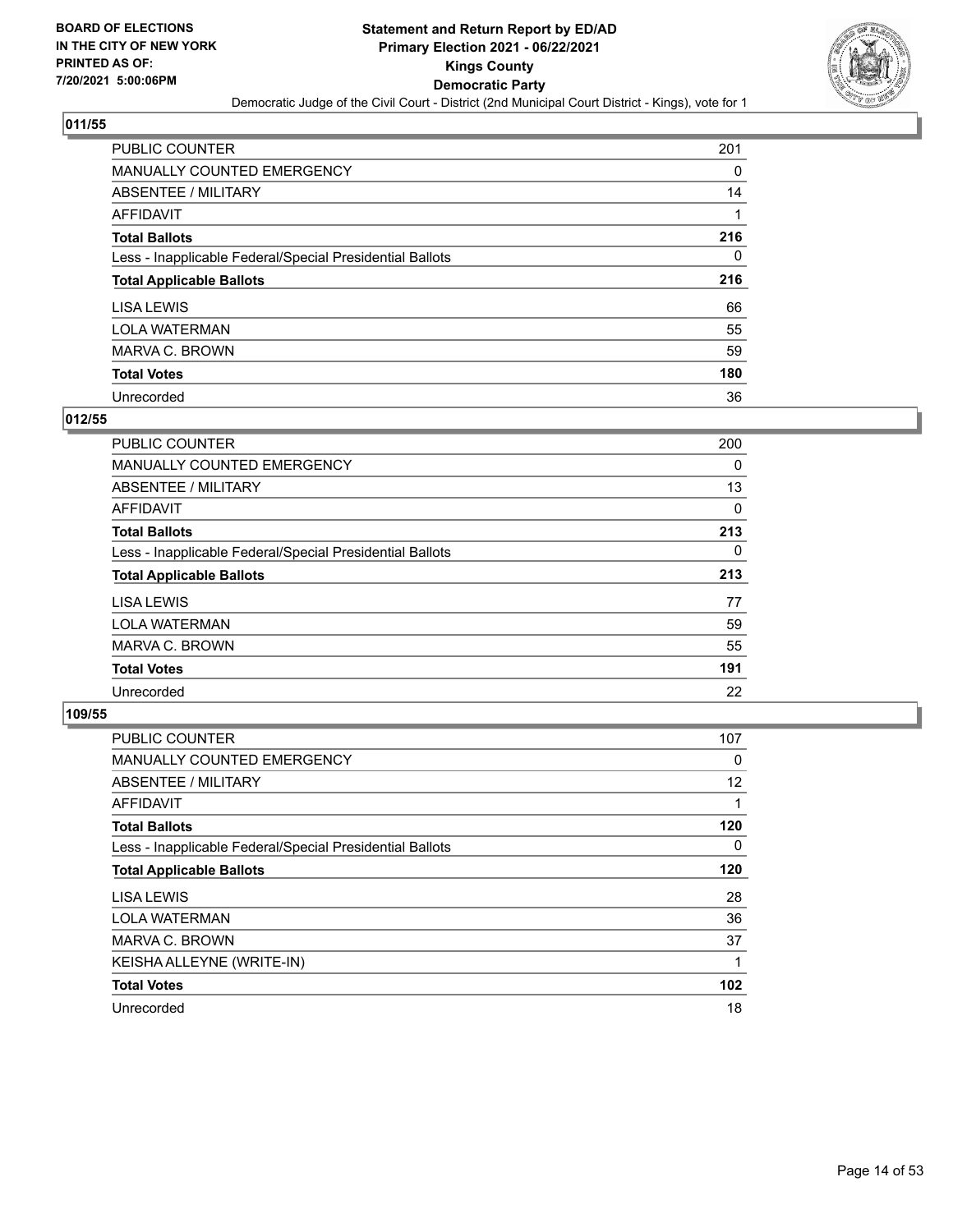

| <b>PUBLIC COUNTER</b>                                    | 0 |
|----------------------------------------------------------|---|
| MANUALLY COUNTED EMERGENCY                               | 0 |
| ABSENTEE / MILITARY                                      | 0 |
| AFFIDAVIT                                                | 0 |
| <b>Total Ballots</b>                                     | 0 |
| Less - Inapplicable Federal/Special Presidential Ballots | 0 |
| <b>Total Applicable Ballots</b>                          | 0 |
| LISA LEWIS                                               | 0 |
| <b>LOLA WATERMAN</b>                                     | 0 |
| MARVA C. BROWN                                           | 0 |
| <b>Total Votes</b>                                       | 0 |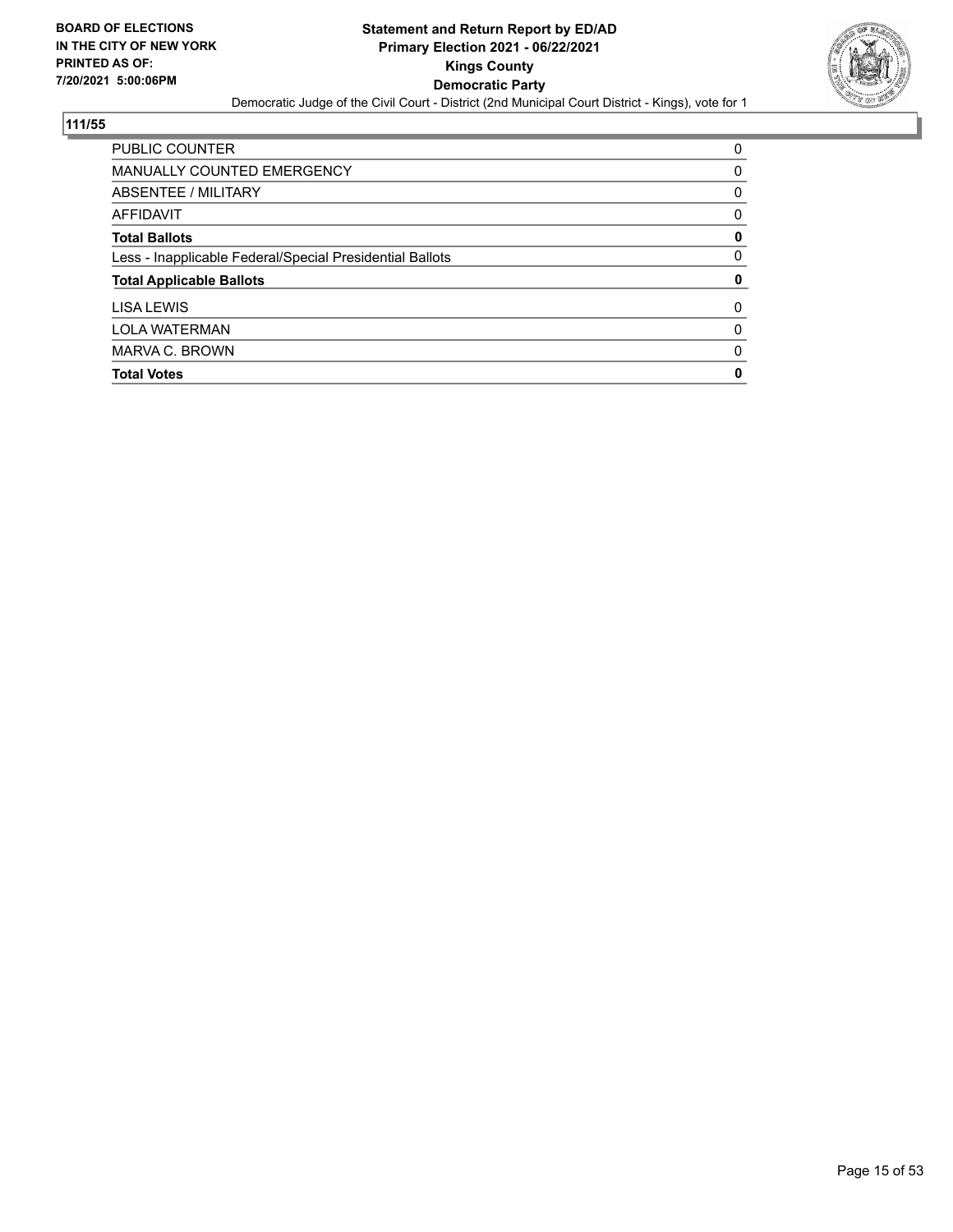

| <b>PUBLIC COUNTER</b>                                    | 133      |
|----------------------------------------------------------|----------|
| MANUALLY COUNTED EMERGENCY                               | 0        |
| ABSENTEE / MILITARY                                      | 13       |
| <b>AFFIDAVIT</b>                                         |          |
| <b>Total Ballots</b>                                     | 147      |
| Less - Inapplicable Federal/Special Presidential Ballots | $\Omega$ |
| <b>Total Applicable Ballots</b>                          | 147      |
| LISA LEWIS                                               | 56       |
| <b>LOLA WATERMAN</b>                                     | 44       |
| MARVA C. BROWN                                           | 28       |
| MARIELLE MOORE (WRITE-IN)                                | 2        |
| <b>Total Votes</b>                                       | 130      |
| Unrecorded                                               | 17       |

## **011/56**

| <b>PUBLIC COUNTER</b>                                    | 206 |
|----------------------------------------------------------|-----|
| <b>MANUALLY COUNTED EMERGENCY</b>                        | 0   |
| ABSENTEE / MILITARY                                      | 3   |
| AFFIDAVIT                                                | 4   |
| <b>Total Ballots</b>                                     | 213 |
| Less - Inapplicable Federal/Special Presidential Ballots | 0   |
| <b>Total Applicable Ballots</b>                          | 213 |
| LISA LEWIS                                               | 67  |
| <b>LOLA WATERMAN</b>                                     | 51  |
| MARVA C. BROWN                                           | 56  |
| <b>Total Votes</b>                                       | 174 |
| Unrecorded                                               | 39  |

| <b>PUBLIC COUNTER</b>                                    | 215 |
|----------------------------------------------------------|-----|
| MANUALLY COUNTED EMERGENCY                               | 0   |
| ABSENTEE / MILITARY                                      | 11  |
| AFFIDAVIT                                                | 11  |
| <b>Total Ballots</b>                                     | 237 |
| Less - Inapplicable Federal/Special Presidential Ballots | 0   |
| <b>Total Applicable Ballots</b>                          | 237 |
| LISA LEWIS                                               | 53  |
| <b>LOLA WATERMAN</b>                                     | 50  |
| MARVA C. BROWN                                           | 69  |
| DAVID HIRSCHY (WRITE-IN)                                 | 1   |
| UNATTRIBUTABLE WRITE-IN (WRITE-IN)                       | 1   |
| <b>Total Votes</b>                                       | 174 |
| Unrecorded                                               | 63  |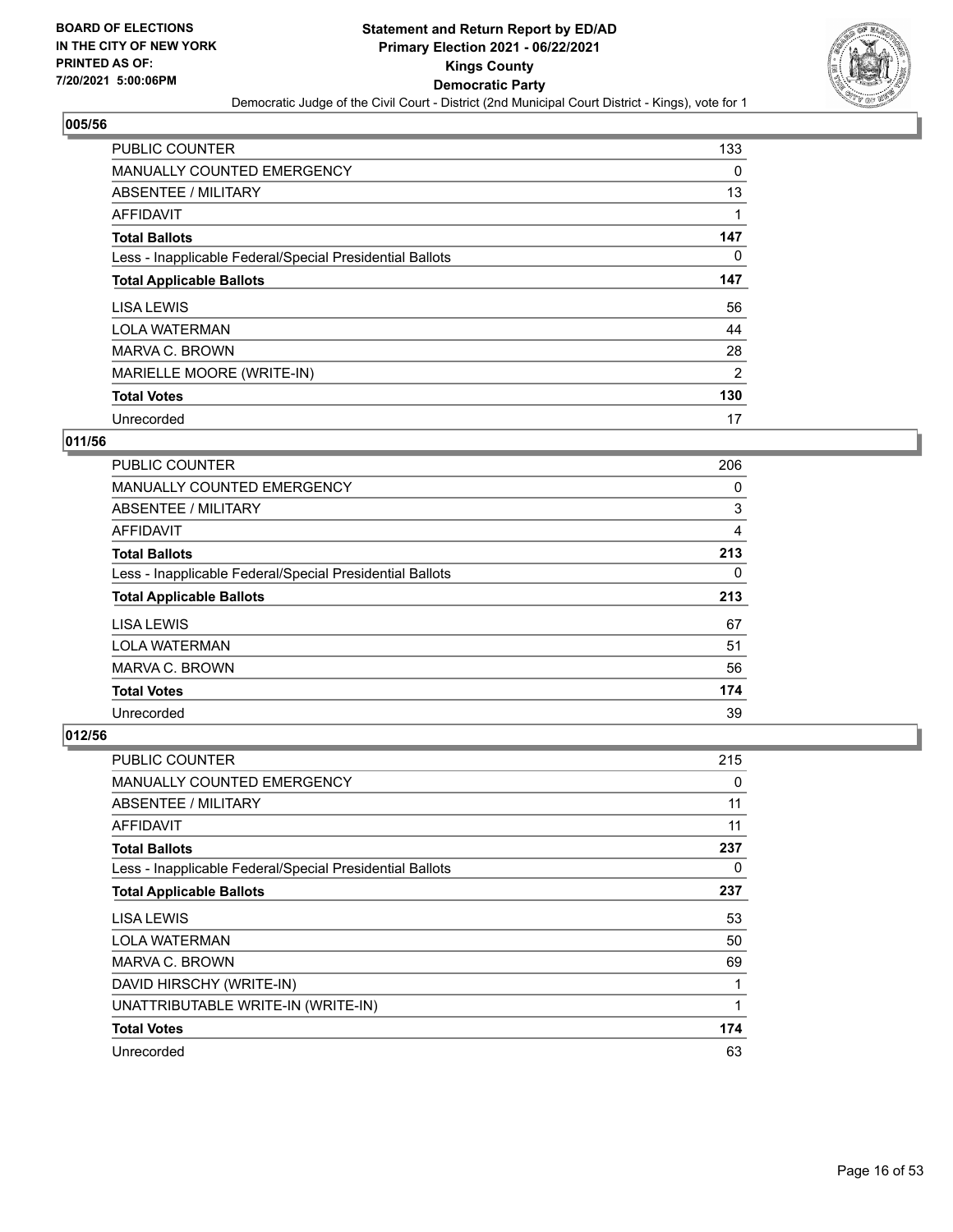

| PUBLIC COUNTER                                           | 251 |
|----------------------------------------------------------|-----|
| MANUALLY COUNTED EMERGENCY                               | 0   |
| ABSENTEE / MILITARY                                      | 13  |
| AFFIDAVIT                                                | 3   |
| <b>Total Ballots</b>                                     | 267 |
| Less - Inapplicable Federal/Special Presidential Ballots | 0   |
|                                                          |     |
| <b>Total Applicable Ballots</b>                          | 267 |
| LISA LEWIS                                               | 61  |
| <b>LOLA WATERMAN</b>                                     | 83  |
| MARVA C. BROWN                                           | 85  |
| <b>Total Votes</b>                                       | 229 |

### **014/56**

| <b>PUBLIC COUNTER</b>                                    | 230 |
|----------------------------------------------------------|-----|
| <b>MANUALLY COUNTED EMERGENCY</b>                        | 0   |
| ABSENTEE / MILITARY                                      | 13  |
| <b>AFFIDAVIT</b>                                         | 5   |
| <b>Total Ballots</b>                                     | 248 |
| Less - Inapplicable Federal/Special Presidential Ballots | 0   |
| <b>Total Applicable Ballots</b>                          | 248 |
| LISA LEWIS                                               | 66  |
| <b>LOLA WATERMAN</b>                                     | 71  |
| MARVA C. BROWN                                           | 70  |
| UNATTRIBUTABLE WRITE-IN (WRITE-IN)                       | 1   |
| <b>Total Votes</b>                                       | 208 |
| Unrecorded                                               | 40  |

| <b>PUBLIC COUNTER</b>                                    | 290      |
|----------------------------------------------------------|----------|
| MANUALLY COUNTED EMERGENCY                               | $\Omega$ |
| ABSENTEE / MILITARY                                      | 13       |
| AFFIDAVIT                                                | 4        |
| <b>Total Ballots</b>                                     | 307      |
| Less - Inapplicable Federal/Special Presidential Ballots | $\Omega$ |
| <b>Total Applicable Ballots</b>                          | 307      |
| LISA LEWIS                                               | 92       |
| <b>LOLA WATERMAN</b>                                     | 86       |
| MARVA C. BROWN                                           | 68       |
| JOHN BARDI (WRITE-IN)                                    |          |
| <b>Total Votes</b>                                       | 247      |
| Unrecorded                                               | 60       |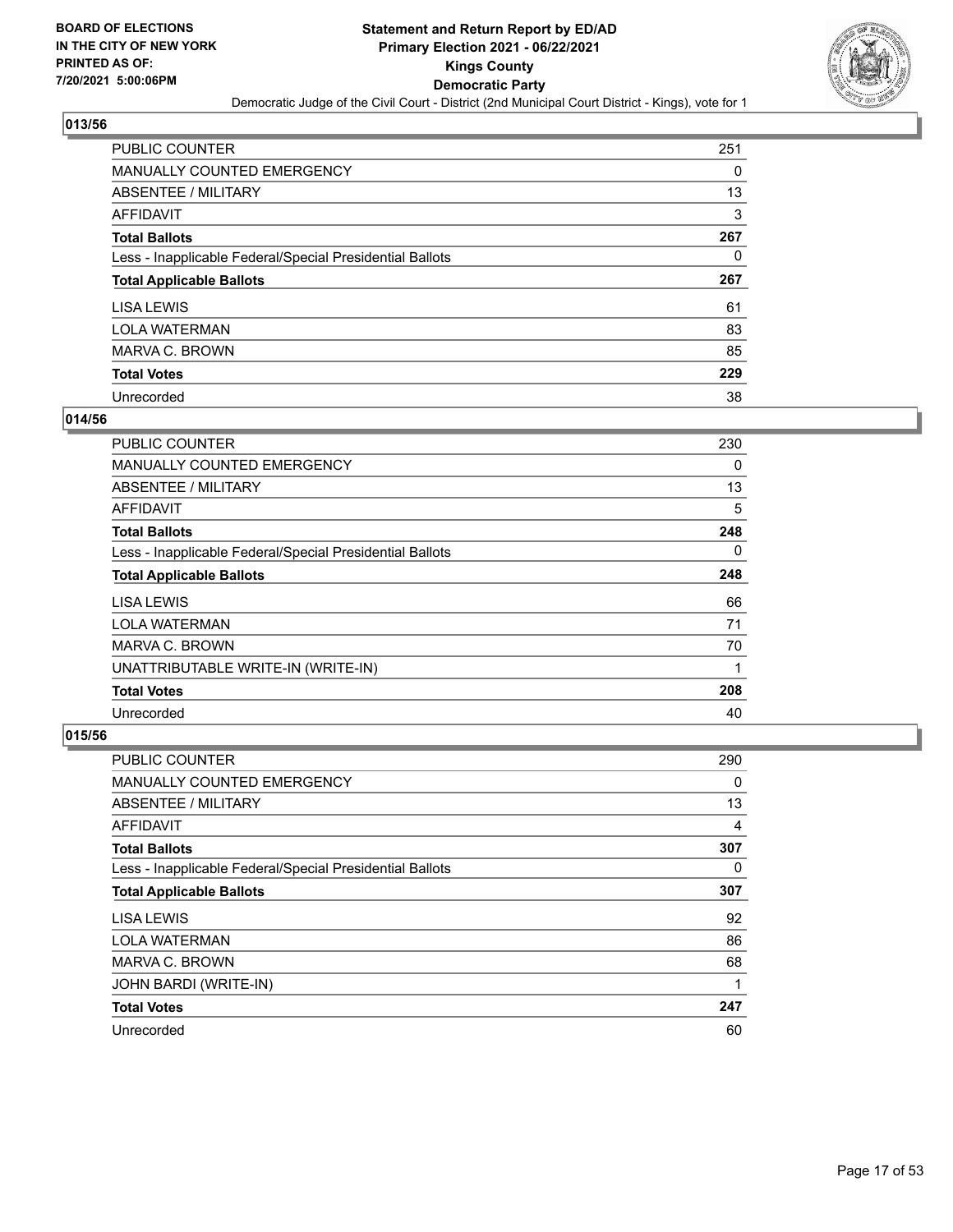

| PUBLIC COUNTER                                           | 272            |
|----------------------------------------------------------|----------------|
| <b>MANUALLY COUNTED EMERGENCY</b>                        | $\Omega$       |
| ABSENTEE / MILITARY                                      | 29             |
| AFFIDAVIT                                                | 7              |
| <b>Total Ballots</b>                                     | 308            |
| Less - Inapplicable Federal/Special Presidential Ballots | $\Omega$       |
| <b>Total Applicable Ballots</b>                          | 308            |
| LISA LEWIS                                               | 80             |
| <b>LOLA WATERMAN</b>                                     | 87             |
| <b>MARVA C. BROWN</b>                                    | 82             |
| UNATTRIBUTABLE WRITE-IN (WRITE-IN)                       | $\overline{2}$ |
| <b>Total Votes</b>                                       | 251            |
| Unrecorded                                               | 57             |

## **017/56**

| <b>PUBLIC COUNTER</b>                                    | 156 |
|----------------------------------------------------------|-----|
| <b>MANUALLY COUNTED EMERGENCY</b>                        | 0   |
| ABSENTEE / MILITARY                                      | 8   |
| AFFIDAVIT                                                | 4   |
| <b>Total Ballots</b>                                     | 168 |
| Less - Inapplicable Federal/Special Presidential Ballots | 0   |
|                                                          |     |
| <b>Total Applicable Ballots</b>                          | 168 |
| LISA LEWIS                                               | 48  |
| <b>LOLA WATERMAN</b>                                     | 49  |
| MARVA C. BROWN                                           | 42  |
| <b>Total Votes</b>                                       | 139 |

| <b>PUBLIC COUNTER</b>                                    | 205 |
|----------------------------------------------------------|-----|
| <b>MANUALLY COUNTED EMERGENCY</b>                        | 0   |
| ABSENTEE / MILITARY                                      | 7   |
| AFFIDAVIT                                                | 3   |
| <b>Total Ballots</b>                                     | 215 |
| Less - Inapplicable Federal/Special Presidential Ballots | 0   |
|                                                          |     |
| <b>Total Applicable Ballots</b>                          | 215 |
| <b>LISA LEWIS</b>                                        | 83  |
| <b>LOLA WATERMAN</b>                                     | 62  |
| MARVA C. BROWN                                           | 46  |
| <b>Total Votes</b>                                       | 191 |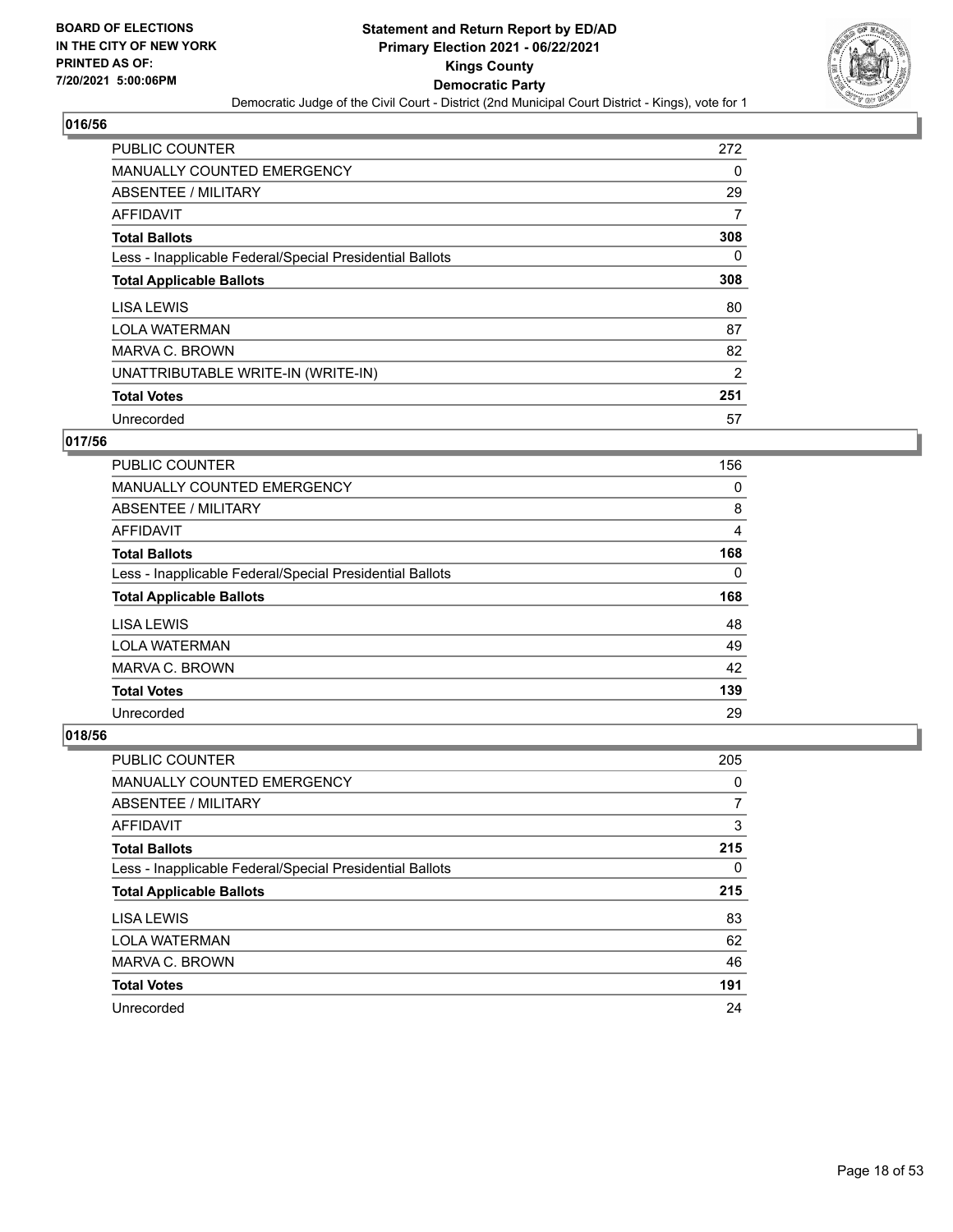

| <b>PUBLIC COUNTER</b>                                    | 264 |
|----------------------------------------------------------|-----|
| <b>MANUALLY COUNTED EMERGENCY</b>                        | 0   |
| ABSENTEE / MILITARY                                      | 8   |
| AFFIDAVIT                                                |     |
| <b>Total Ballots</b>                                     | 273 |
| Less - Inapplicable Federal/Special Presidential Ballots | 0   |
| <b>Total Applicable Ballots</b>                          | 273 |
|                                                          |     |
| LISA LEWIS                                               | 94  |
| <b>LOLA WATERMAN</b>                                     | 88  |
| MARVA C. BROWN                                           | 65  |
| <b>Total Votes</b>                                       | 247 |

#### **020/56**

| <b>PUBLIC COUNTER</b>                                    | 131            |
|----------------------------------------------------------|----------------|
| <b>MANUALLY COUNTED EMERGENCY</b>                        | 0              |
| ABSENTEE / MILITARY                                      | 7              |
| AFFIDAVIT                                                | $\overline{2}$ |
| <b>Total Ballots</b>                                     | 140            |
| Less - Inapplicable Federal/Special Presidential Ballots | $\Omega$       |
| <b>Total Applicable Ballots</b>                          | 140            |
| LISA LEWIS                                               | 38             |
| <b>LOLA WATERMAN</b>                                     | 44             |
| MARVA C. BROWN                                           | 38             |
| <b>Total Votes</b>                                       | 120            |
| Unrecorded                                               | 20             |

| <b>PUBLIC COUNTER</b>                                    | 216       |
|----------------------------------------------------------|-----------|
| MANUALLY COUNTED EMERGENCY                               | 0         |
| ABSENTEE / MILITARY                                      | 7         |
| <b>AFFIDAVIT</b>                                         | 0         |
| <b>Total Ballots</b>                                     | 223       |
| Less - Inapplicable Federal/Special Presidential Ballots | $\Omega$  |
| <b>Total Applicable Ballots</b>                          | 223       |
|                                                          |           |
| LISA LEWIS                                               |           |
| <b>LOLA WATERMAN</b>                                     | 70        |
| MARVA C. BROWN                                           | 65        |
| <b>Total Votes</b>                                       | 58<br>193 |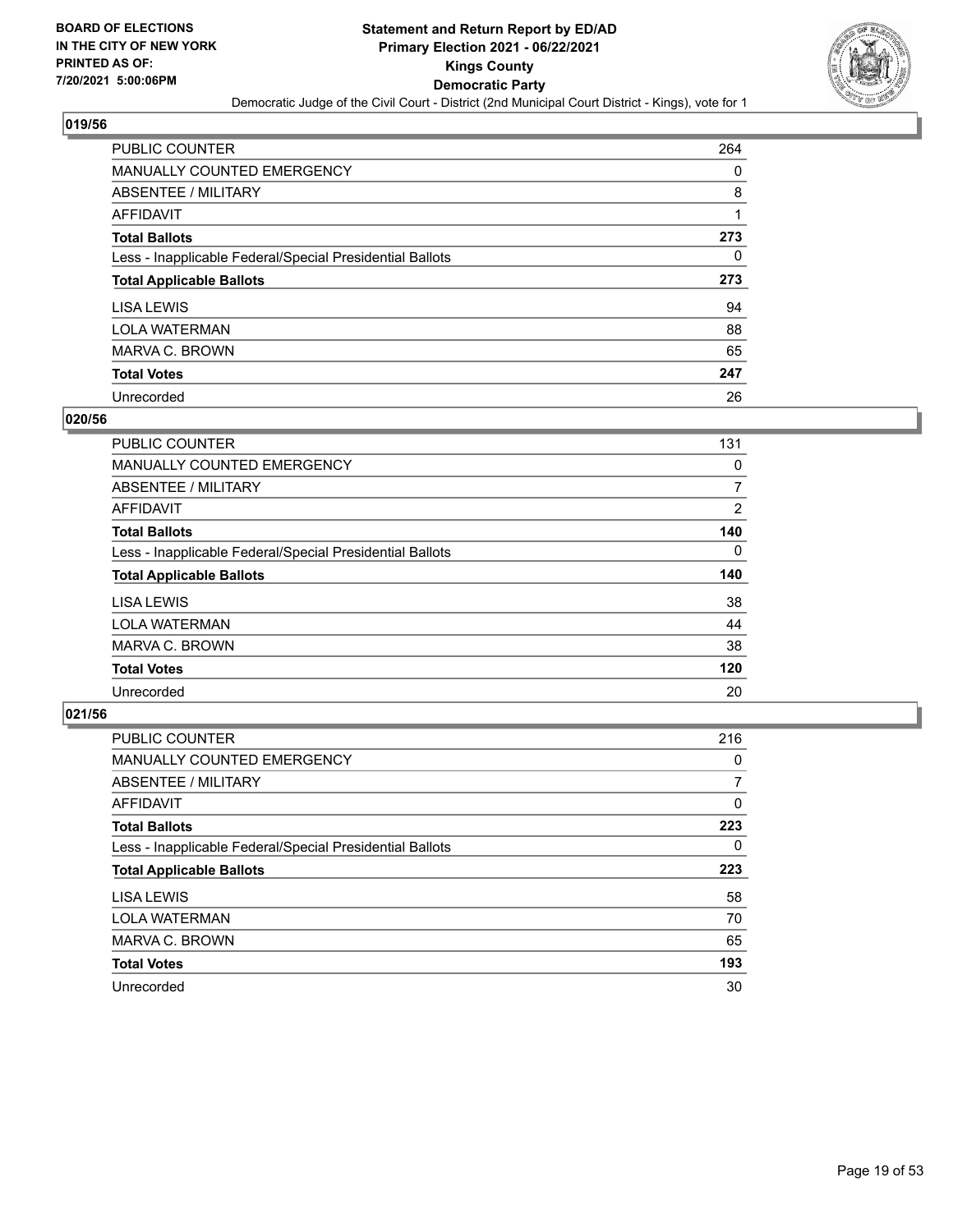

| <b>PUBLIC COUNTER</b>                                    | 269      |
|----------------------------------------------------------|----------|
| <b>MANUALLY COUNTED EMERGENCY</b>                        | 0        |
| ABSENTEE / MILITARY                                      | 14       |
| AFFIDAVIT                                                | 3        |
| <b>Total Ballots</b>                                     | 286      |
| Less - Inapplicable Federal/Special Presidential Ballots | $\Omega$ |
| <b>Total Applicable Ballots</b>                          | 286      |
| LISA LEWIS                                               | 80       |
| <b>LOLA WATERMAN</b>                                     | 156      |
| MARVA C. BROWN                                           | 34       |
| ALTON MADDOX (WRITE-IN)                                  |          |
| <b>Total Votes</b>                                       | 271      |
| Unrecorded                                               | 15       |

## **023/56**

| <b>PUBLIC COUNTER</b>                                    | 257      |
|----------------------------------------------------------|----------|
| <b>MANUALLY COUNTED EMERGENCY</b>                        | 0        |
| ABSENTEE / MILITARY                                      | 22       |
| <b>AFFIDAVIT</b>                                         |          |
| <b>Total Ballots</b>                                     | 280      |
| Less - Inapplicable Federal/Special Presidential Ballots | $\Omega$ |
| <b>Total Applicable Ballots</b>                          | 280      |
| LISA LEWIS                                               | 84       |
| <b>LOLA WATERMAN</b>                                     | 103      |
| MARVA C. BROWN                                           | 61       |
| ASSATA SHAKUR (WRITE-IN)                                 | 1        |
| <b>Total Votes</b>                                       | 249      |
| Unrecorded                                               | 31       |

| <b>PUBLIC COUNTER</b>                                    | 244            |
|----------------------------------------------------------|----------------|
| <b>MANUALLY COUNTED EMERGENCY</b>                        | 0              |
| ABSENTEE / MILITARY                                      | 16             |
| AFFIDAVIT                                                | $\overline{2}$ |
| <b>Total Ballots</b>                                     | 262            |
| Less - Inapplicable Federal/Special Presidential Ballots | $\Omega$       |
| <b>Total Applicable Ballots</b>                          | 262            |
| LISA LEWIS                                               | 76             |
| <b>LOLA WATERMAN</b>                                     | 75             |
| MARVA C. BROWN                                           | 74             |
| UNATTRIBUTABLE WRITE-IN (WRITE-IN)                       | 1              |
| <b>Total Votes</b>                                       | 226            |
| Unrecorded                                               | 36             |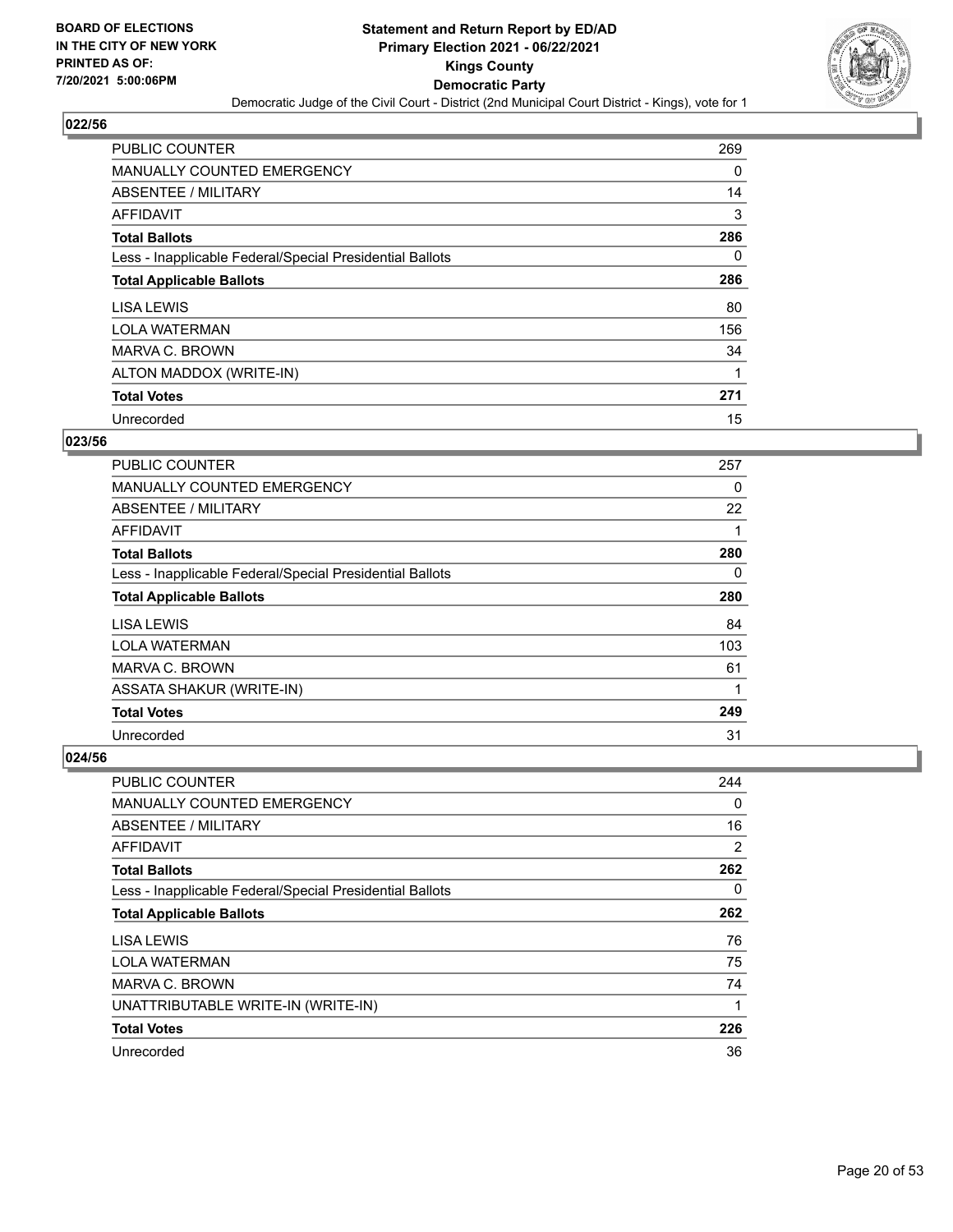

| <b>PUBLIC COUNTER</b>                                    | 227 |
|----------------------------------------------------------|-----|
| <b>MANUALLY COUNTED EMERGENCY</b>                        | 0   |
| ABSENTEE / MILITARY                                      | 19  |
| AFFIDAVIT                                                |     |
| <b>Total Ballots</b>                                     | 247 |
| Less - Inapplicable Federal/Special Presidential Ballots | 0   |
| <b>Total Applicable Ballots</b>                          | 247 |
| LISA LEWIS                                               | 72  |
| <b>LOLA WATERMAN</b>                                     | 78  |
| MARVA C. BROWN                                           | 65  |
| KEISHA ALLEYNE (WRITE-IN)                                | 1   |
| <b>Total Votes</b>                                       | 216 |
| Unrecorded                                               | 31  |

## **026/56**

| <b>PUBLIC COUNTER</b>                                    | 191 |
|----------------------------------------------------------|-----|
| <b>MANUALLY COUNTED EMERGENCY</b>                        | 0   |
| ABSENTEE / MILITARY                                      | 8   |
| <b>AFFIDAVIT</b>                                         |     |
| <b>Total Ballots</b>                                     | 200 |
| Less - Inapplicable Federal/Special Presidential Ballots | 0   |
| <b>Total Applicable Ballots</b>                          | 200 |
| LISA LEWIS                                               | 57  |
| <b>LOLA WATERMAN</b>                                     | 61  |
| MARVA C. BROWN                                           | 53  |
| UNATTRIBUTABLE WRITE-IN (WRITE-IN)                       |     |
| <b>Total Votes</b>                                       | 172 |
| Unrecorded                                               | 28  |

| PUBLIC COUNTER                                           | 216 |
|----------------------------------------------------------|-----|
| <b>MANUALLY COUNTED EMERGENCY</b>                        | 0   |
| ABSENTEE / MILITARY                                      | 15  |
| AFFIDAVIT                                                |     |
| <b>Total Ballots</b>                                     | 232 |
| Less - Inapplicable Federal/Special Presidential Ballots | 0   |
|                                                          |     |
| <b>Total Applicable Ballots</b>                          | 232 |
| LISA LEWIS                                               | 83  |
| <b>LOLA WATERMAN</b>                                     | 53  |
| MARVA C. BROWN                                           | 58  |
| <b>Total Votes</b>                                       | 194 |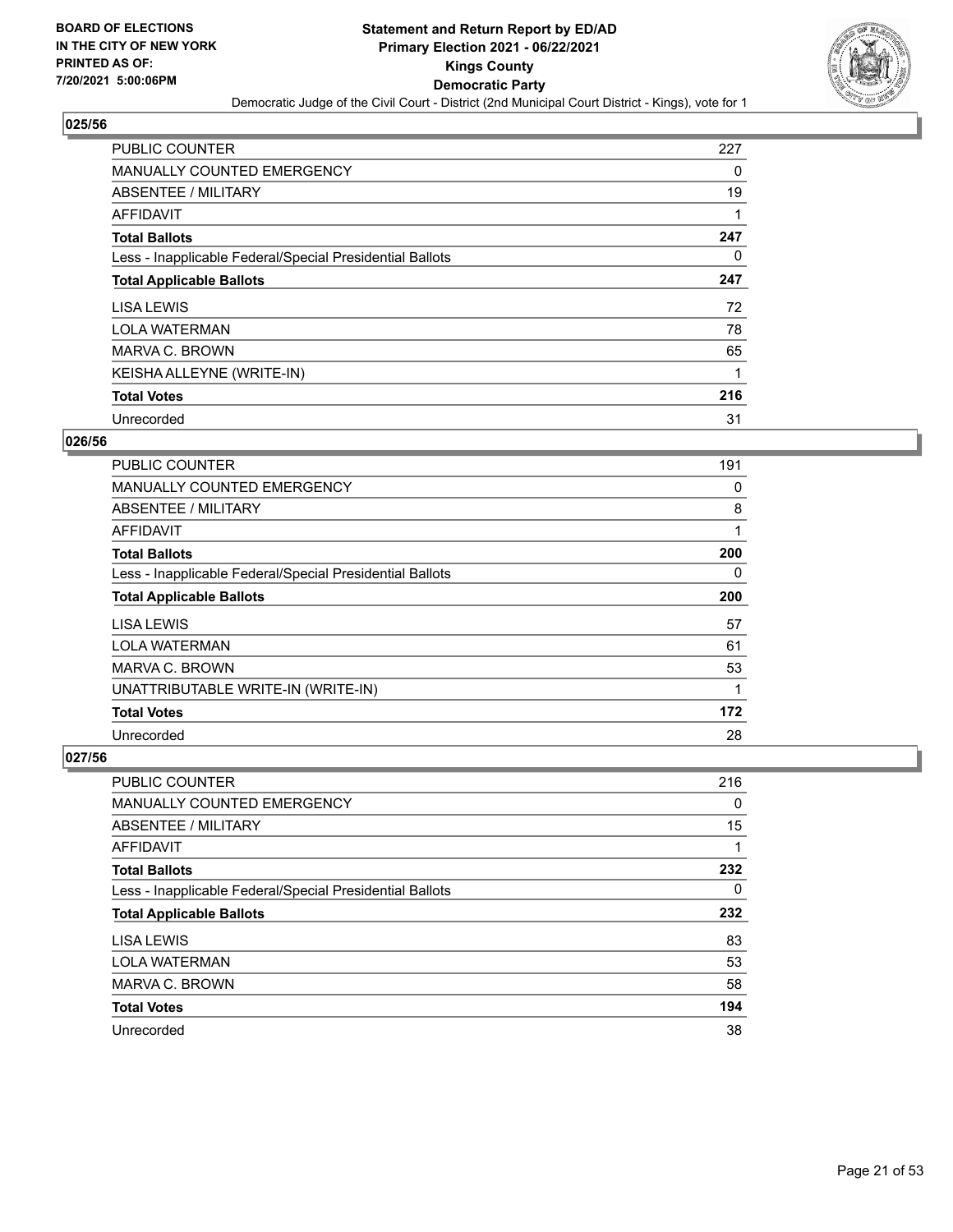

| <b>PUBLIC COUNTER</b>                                    | 250 |
|----------------------------------------------------------|-----|
| <b>MANUALLY COUNTED EMERGENCY</b>                        | 0   |
| ABSENTEE / MILITARY                                      | 21  |
| <b>AFFIDAVIT</b>                                         | 4   |
| <b>Total Ballots</b>                                     | 275 |
| Less - Inapplicable Federal/Special Presidential Ballots | 0   |
| <b>Total Applicable Ballots</b>                          | 275 |
|                                                          |     |
| LISA LEWIS                                               | 71  |
| <b>LOLA WATERMAN</b>                                     | 86  |
| MARVA C. BROWN                                           | 85  |
| <b>Total Votes</b>                                       | 242 |

#### **029/56**

| <b>PUBLIC COUNTER</b>                                    | 148      |
|----------------------------------------------------------|----------|
| <b>MANUALLY COUNTED EMERGENCY</b>                        | 0        |
| ABSENTEE / MILITARY                                      | 18       |
| <b>AFFIDAVIT</b>                                         | 3        |
| <b>Total Ballots</b>                                     | 169      |
| Less - Inapplicable Federal/Special Presidential Ballots | $\Omega$ |
| <b>Total Applicable Ballots</b>                          | 169      |
| LISA LEWIS                                               | 57       |
| <b>LOLA WATERMAN</b>                                     | 51       |
| MARVA C. BROWN                                           | 45       |
| <b>Total Votes</b>                                       | 153      |
| Unrecorded                                               | 16       |

| <b>PUBLIC COUNTER</b>                                    | 214      |
|----------------------------------------------------------|----------|
| <b>MANUALLY COUNTED EMERGENCY</b>                        | $\Omega$ |
| ABSENTEE / MILITARY                                      | 11       |
| <b>AFFIDAVIT</b>                                         |          |
| <b>Total Ballots</b>                                     | 226      |
| Less - Inapplicable Federal/Special Presidential Ballots | $\Omega$ |
| <b>Total Applicable Ballots</b>                          | 226      |
| LISA LEWIS                                               | 94       |
| <b>LOLA WATERMAN</b>                                     | 73       |
| MARVA C. BROWN                                           | 31       |
| <b>Total Votes</b>                                       | 198      |
| Unrecorded                                               | 28       |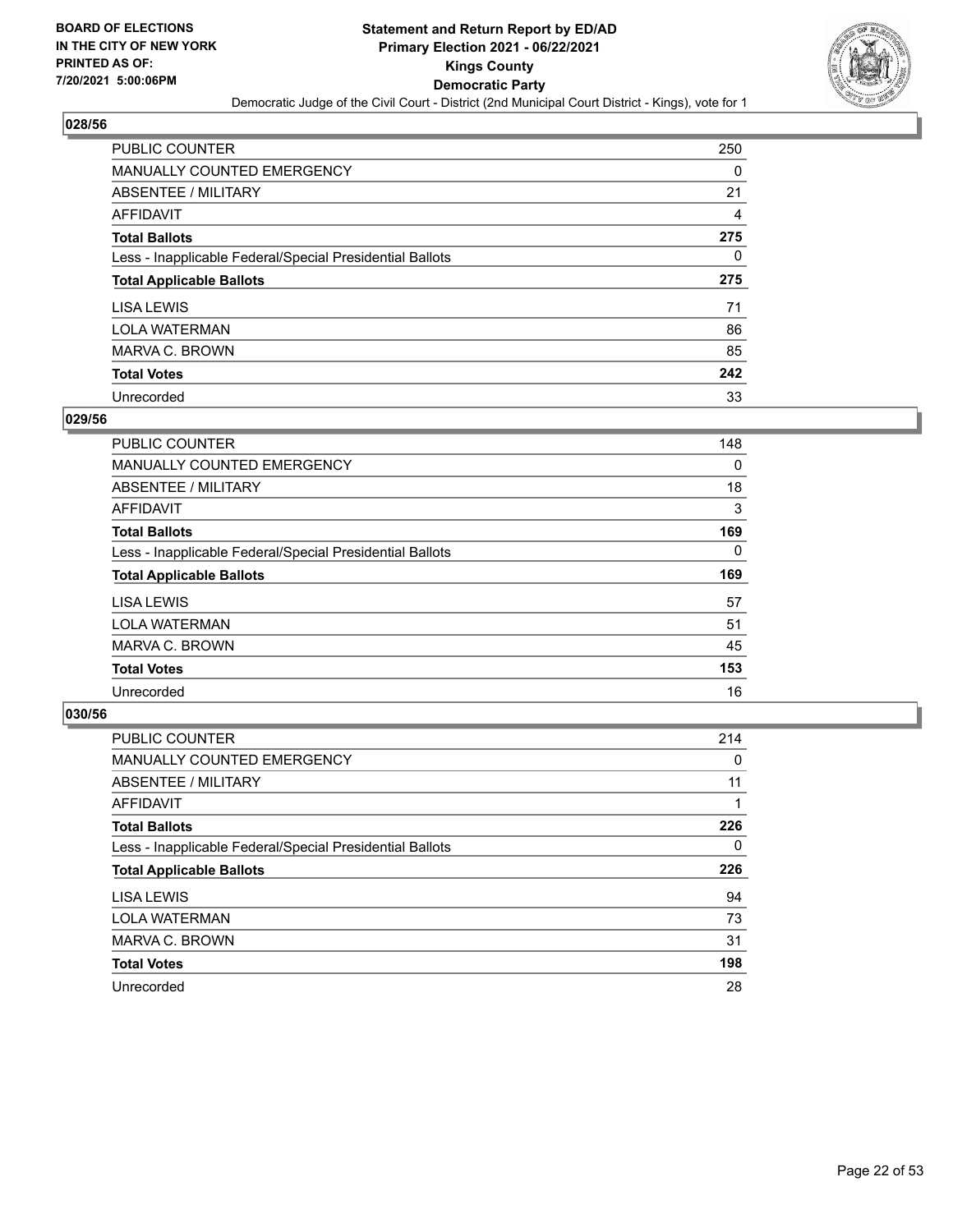

| <b>PUBLIC COUNTER</b>                                    | 197      |
|----------------------------------------------------------|----------|
| <b>MANUALLY COUNTED EMERGENCY</b>                        | 0        |
| ABSENTEE / MILITARY                                      | 10       |
| <b>AFFIDAVIT</b>                                         |          |
| <b>Total Ballots</b>                                     | 208      |
| Less - Inapplicable Federal/Special Presidential Ballots | $\Omega$ |
| <b>Total Applicable Ballots</b>                          | 208      |
| LISA LEWIS                                               | 79       |
| <b>LOLA WATERMAN</b>                                     | 39       |
| MARVA C. BROWN                                           | 49       |
| WILLIAM LOPES RUIZ (WRITE-IN)                            | 1        |
| <b>Total Votes</b>                                       | 168      |
| Unrecorded                                               | 40       |

# **032/56**

| <b>PUBLIC COUNTER</b>                                    | 290 |
|----------------------------------------------------------|-----|
| <b>MANUALLY COUNTED EMERGENCY</b>                        | 0   |
| ABSENTEE / MILITARY                                      | 16  |
| AFFIDAVIT                                                | 2   |
| <b>Total Ballots</b>                                     | 308 |
| Less - Inapplicable Federal/Special Presidential Ballots | 0   |
| <b>Total Applicable Ballots</b>                          | 308 |
| LISA LEWIS                                               | 104 |
| <b>LOLA WATERMAN</b>                                     | 90  |
| MARVA C. BROWN                                           | 71  |
| <b>Total Votes</b>                                       | 265 |
| Unrecorded                                               | 43  |

| <b>PUBLIC COUNTER</b>                                    | 250 |
|----------------------------------------------------------|-----|
| <b>MANUALLY COUNTED EMERGENCY</b>                        | 0   |
| ABSENTEE / MILITARY                                      | 16  |
| AFFIDAVIT                                                | 4   |
| <b>Total Ballots</b>                                     | 270 |
| Less - Inapplicable Federal/Special Presidential Ballots | 0   |
|                                                          |     |
| <b>Total Applicable Ballots</b>                          | 270 |
| LISA LEWIS                                               | 84  |
| <b>LOLA WATERMAN</b>                                     | 78  |
| MARVA C. BROWN                                           | 69  |
| <b>Total Votes</b>                                       | 231 |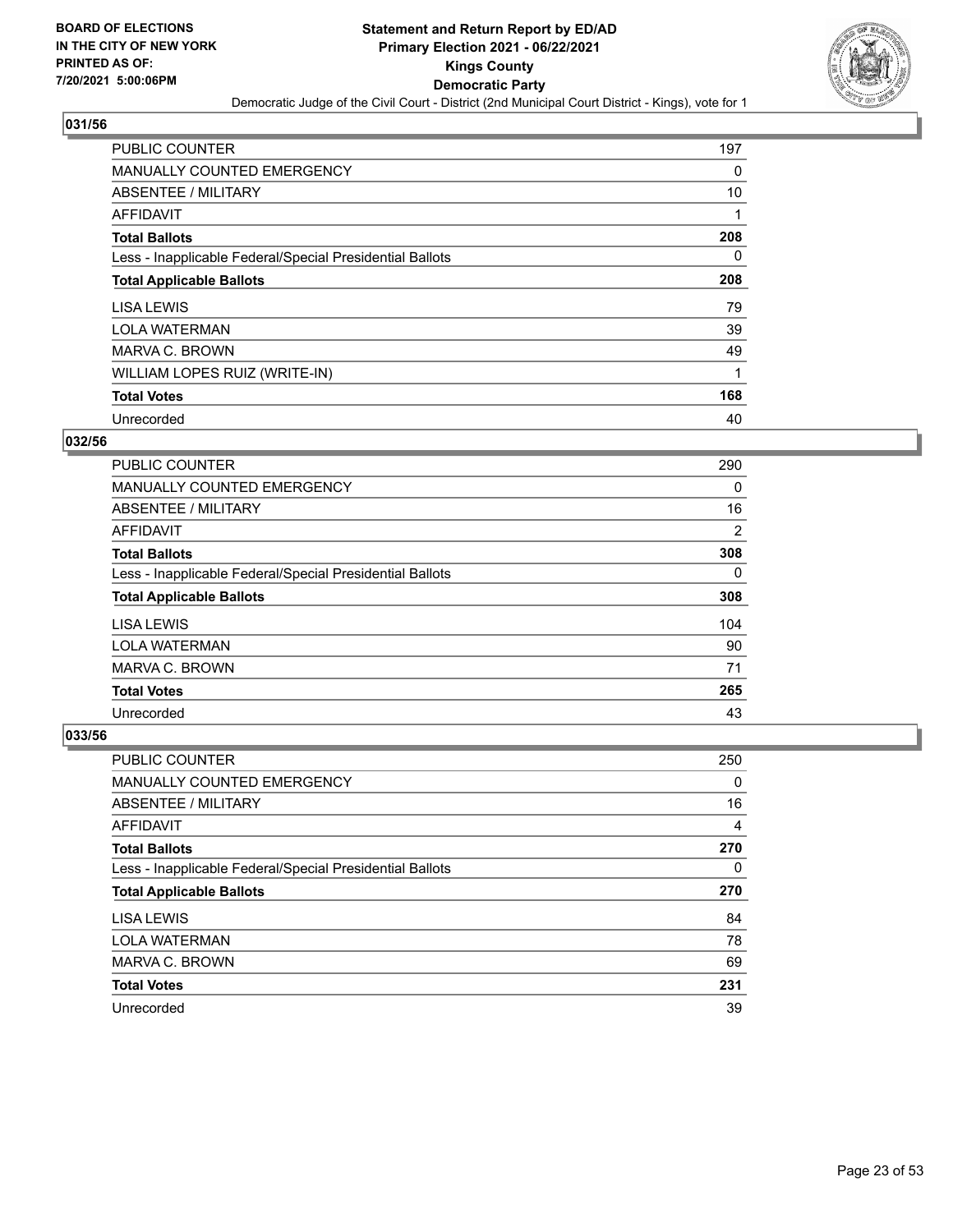

| PUBLIC COUNTER                                           | 191      |
|----------------------------------------------------------|----------|
| <b>MANUALLY COUNTED EMERGENCY</b>                        | 0        |
| ABSENTEE / MILITARY                                      | 19       |
| AFFIDAVIT                                                | 4        |
| <b>Total Ballots</b>                                     | 214      |
| Less - Inapplicable Federal/Special Presidential Ballots | $\Omega$ |
| <b>Total Applicable Ballots</b>                          | 214      |
| LISA LEWIS                                               | 85       |
| <b>LOLA WATERMAN</b>                                     | 48       |
| MARVA C. BROWN                                           | 51       |
| <b>Total Votes</b>                                       | 184      |
| Unrecorded                                               | 30       |

#### **035/56**

| <b>PUBLIC COUNTER</b>                                    | 273 |
|----------------------------------------------------------|-----|
| <b>MANUALLY COUNTED EMERGENCY</b>                        | 0   |
| ABSENTEE / MILITARY                                      | 20  |
| <b>AFFIDAVIT</b>                                         | 5   |
| <b>Total Ballots</b>                                     | 298 |
| Less - Inapplicable Federal/Special Presidential Ballots | 0   |
| <b>Total Applicable Ballots</b>                          | 298 |
| LISA LEWIS                                               | 90  |
| <b>LOLA WATERMAN</b>                                     | 83  |
| MARVA C. BROWN                                           | 84  |
| UNATTRIBUTABLE WRITE-IN (WRITE-IN)                       | 1   |
| <b>Total Votes</b>                                       | 258 |
| Unrecorded                                               | 40  |

| <b>PUBLIC COUNTER</b>                                    | 246 |
|----------------------------------------------------------|-----|
| <b>MANUALLY COUNTED EMERGENCY</b>                        | 0   |
| ABSENTEE / MILITARY                                      | 20  |
| AFFIDAVIT                                                | 3   |
| <b>Total Ballots</b>                                     | 269 |
| Less - Inapplicable Federal/Special Presidential Ballots | 0   |
| <b>Total Applicable Ballots</b>                          | 269 |
| LISA LEWIS                                               | 105 |
| <b>LOLA WATERMAN</b>                                     | 74  |
| MARVA C. BROWN                                           | 54  |
| <b>Total Votes</b>                                       | 233 |
| Unrecorded                                               | 36  |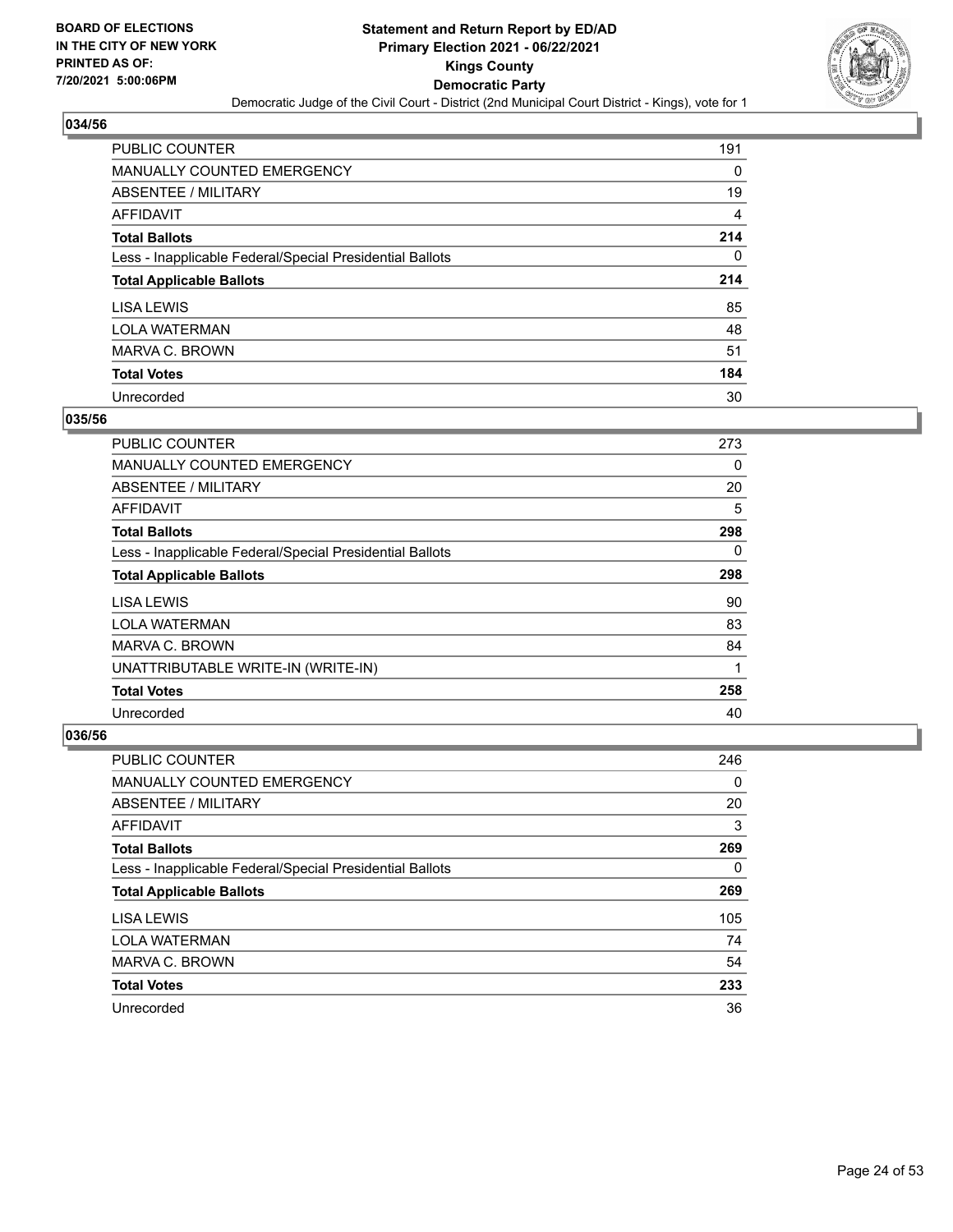

| <b>PUBLIC COUNTER</b>                                    | 270 |
|----------------------------------------------------------|-----|
| <b>MANUALLY COUNTED EMERGENCY</b>                        | 0   |
| ABSENTEE / MILITARY                                      | 16  |
| AFFIDAVIT                                                | 0   |
| <b>Total Ballots</b>                                     | 286 |
| Less - Inapplicable Federal/Special Presidential Ballots | 0   |
| <b>Total Applicable Ballots</b>                          | 286 |
| LISA LEWIS                                               | 116 |
| <b>LOLA WATERMAN</b>                                     | 60  |
| MARVA C. BROWN                                           | 66  |
| <b>Total Votes</b>                                       | 242 |
| Unrecorded                                               | 44  |

#### **038/56**

| <b>PUBLIC COUNTER</b>                                    | 356 |
|----------------------------------------------------------|-----|
| <b>MANUALLY COUNTED EMERGENCY</b>                        | 0   |
| ABSENTEE / MILITARY                                      | 31  |
| AFFIDAVIT                                                | 3   |
| <b>Total Ballots</b>                                     | 390 |
| Less - Inapplicable Federal/Special Presidential Ballots | 0   |
| <b>Total Applicable Ballots</b>                          | 390 |
| LISA LEWIS                                               | 108 |
| <b>LOLA WATERMAN</b>                                     | 132 |
| MARVA C. BROWN                                           | 105 |
| DYLAN SCHER (WRITE-IN)                                   |     |
| UNATTRIBUTABLE WRITE-IN (WRITE-IN)                       | 1   |
| <b>Total Votes</b>                                       | 347 |
| Unrecorded                                               | 43  |

| <b>PUBLIC COUNTER</b>                                    | 212 |
|----------------------------------------------------------|-----|
| <b>MANUALLY COUNTED EMERGENCY</b>                        | 0   |
| ABSENTEE / MILITARY                                      | 13  |
| AFFIDAVIT                                                | 2   |
| <b>Total Ballots</b>                                     | 227 |
| Less - Inapplicable Federal/Special Presidential Ballots | 0   |
|                                                          |     |
| <b>Total Applicable Ballots</b>                          | 227 |
| LISA LEWIS                                               | 84  |
| <b>LOLA WATERMAN</b>                                     | 62  |
| MARVA C. BROWN                                           | 55  |
| <b>Total Votes</b>                                       | 201 |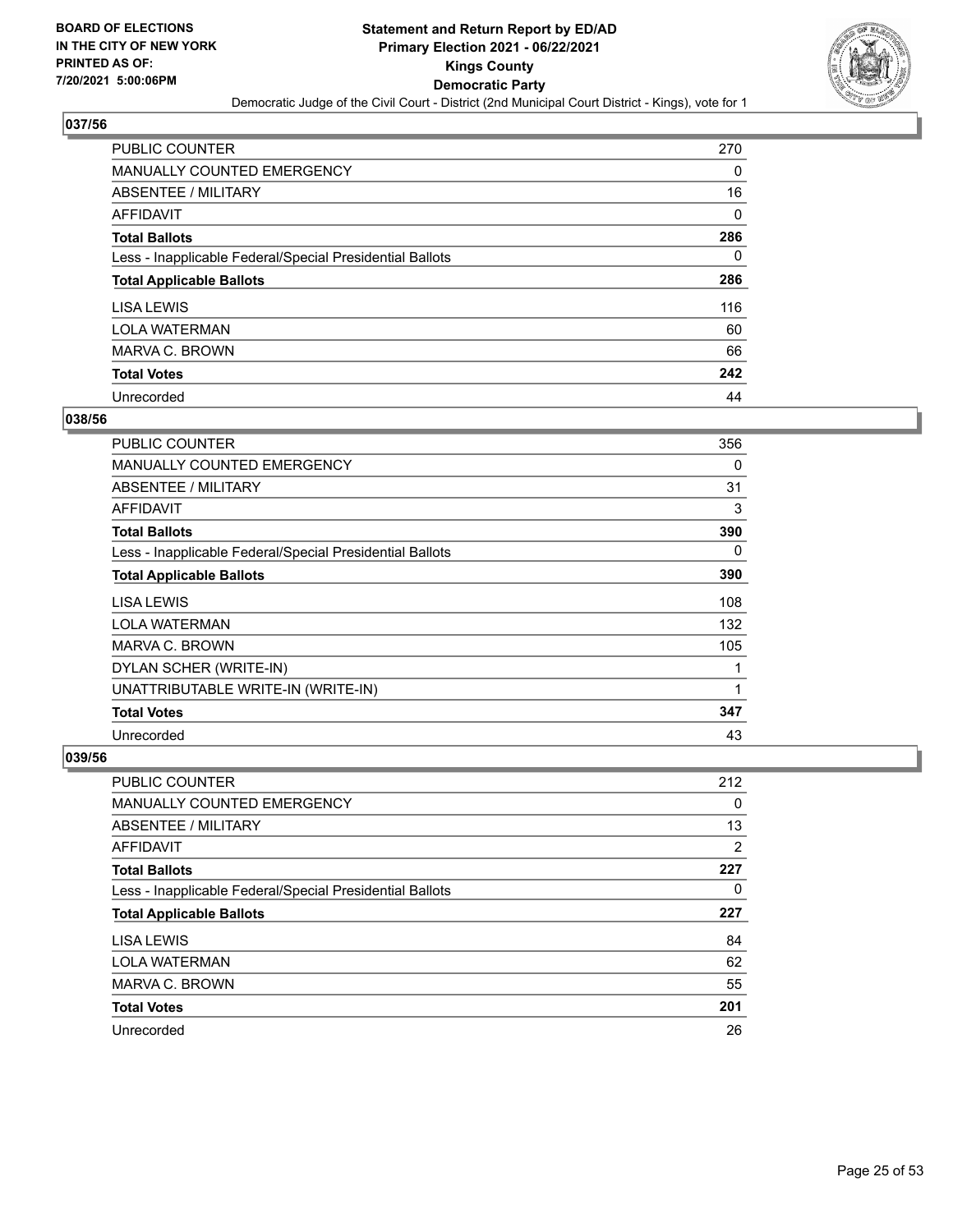

| <b>PUBLIC COUNTER</b>                                    | 267      |
|----------------------------------------------------------|----------|
| <b>MANUALLY COUNTED EMERGENCY</b>                        | 0        |
| ABSENTEE / MILITARY                                      | 21       |
| <b>AFFIDAVIT</b>                                         | 4        |
| <b>Total Ballots</b>                                     | 292      |
| Less - Inapplicable Federal/Special Presidential Ballots | $\Omega$ |
| <b>Total Applicable Ballots</b>                          | 292      |
| LISA LEWIS                                               | 79       |
| <b>LOLA WATERMAN</b>                                     | 105      |
| MARVA C. BROWN                                           | 70       |
| <b>JABARI BRISPORT (WRITE-IN)</b>                        |          |
| <b>Total Votes</b>                                       | 255      |
| Unrecorded                                               | 37       |

#### **041/56**

| <b>PUBLIC COUNTER</b>                                    | 269 |
|----------------------------------------------------------|-----|
| <b>MANUALLY COUNTED EMERGENCY</b>                        | 0   |
| ABSENTEE / MILITARY                                      | 20  |
| AFFIDAVIT                                                | 9   |
| <b>Total Ballots</b>                                     | 298 |
| Less - Inapplicable Federal/Special Presidential Ballots | 0   |
| <b>Total Applicable Ballots</b>                          | 298 |
| LISA LEWIS                                               | 103 |
| <b>LOLA WATERMAN</b>                                     | 92  |
| MARVA C. BROWN                                           | 63  |
| <b>Total Votes</b>                                       | 258 |
| Unrecorded                                               | 40  |

| <b>PUBLIC COUNTER</b>                                    | 298 |
|----------------------------------------------------------|-----|
| <b>MANUALLY COUNTED EMERGENCY</b>                        | 0   |
| ABSENTEE / MILITARY                                      | 11  |
| AFFIDAVIT                                                | 4   |
| <b>Total Ballots</b>                                     | 313 |
| Less - Inapplicable Federal/Special Presidential Ballots | 0   |
| <b>Total Applicable Ballots</b>                          | 313 |
| LISA LEWIS                                               | 114 |
| <b>LOLA WATERMAN</b>                                     | 75  |
| MARVA C. BROWN                                           | 74  |
| <b>Total Votes</b>                                       | 263 |
| Unrecorded                                               | 50  |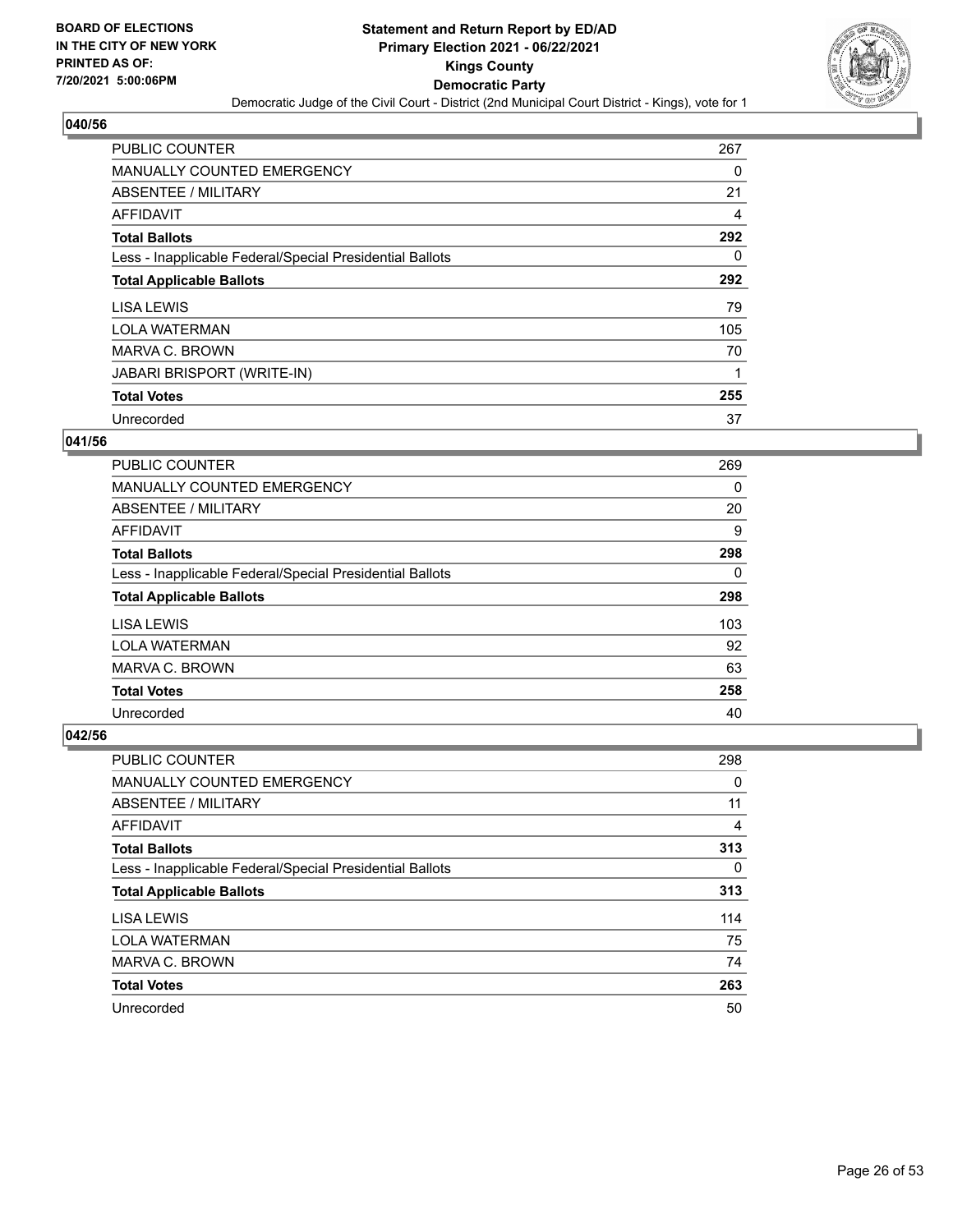

| <b>PUBLIC COUNTER</b>                                    | 253 |
|----------------------------------------------------------|-----|
| <b>MANUALLY COUNTED EMERGENCY</b>                        | 0   |
| ABSENTEE / MILITARY                                      | 19  |
| <b>AFFIDAVIT</b>                                         | 5   |
| <b>Total Ballots</b>                                     | 277 |
| Less - Inapplicable Federal/Special Presidential Ballots | 0   |
| <b>Total Applicable Ballots</b>                          | 277 |
| LISA LEWIS                                               | 93  |
| <b>LOLA WATERMAN</b>                                     | 85  |
| MARVA C. BROWN                                           | 68  |
| UNATTRIBUTABLE WRITE-IN (WRITE-IN)                       | 1   |
| <b>Total Votes</b>                                       | 247 |
| Unrecorded                                               | 30  |

## **044/56**

| <b>PUBLIC COUNTER</b>                                    | 172      |
|----------------------------------------------------------|----------|
| <b>MANUALLY COUNTED EMERGENCY</b>                        | $\Omega$ |
| ABSENTEE / MILITARY                                      | 16       |
| <b>AFFIDAVIT</b>                                         |          |
| <b>Total Ballots</b>                                     | 189      |
| Less - Inapplicable Federal/Special Presidential Ballots | 0        |
| <b>Total Applicable Ballots</b>                          | 189      |
| LISA LEWIS                                               | 58       |
| <b>LOLA WATERMAN</b>                                     | 50       |
| MARVA C. BROWN                                           | 59       |
| UNATTRIBUTABLE WRITE-IN (WRITE-IN)                       | 1        |
| <b>Total Votes</b>                                       | 168      |
| Unrecorded                                               | 21       |

| <b>PUBLIC COUNTER</b>                                    | 266 |
|----------------------------------------------------------|-----|
| <b>MANUALLY COUNTED EMERGENCY</b>                        | 0   |
| ABSENTEE / MILITARY                                      | 14  |
| AFFIDAVIT                                                | 6   |
| <b>Total Ballots</b>                                     | 286 |
| Less - Inapplicable Federal/Special Presidential Ballots | 0   |
| <b>Total Applicable Ballots</b>                          | 286 |
| <b>LISA LEWIS</b>                                        | 93  |
| <b>LOLA WATERMAN</b>                                     | 86  |
| MARVA C. BROWN                                           | 78  |
| JOE ESTEVEZ (WRITE-IN)                                   | 1   |
| UNATTRIBUTABLE WRITE-IN (WRITE-IN)                       | 1   |
| <b>Total Votes</b>                                       | 259 |
| Unrecorded                                               | 27  |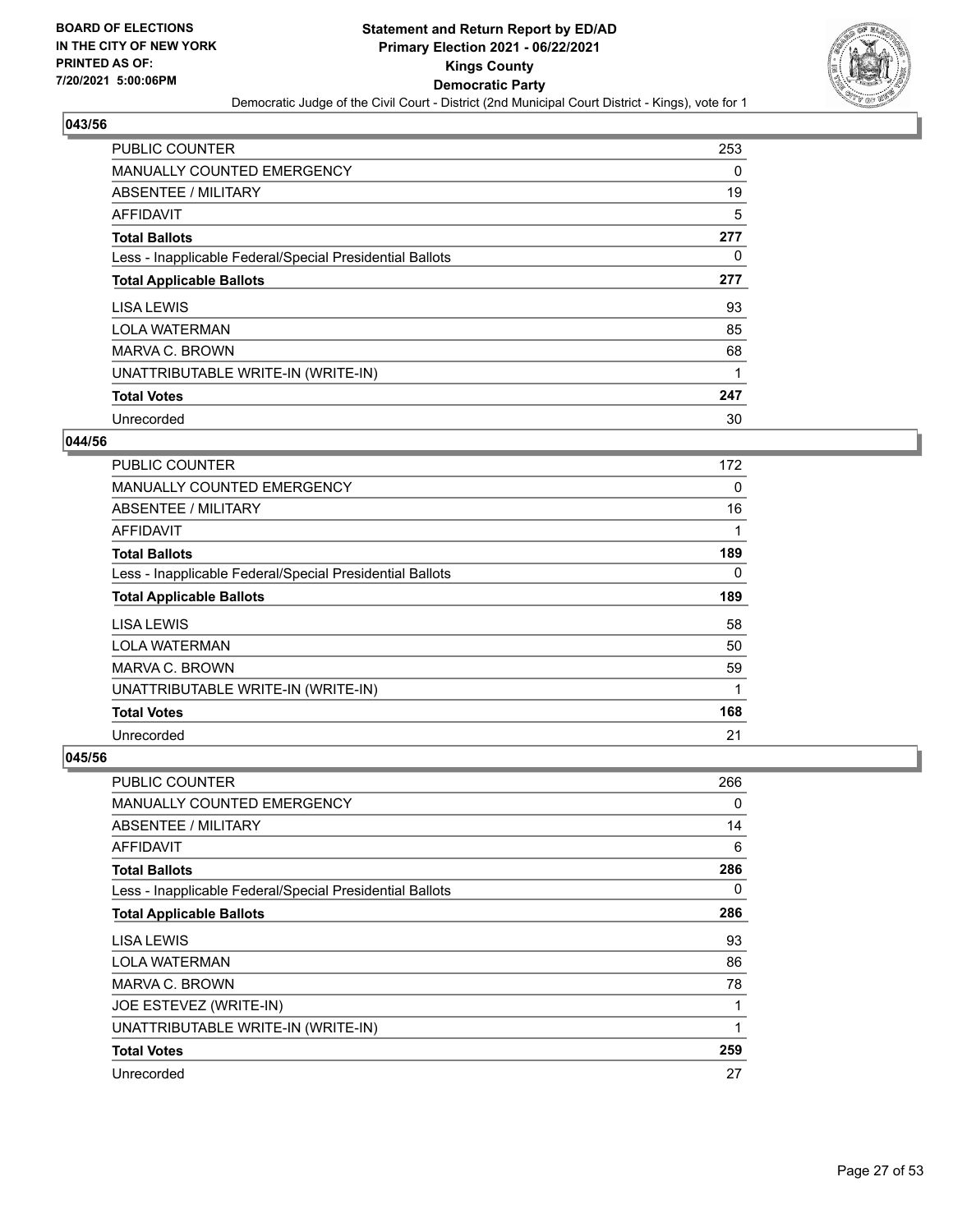

| PUBLIC COUNTER                                           | 258 |
|----------------------------------------------------------|-----|
| <b>MANUALLY COUNTED EMERGENCY</b>                        | 0   |
| ABSENTEE / MILITARY                                      | 8   |
| AFFIDAVIT                                                | 3   |
| <b>Total Ballots</b>                                     | 269 |
| Less - Inapplicable Federal/Special Presidential Ballots | 0   |
| <b>Total Applicable Ballots</b>                          | 269 |
|                                                          |     |
| LISA LEWIS                                               | 87  |
| <b>LOLA WATERMAN</b>                                     | 85  |
| MARVA C. BROWN                                           | 56  |
| <b>Total Votes</b>                                       | 228 |

#### **047/56**

| <b>PUBLIC COUNTER</b>                                    | 262 |
|----------------------------------------------------------|-----|
| <b>MANUALLY COUNTED EMERGENCY</b>                        | 0   |
| ABSENTEE / MILITARY                                      | 15  |
| <b>AFFIDAVIT</b>                                         | 5   |
| <b>Total Ballots</b>                                     | 282 |
| Less - Inapplicable Federal/Special Presidential Ballots | 0   |
| <b>Total Applicable Ballots</b>                          | 282 |
| LISA LEWIS                                               | 80  |
| <b>LOLA WATERMAN</b>                                     | 68  |
| MARVA C. BROWN                                           | 90  |
| UNATTRIBUTABLE WRITE-IN (WRITE-IN)                       |     |
| <b>Total Votes</b>                                       | 239 |
| Unrecorded                                               | 43  |

| <b>PUBLIC COUNTER</b>                                    | 266 |
|----------------------------------------------------------|-----|
| <b>MANUALLY COUNTED EMERGENCY</b>                        | 0   |
| ABSENTEE / MILITARY                                      | 14  |
| AFFIDAVIT                                                | 3   |
| <b>Total Ballots</b>                                     | 283 |
| Less - Inapplicable Federal/Special Presidential Ballots | 0   |
| <b>Total Applicable Ballots</b>                          | 283 |
| LISA LEWIS                                               | 101 |
| <b>LOLA WATERMAN</b>                                     | 86  |
| MARVA C. BROWN                                           | 64  |
| UNATTRIBUTABLE WRITE-IN (WRITE-IN)                       |     |
| <b>Total Votes</b>                                       | 252 |
| Unrecorded                                               | 31  |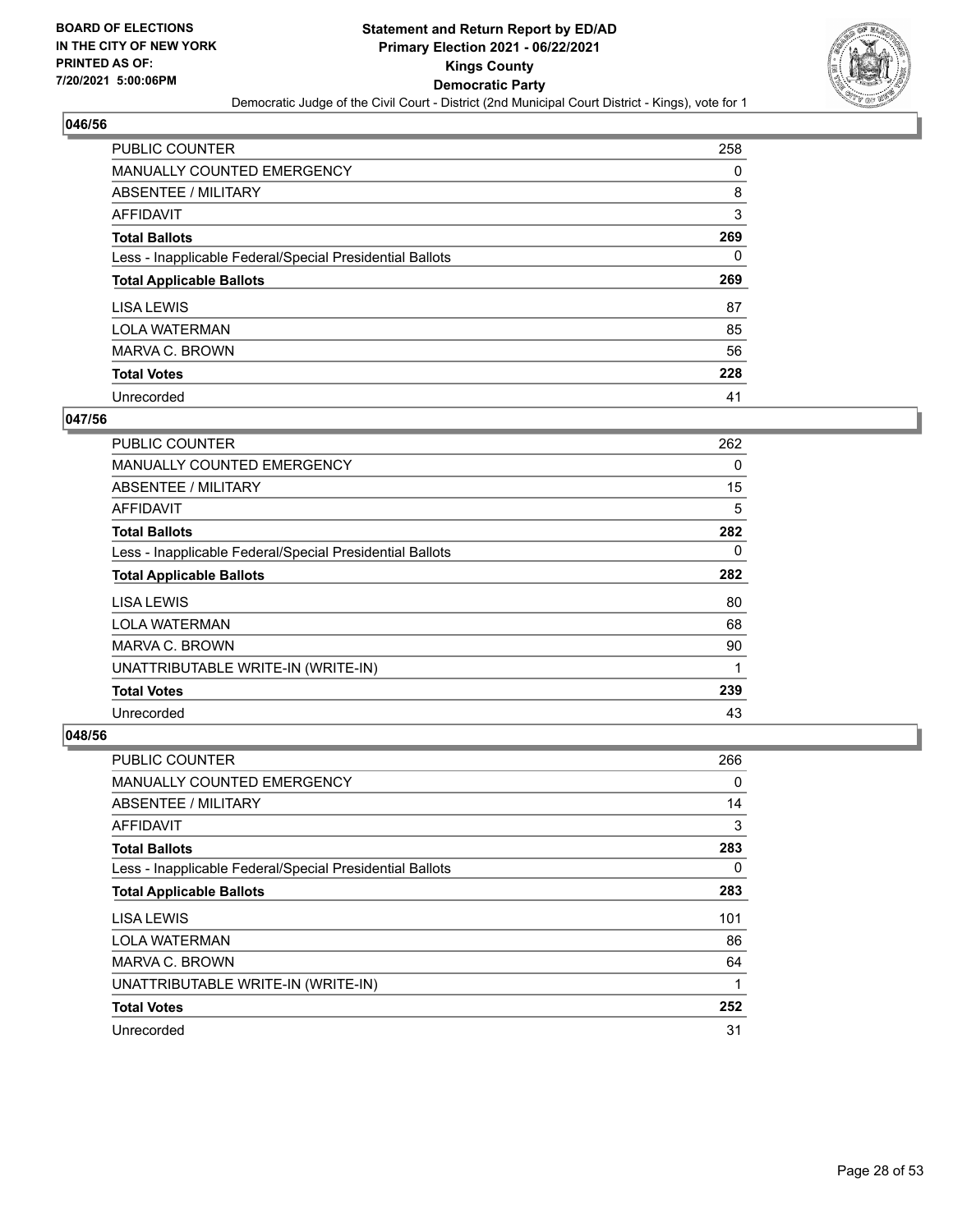

| PUBLIC COUNTER                                           | 284      |
|----------------------------------------------------------|----------|
| <b>MANUALLY COUNTED EMERGENCY</b>                        | 0        |
| ABSENTEE / MILITARY                                      | 21       |
| <b>AFFIDAVIT</b>                                         | 2        |
| <b>Total Ballots</b>                                     | 307      |
| Less - Inapplicable Federal/Special Presidential Ballots | $\Omega$ |
| <b>Total Applicable Ballots</b>                          | 307      |
| LISA LEWIS                                               | 95       |
| <b>LOLA WATERMAN</b>                                     | 89       |
| MARVA C. BROWN                                           | 80       |
| UNATTRIBUTABLE WRITE-IN (WRITE-IN)                       | 1        |
| <b>Total Votes</b>                                       | 265      |
| Unrecorded                                               | 42       |

#### **050/56**

| <b>PUBLIC COUNTER</b>                                    | 264 |
|----------------------------------------------------------|-----|
| <b>MANUALLY COUNTED EMERGENCY</b>                        | 0   |
| ABSENTEE / MILITARY                                      | 20  |
| AFFIDAVIT                                                | 2   |
| <b>Total Ballots</b>                                     | 286 |
| Less - Inapplicable Federal/Special Presidential Ballots | 0   |
| <b>Total Applicable Ballots</b>                          | 286 |
| LISA LEWIS                                               | 119 |
| <b>LOLA WATERMAN</b>                                     | 68  |
| MARVA C. BROWN                                           | 63  |
| <b>Total Votes</b>                                       | 250 |
| Unrecorded                                               | 36  |

| <b>PUBLIC COUNTER</b>                                    | 197       |
|----------------------------------------------------------|-----------|
| <b>MANUALLY COUNTED EMERGENCY</b>                        | 0         |
| ABSENTEE / MILITARY                                      | 27        |
| AFFIDAVIT                                                |           |
| <b>Total Ballots</b>                                     | 225       |
| Less - Inapplicable Federal/Special Presidential Ballots | 0         |
|                                                          |           |
| <b>Total Applicable Ballots</b>                          |           |
| LISA LEWIS                                               | 225<br>94 |
| <b>LOLA WATERMAN</b>                                     | 49        |
| MARVA C. BROWN                                           | 46        |
| <b>Total Votes</b>                                       | 189       |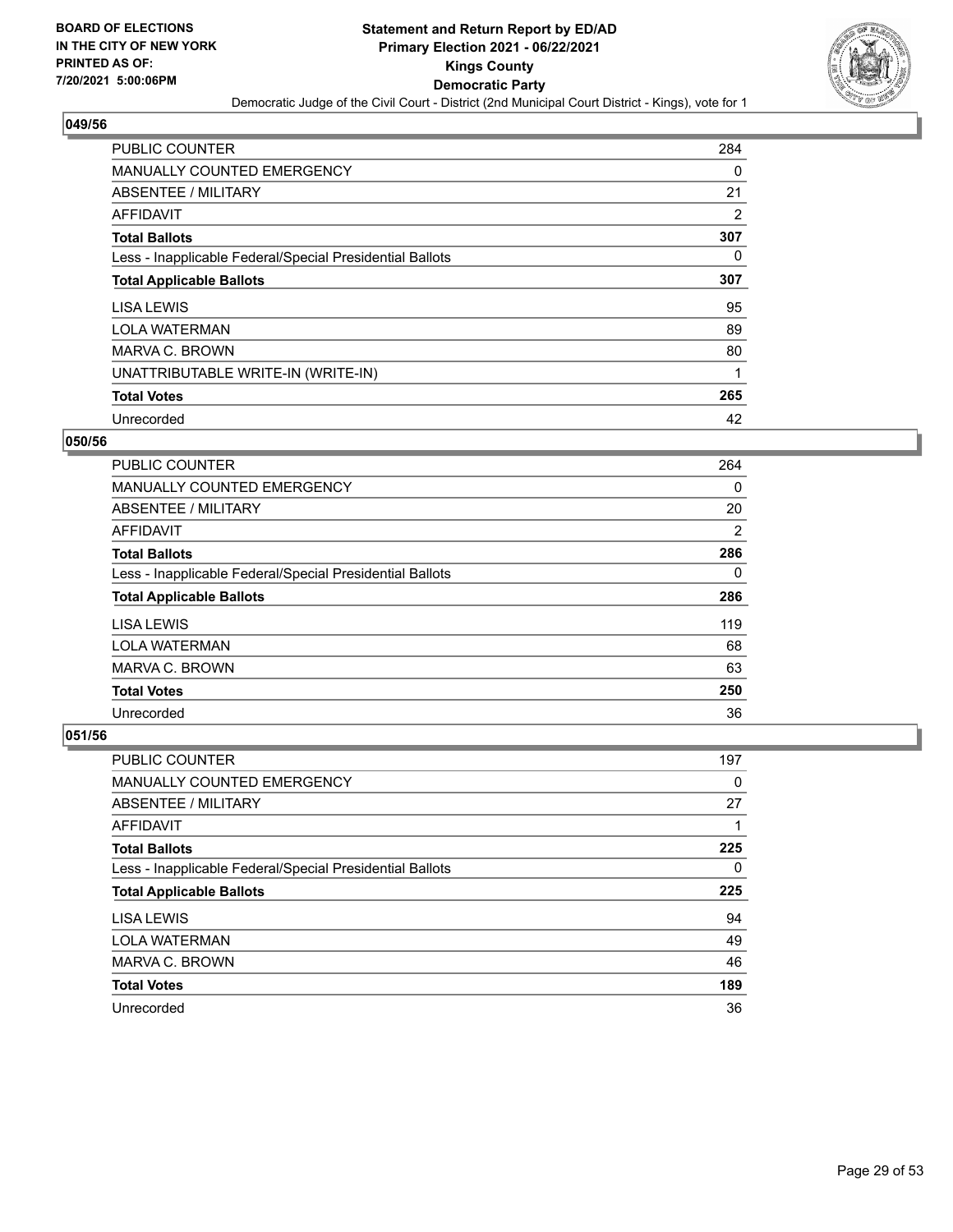

| PUBLIC COUNTER                                           | 295      |
|----------------------------------------------------------|----------|
| <b>MANUALLY COUNTED EMERGENCY</b>                        | $\Omega$ |
| ABSENTEE / MILITARY                                      | 16       |
| <b>AFFIDAVIT</b>                                         |          |
| <b>Total Ballots</b>                                     | 312      |
| Less - Inapplicable Federal/Special Presidential Ballots | 0        |
| <b>Total Applicable Ballots</b>                          | 312      |
| LISA LEWIS                                               | 85       |
| <b>LOLA WATERMAN</b>                                     | 111      |
| MARVA C. BROWN                                           | 74       |
| <b>Total Votes</b>                                       | 270      |
| Unrecorded                                               | 42       |

#### **053/56**

| PUBLIC COUNTER                                           | 325      |
|----------------------------------------------------------|----------|
| MANUALLY COUNTED EMERGENCY                               | $\Omega$ |
| ABSENTEE / MILITARY                                      | 15       |
| <b>AFFIDAVIT</b>                                         |          |
| <b>Total Ballots</b>                                     | 341      |
| Less - Inapplicable Federal/Special Presidential Ballots | 0        |
| <b>Total Applicable Ballots</b>                          | 341      |
| LISA LEWIS                                               | 93       |
| <b>LOLA WATERMAN</b>                                     | 95       |
| MARVA C. BROWN                                           | 103      |
| <b>Total Votes</b>                                       | 291      |
| Unrecorded                                               | 50       |

| <b>PUBLIC COUNTER</b>                                    | 246 |
|----------------------------------------------------------|-----|
| <b>MANUALLY COUNTED EMERGENCY</b>                        | 0   |
| ABSENTEE / MILITARY                                      | 9   |
| <b>AFFIDAVIT</b>                                         | 4   |
| <b>Total Ballots</b>                                     | 259 |
| Less - Inapplicable Federal/Special Presidential Ballots | 0   |
| <b>Total Applicable Ballots</b>                          | 259 |
| LISA LEWIS                                               | 87  |
|                                                          |     |
| <b>LOLA WATERMAN</b>                                     | 54  |
| MARVA C. BROWN                                           | 83  |
| <b>Total Votes</b>                                       | 224 |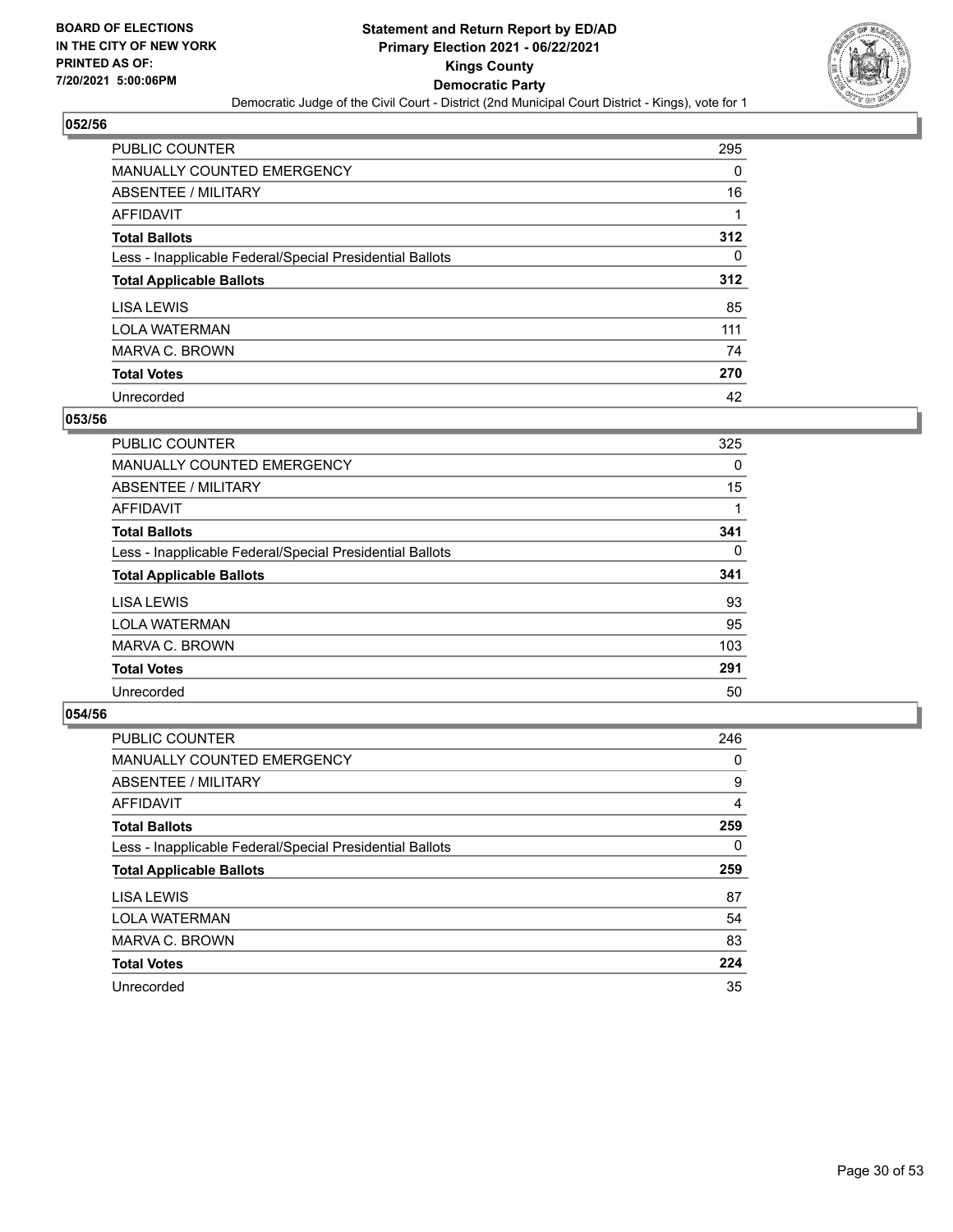

| <b>PUBLIC COUNTER</b>                                    | 289      |
|----------------------------------------------------------|----------|
| <b>MANUALLY COUNTED EMERGENCY</b>                        | $\Omega$ |
| ABSENTEE / MILITARY                                      | 24       |
| AFFIDAVIT                                                | 4        |
| <b>Total Ballots</b>                                     | 317      |
| Less - Inapplicable Federal/Special Presidential Ballots | 0        |
| <b>Total Applicable Ballots</b>                          | 317      |
| LISA LEWIS                                               | 98       |
| <b>LOLA WATERMAN</b>                                     | 77       |
| MARVA C. BROWN                                           | 94       |
|                                                          |          |
| <b>Total Votes</b>                                       | 269      |

#### **056/56**

| <b>PUBLIC COUNTER</b>                                    | 136            |
|----------------------------------------------------------|----------------|
| <b>MANUALLY COUNTED EMERGENCY</b>                        | 0              |
| ABSENTEE / MILITARY                                      | 8              |
| AFFIDAVIT                                                | $\overline{2}$ |
| <b>Total Ballots</b>                                     | 146            |
| Less - Inapplicable Federal/Special Presidential Ballots | $\Omega$       |
| <b>Total Applicable Ballots</b>                          | 146            |
| LISA LEWIS                                               | 47             |
| <b>LOLA WATERMAN</b>                                     | 29             |
| MARVA C. BROWN                                           | 55             |
| <b>Total Votes</b>                                       | 131            |
| Unrecorded                                               | 15             |

| <b>PUBLIC COUNTER</b>                                    | 235 |
|----------------------------------------------------------|-----|
| <b>MANUALLY COUNTED EMERGENCY</b>                        | 0   |
| ABSENTEE / MILITARY                                      | 28  |
| AFFIDAVIT                                                | 2   |
| <b>Total Ballots</b>                                     | 265 |
| Less - Inapplicable Federal/Special Presidential Ballots | 0   |
| <b>Total Applicable Ballots</b>                          | 265 |
| LISA LEWIS                                               | 102 |
| <b>LOLA WATERMAN</b>                                     | 58  |
| MARVA C. BROWN                                           | 75  |
| UNATTRIBUTABLE WRITE-IN (WRITE-IN)                       | 1   |
| <b>Total Votes</b>                                       | 236 |
| Unrecorded                                               | 29  |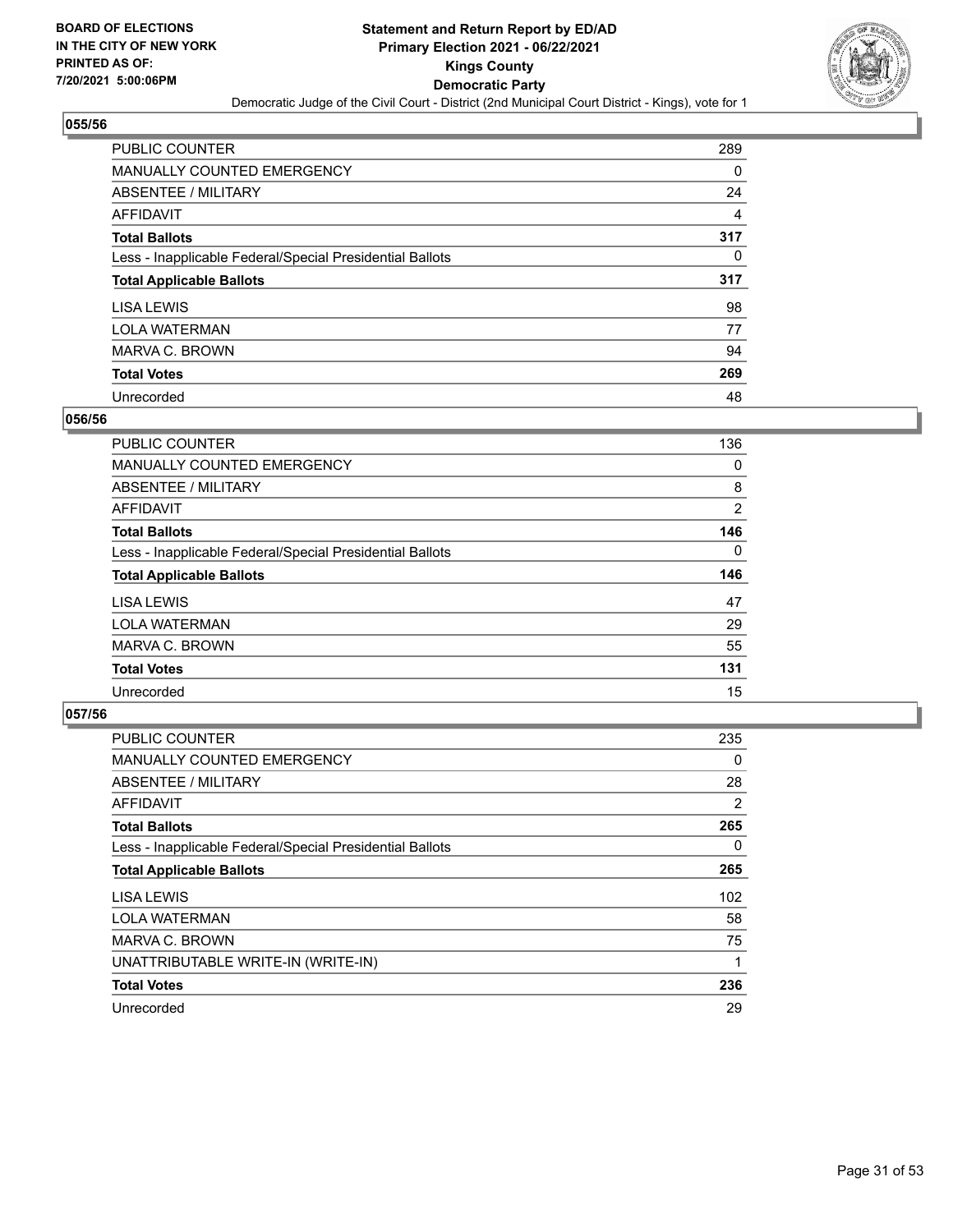

| <b>PUBLIC COUNTER</b>                                    | 249      |
|----------------------------------------------------------|----------|
| <b>MANUALLY COUNTED EMERGENCY</b>                        | 0        |
| ABSENTEE / MILITARY                                      | 30       |
| AFFIDAVIT                                                | 6        |
| <b>Total Ballots</b>                                     | 285      |
| Less - Inapplicable Federal/Special Presidential Ballots | $\Omega$ |
| <b>Total Applicable Ballots</b>                          | 285      |
| LISA LEWIS                                               | 80       |
| <b>LOLA WATERMAN</b>                                     | 73       |
| MARVA C. BROWN                                           | 94       |
| UNATTRIBUTABLE WRITE-IN (WRITE-IN)                       | 1        |
| <b>Total Votes</b>                                       | 248      |
| Unrecorded                                               | 37       |

#### **059/56**

| <b>PUBLIC COUNTER</b>                                    | 144 |
|----------------------------------------------------------|-----|
| <b>MANUALLY COUNTED EMERGENCY</b>                        | 0   |
| <b>ABSENTEE / MILITARY</b>                               | 9   |
| <b>AFFIDAVIT</b>                                         | 0   |
| <b>Total Ballots</b>                                     | 153 |
| Less - Inapplicable Federal/Special Presidential Ballots | 0   |
| <b>Total Applicable Ballots</b>                          | 153 |
| LISA LEWIS                                               | 54  |
| <b>LOLA WATERMAN</b>                                     | 33  |
| MARVA C. BROWN                                           | 42  |
| <b>GLAS MALMBERG (WRITE-IN)</b>                          | 1   |
| <b>Total Votes</b>                                       | 130 |
| Unrecorded                                               | 23  |

| PUBLIC COUNTER                                           | 146 |
|----------------------------------------------------------|-----|
| MANUALLY COUNTED EMERGENCY                               | 0   |
| ABSENTEE / MILITARY                                      | 11  |
| AFFIDAVIT                                                | 2   |
| <b>Total Ballots</b>                                     | 159 |
| Less - Inapplicable Federal/Special Presidential Ballots | 0   |
| <b>Total Applicable Ballots</b>                          | 159 |
| LISA LEWIS                                               | 54  |
| <b>LOLA WATERMAN</b>                                     | 34  |
| MARVA C. BROWN                                           | 47  |
| UNATTRIBUTABLE WRITE-IN (WRITE-IN)                       | 1   |
| <b>Total Votes</b>                                       | 136 |
| Unrecorded                                               | 23  |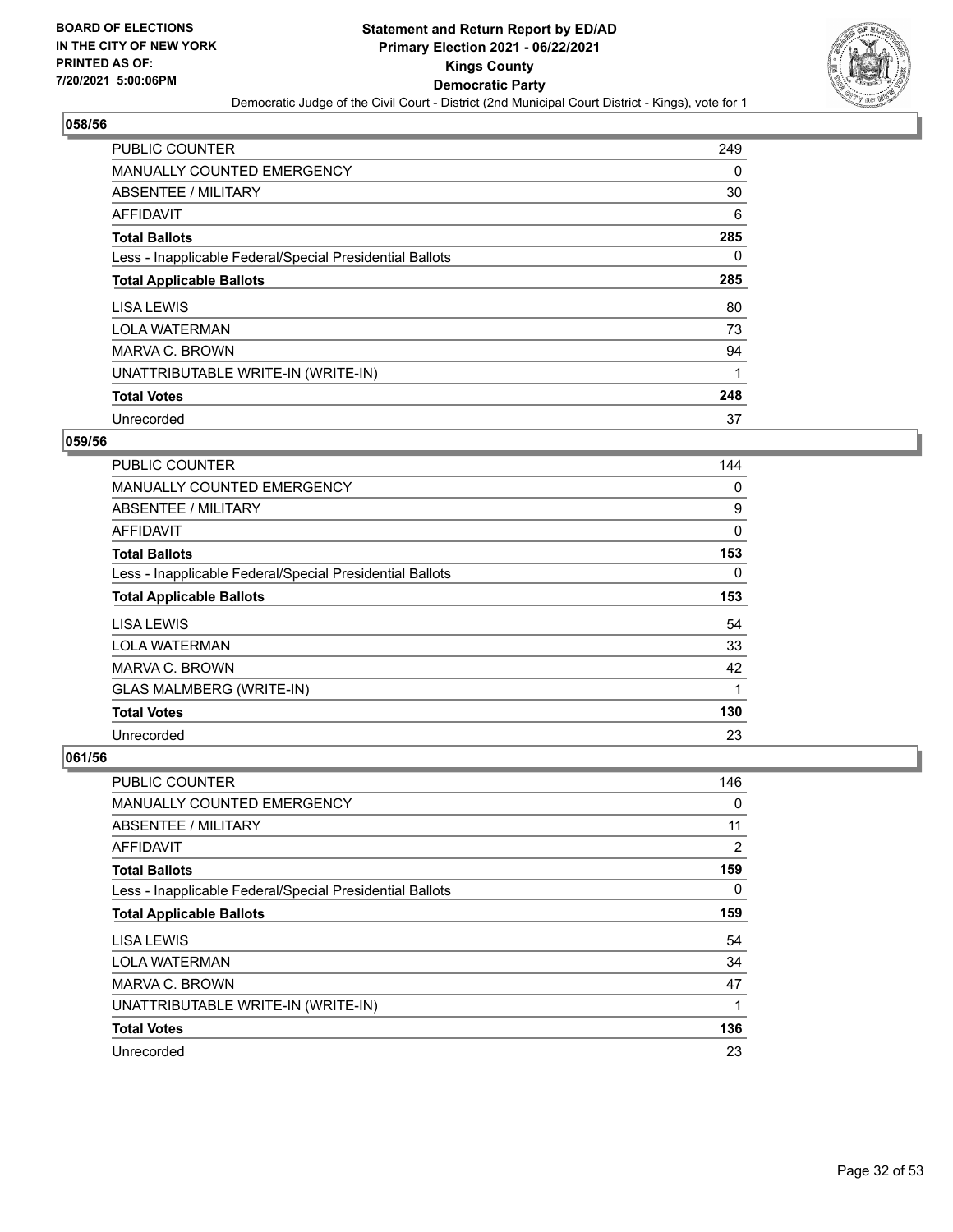

| PUBLIC COUNTER                                           | 113      |
|----------------------------------------------------------|----------|
| <b>MANUALLY COUNTED EMERGENCY</b>                        | 0        |
| ABSENTEE / MILITARY                                      | 6        |
| <b>AFFIDAVIT</b>                                         | 0        |
| <b>Total Ballots</b>                                     | 119      |
| Less - Inapplicable Federal/Special Presidential Ballots | $\Omega$ |
| <b>Total Applicable Ballots</b>                          | 119      |
| LISA LEWIS                                               | 33       |
| <b>LOLA WATERMAN</b>                                     | 18       |
| MARVA C. BROWN                                           | 34       |
| <b>Total Votes</b>                                       | 85       |
| Unrecorded                                               | 34       |

#### **069/56**

| <b>PUBLIC COUNTER</b>                                    | 192      |
|----------------------------------------------------------|----------|
| <b>MANUALLY COUNTED EMERGENCY</b>                        | 0        |
| ABSENTEE / MILITARY                                      | 19       |
| AFFIDAVIT                                                |          |
| <b>Total Ballots</b>                                     | 212      |
| Less - Inapplicable Federal/Special Presidential Ballots | $\Omega$ |
| <b>Total Applicable Ballots</b>                          | 212      |
| LISA LEWIS                                               | 73       |
| <b>LOLA WATERMAN</b>                                     | 42       |
| MARVA C. BROWN                                           | 62       |
| UNATTRIBUTABLE WRITE-IN (WRITE-IN)                       | 2        |
| <b>Total Votes</b>                                       | 179      |
| Unrecorded                                               | 33       |

| <b>PUBLIC COUNTER</b>                                    | 153 |
|----------------------------------------------------------|-----|
| <b>MANUALLY COUNTED EMERGENCY</b>                        | 0   |
| ABSENTEE / MILITARY                                      | 11  |
| AFFIDAVIT                                                | 3   |
| <b>Total Ballots</b>                                     | 167 |
| Less - Inapplicable Federal/Special Presidential Ballots | 0   |
|                                                          |     |
| <b>Total Applicable Ballots</b>                          | 167 |
| <b>LISA LEWIS</b>                                        | 63  |
| <b>LOLA WATERMAN</b>                                     | 31  |
| MARVA C. BROWN                                           | 50  |
| <b>Total Votes</b>                                       | 144 |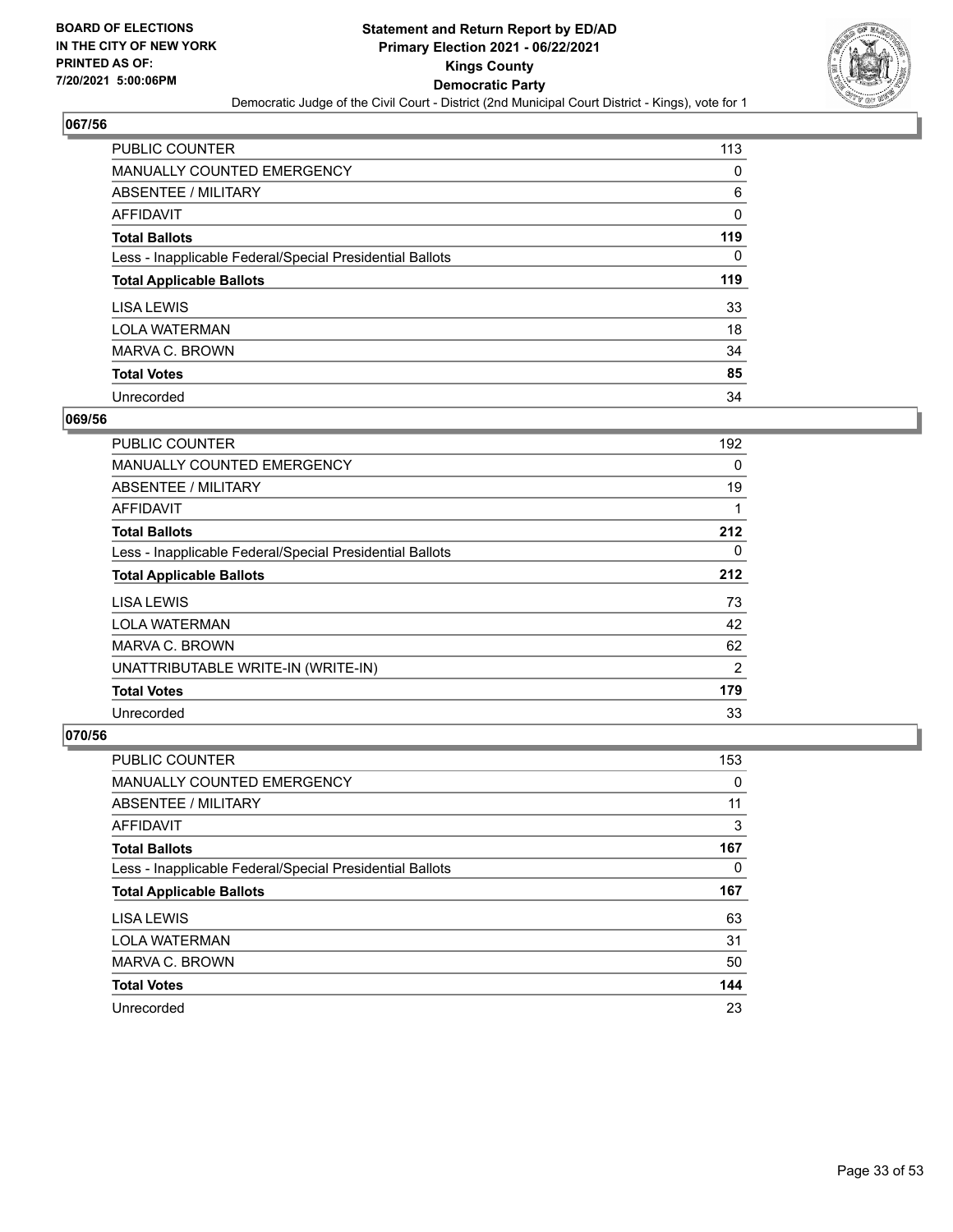

| PUBLIC COUNTER                                           | 152 |
|----------------------------------------------------------|-----|
| <b>MANUALLY COUNTED EMERGENCY</b>                        | 0   |
| ABSENTEE / MILITARY                                      | 8   |
| <b>AFFIDAVIT</b>                                         | 0   |
| <b>Total Ballots</b>                                     | 160 |
| Less - Inapplicable Federal/Special Presidential Ballots | 0   |
| <b>Total Applicable Ballots</b>                          | 160 |
| LISA LEWIS                                               | 52  |
|                                                          |     |
| <b>LOLA WATERMAN</b>                                     | 47  |
| MARVA C. BROWN                                           | 44  |
| <b>Total Votes</b>                                       | 143 |

#### **072/56**

| <b>PUBLIC COUNTER</b>                                    | 248      |
|----------------------------------------------------------|----------|
| <b>MANUALLY COUNTED EMERGENCY</b>                        | 0        |
| ABSENTEE / MILITARY                                      | 20       |
| AFFIDAVIT                                                | 4        |
| <b>Total Ballots</b>                                     | 272      |
| Less - Inapplicable Federal/Special Presidential Ballots | $\Omega$ |
| <b>Total Applicable Ballots</b>                          | 272      |
| LISA LEWIS                                               | 83       |
| <b>LOLA WATERMAN</b>                                     | 60       |
| MARVA C. BROWN                                           | 94       |
| UNATTRIBUTABLE WRITE-IN (WRITE-IN)                       | 1        |
| <b>Total Votes</b>                                       | 238      |
| Unrecorded                                               | 34       |

| <b>PUBLIC COUNTER</b>                                    | 206 |
|----------------------------------------------------------|-----|
| <b>MANUALLY COUNTED EMERGENCY</b>                        | 0   |
| ABSENTEE / MILITARY                                      | 9   |
| AFFIDAVIT                                                |     |
| <b>Total Ballots</b>                                     | 216 |
| Less - Inapplicable Federal/Special Presidential Ballots | 0   |
| <b>Total Applicable Ballots</b>                          | 216 |
| LISA LEWIS                                               | 67  |
| <b>LOLA WATERMAN</b>                                     | 42  |
| MARVA C. BROWN                                           | 71  |
| <b>Total Votes</b>                                       | 180 |
| Unrecorded                                               | 36  |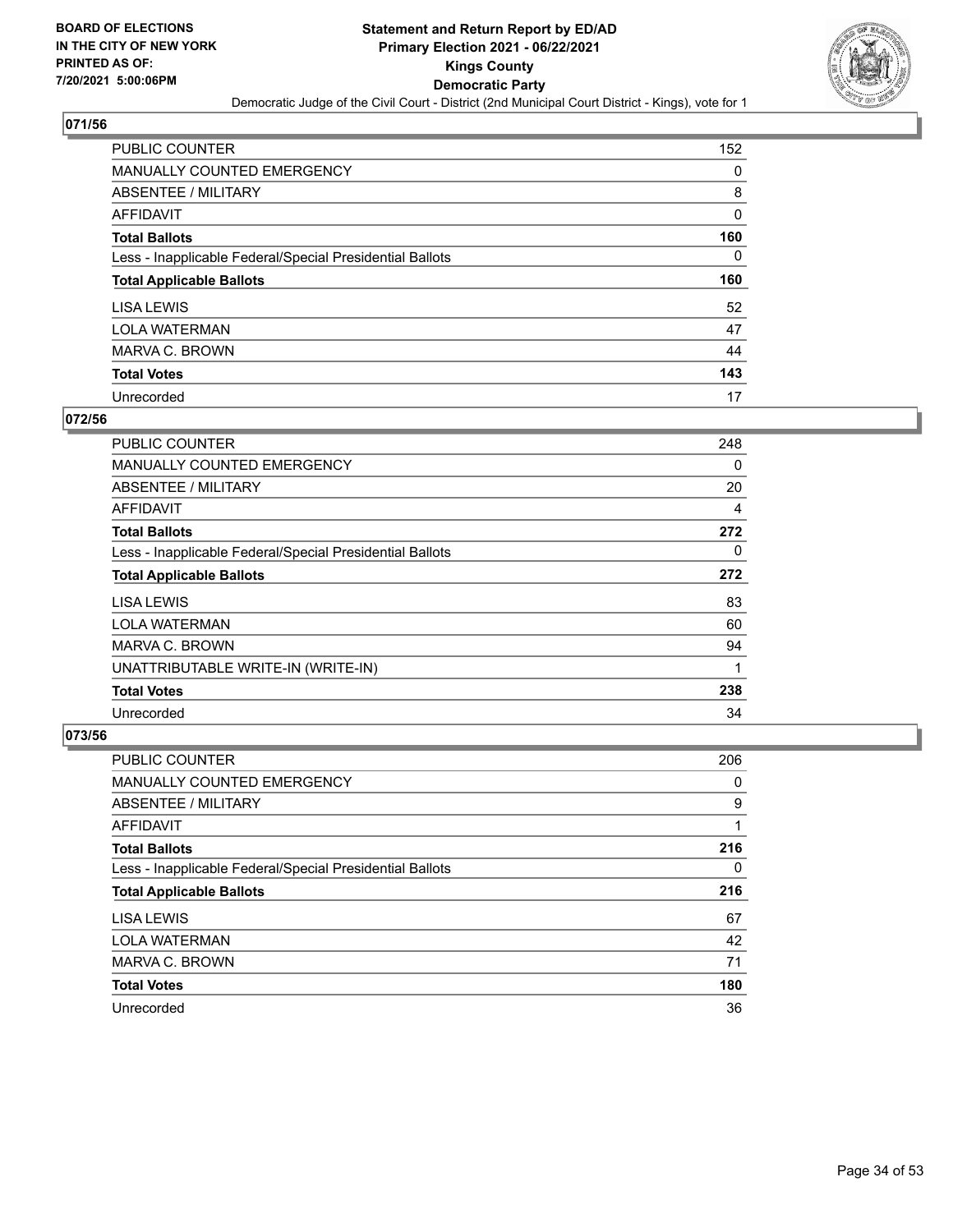

| PUBLIC COUNTER                                           | 166            |
|----------------------------------------------------------|----------------|
| <b>MANUALLY COUNTED EMERGENCY</b>                        | 0              |
| ABSENTEE / MILITARY                                      | 9              |
| <b>AFFIDAVIT</b>                                         | $\overline{2}$ |
| <b>Total Ballots</b>                                     | 177            |
| Less - Inapplicable Federal/Special Presidential Ballots | 0              |
| <b>Total Applicable Ballots</b>                          | 177            |
| LISA LEWIS                                               | 57             |
| <b>LOLA WATERMAN</b>                                     | 18             |
| MARVA C. BROWN                                           | 49             |
| <b>Total Votes</b>                                       | 124            |
|                                                          |                |

#### **078/56**

| <b>PUBLIC COUNTER</b>                                    | 211 |
|----------------------------------------------------------|-----|
| <b>MANUALLY COUNTED EMERGENCY</b>                        | 0   |
| ABSENTEE / MILITARY                                      | 15  |
| AFFIDAVIT                                                | 2   |
| <b>Total Ballots</b>                                     | 228 |
| Less - Inapplicable Federal/Special Presidential Ballots | 0   |
| <b>Total Applicable Ballots</b>                          | 228 |
| LISA LEWIS                                               | 65  |
| <b>LOLA WATERMAN</b>                                     | 31  |
| MARVA C. BROWN                                           | 89  |
| UNATTRIBUTABLE WRITE-IN (WRITE-IN)                       |     |
| <b>Total Votes</b>                                       | 186 |
| Unrecorded                                               | 42  |

| <b>PUBLIC COUNTER</b>                                    | 281 |
|----------------------------------------------------------|-----|
| <b>MANUALLY COUNTED EMERGENCY</b>                        | 0   |
| ABSENTEE / MILITARY                                      | 23  |
| AFFIDAVIT                                                | 12  |
| <b>Total Ballots</b>                                     | 316 |
| Less - Inapplicable Federal/Special Presidential Ballots | 0   |
| <b>Total Applicable Ballots</b>                          | 316 |
| LISA LEWIS                                               | 84  |
| <b>LOLA WATERMAN</b>                                     | 91  |
| MARVA C. BROWN                                           | 90  |
| UNATTRIBUTABLE WRITE-IN (WRITE-IN)                       | 1   |
|                                                          |     |
| UNCOUNTED WRITE-IN PER STATUTE (WRITE-IN)                | 1   |
| <b>Total Votes</b>                                       | 267 |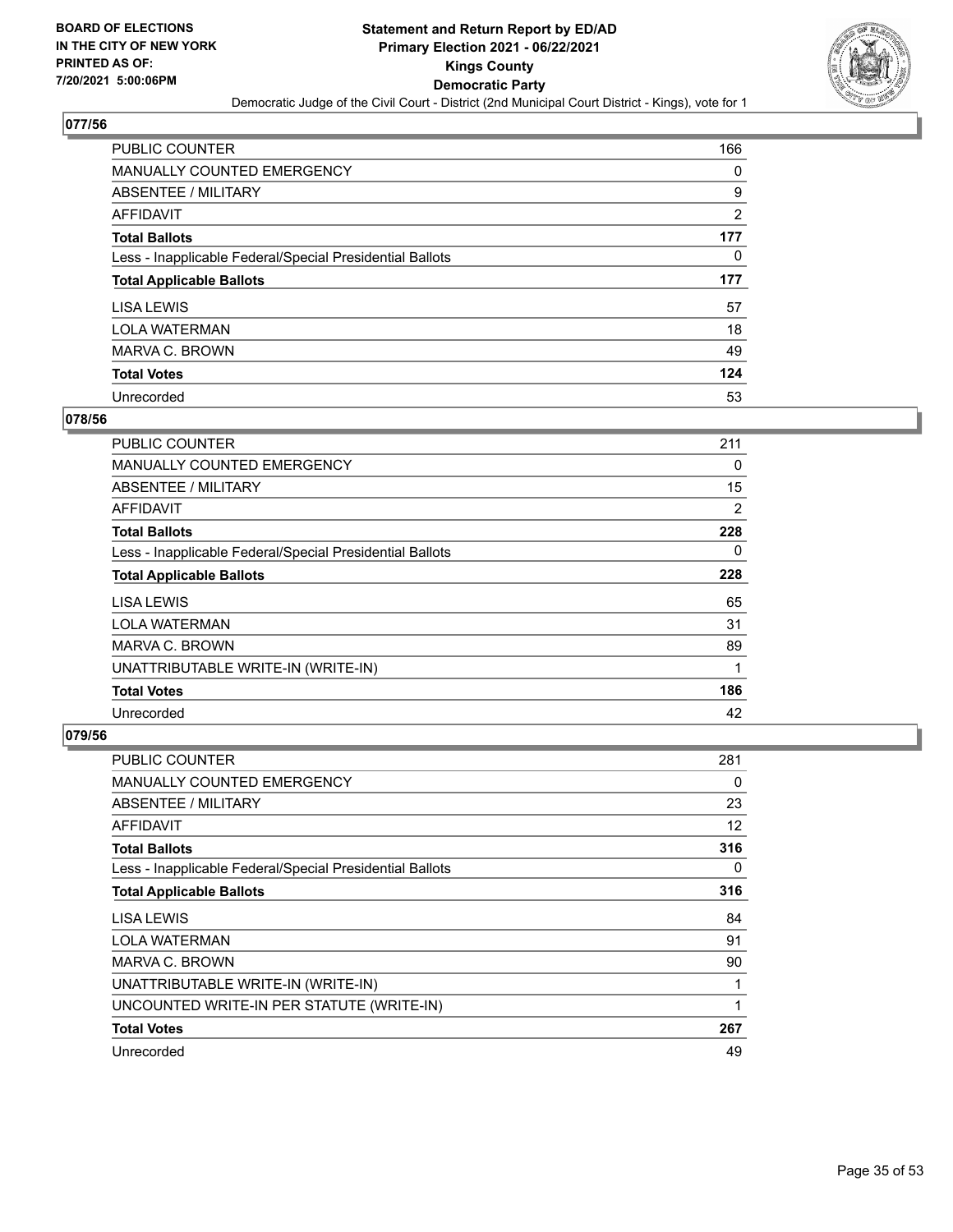

| PUBLIC COUNTER                                           | 290            |
|----------------------------------------------------------|----------------|
| <b>MANUALLY COUNTED EMERGENCY</b>                        |                |
| ABSENTEE / MILITARY                                      | 8              |
| AFFIDAVIT                                                | $\overline{2}$ |
| <b>Total Ballots</b>                                     | 301            |
| Less - Inapplicable Federal/Special Presidential Ballots | 0              |
| <b>Total Applicable Ballots</b>                          | 301            |
| LISA LEWIS                                               | 106            |
| <b>LOLA WATERMAN</b>                                     | 87             |
| MARVA C. BROWN                                           | 63             |
| <b>Total Votes</b>                                       | 256            |
| Unrecorded                                               | 45             |

#### **082/56**

| <b>PUBLIC COUNTER</b>                                    | 195      |
|----------------------------------------------------------|----------|
| <b>MANUALLY COUNTED EMERGENCY</b>                        | 0        |
| ABSENTEE / MILITARY                                      | 25       |
| <b>AFFIDAVIT</b>                                         | 4        |
| <b>Total Ballots</b>                                     | 224      |
| Less - Inapplicable Federal/Special Presidential Ballots | $\Omega$ |
| <b>Total Applicable Ballots</b>                          | 224      |
| LISA LEWIS                                               | 91       |
| <b>LOLA WATERMAN</b>                                     | 44       |
| MARVA C. BROWN                                           | 63       |
| <b>Total Votes</b>                                       | 198      |
| Unrecorded                                               | 26       |

| <b>PUBLIC COUNTER</b>                                    | 170      |
|----------------------------------------------------------|----------|
| <b>MANUALLY COUNTED EMERGENCY</b>                        | 0        |
| ABSENTEE / MILITARY                                      | 14       |
| AFFIDAVIT                                                | $\Omega$ |
| <b>Total Ballots</b>                                     | 184      |
| Less - Inapplicable Federal/Special Presidential Ballots | $\Omega$ |
| <b>Total Applicable Ballots</b>                          | 184      |
| LISA LEWIS                                               | 48       |
| <b>LOLA WATERMAN</b>                                     | 35       |
| MARVA C. BROWN                                           | 70       |
| <b>Total Votes</b>                                       | 153      |
| Unrecorded                                               | 31       |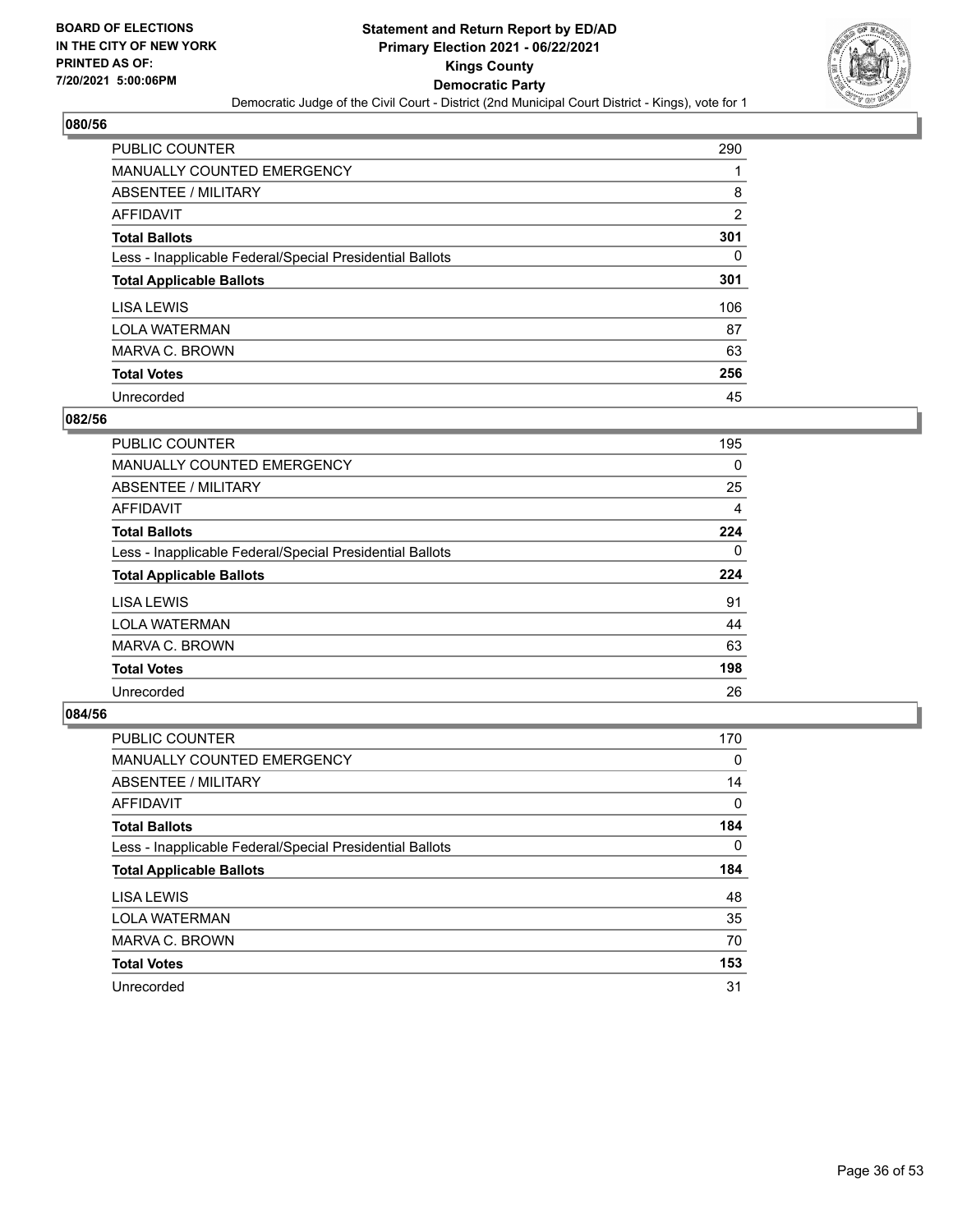

| <b>PUBLIC COUNTER</b>                                    | 315 |
|----------------------------------------------------------|-----|
| <b>MANUALLY COUNTED EMERGENCY</b>                        | 0   |
| ABSENTEE / MILITARY                                      | 18  |
| AFFIDAVIT                                                | 6   |
| <b>Total Ballots</b>                                     | 339 |
| Less - Inapplicable Federal/Special Presidential Ballots | 0   |
| <b>Total Applicable Ballots</b>                          | 339 |
| LISA LEWIS                                               | 96  |
|                                                          |     |
| <b>LOLA WATERMAN</b>                                     | 74  |
| MARVA C. BROWN                                           | 108 |
| <b>Total Votes</b>                                       | 278 |

#### **086/56**

| <b>PUBLIC COUNTER</b>                                    | 172      |
|----------------------------------------------------------|----------|
| <b>MANUALLY COUNTED EMERGENCY</b>                        | 0        |
| ABSENTEE / MILITARY                                      | 7        |
| <b>AFFIDAVIT</b>                                         | 3        |
| <b>Total Ballots</b>                                     | 182      |
| Less - Inapplicable Federal/Special Presidential Ballots | $\Omega$ |
| <b>Total Applicable Ballots</b>                          | 182      |
| LISA LEWIS                                               | 55       |
| <b>LOLA WATERMAN</b>                                     | 61       |
| MARVA C. BROWN                                           | 49       |
| <b>Total Votes</b>                                       | 165      |
| Unrecorded                                               | 17       |

| <b>PUBLIC COUNTER</b>                                    | 220       |
|----------------------------------------------------------|-----------|
| <b>MANUALLY COUNTED EMERGENCY</b>                        | 0         |
| ABSENTEE / MILITARY                                      | 15        |
| <b>AFFIDAVIT</b>                                         |           |
| <b>Total Ballots</b>                                     | 236       |
| Less - Inapplicable Federal/Special Presidential Ballots | 0         |
|                                                          |           |
| <b>Total Applicable Ballots</b>                          |           |
| LISA LEWIS                                               | 236<br>75 |
| <b>LOLA WATERMAN</b>                                     | 50        |
| MARVA C. BROWN                                           | 70        |
| <b>Total Votes</b>                                       | 195       |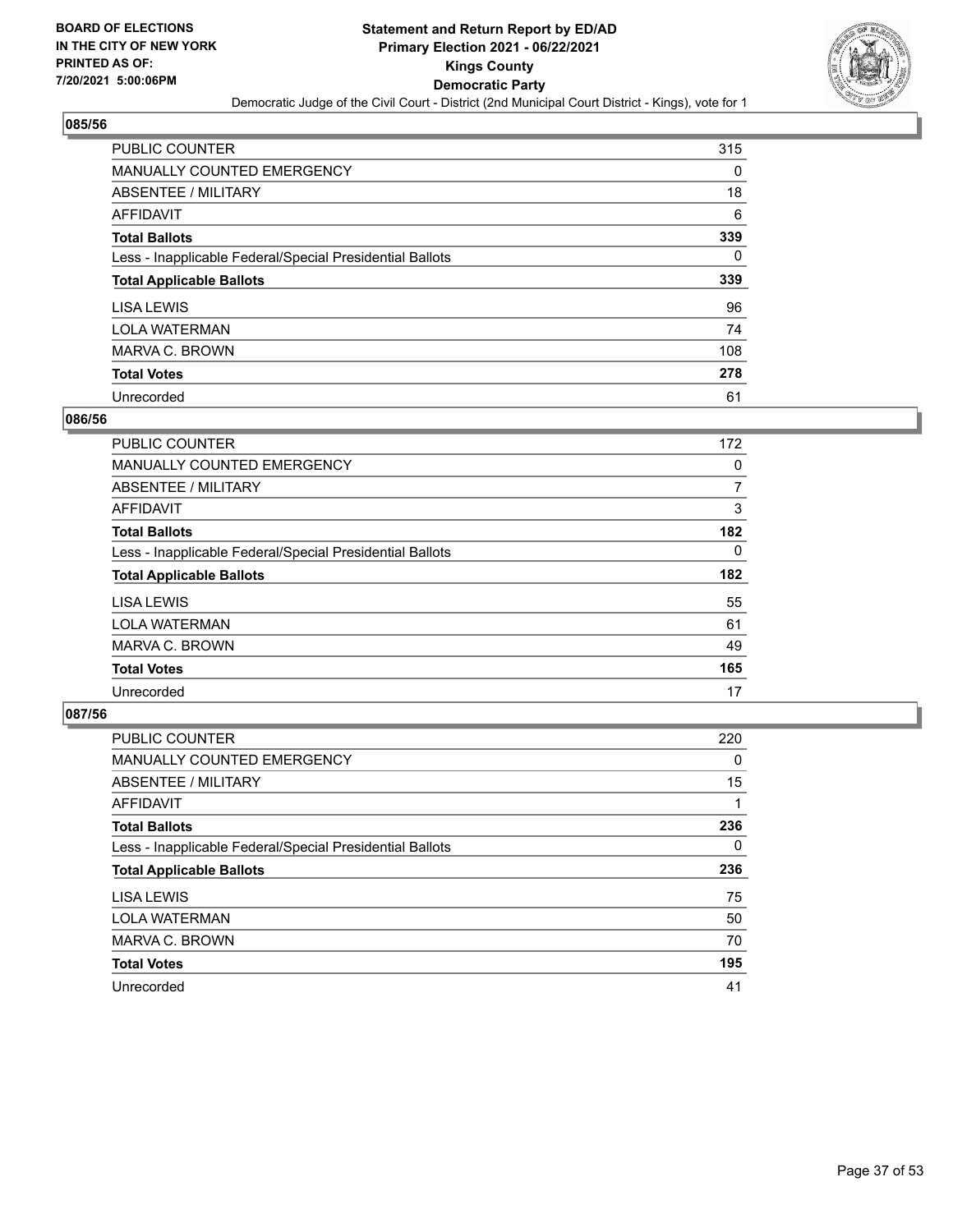

| <b>PUBLIC COUNTER</b>                                    | 246      |
|----------------------------------------------------------|----------|
| MANUALLY COUNTED EMERGENCY                               | 0        |
| ABSENTEE / MILITARY                                      | 15       |
| <b>AFFIDAVIT</b>                                         | 9        |
| <b>Total Ballots</b>                                     | 270      |
| Less - Inapplicable Federal/Special Presidential Ballots | $\Omega$ |
| <b>Total Applicable Ballots</b>                          | 270      |
| LISA LEWIS                                               | 80       |
| <b>LOLA WATERMAN</b>                                     | 109      |
| MARVA C. BROWN                                           | 49       |
| UNATTRIBUTABLE WRITE-IN (WRITE-IN)                       | 1        |
| <b>Total Votes</b>                                       | 239      |
| Unrecorded                                               | 31       |

#### **089/56**

| <b>PUBLIC COUNTER</b>                                    | 211      |
|----------------------------------------------------------|----------|
| <b>MANUALLY COUNTED EMERGENCY</b>                        | 0        |
| ABSENTEE / MILITARY                                      | 17       |
| AFFIDAVIT                                                | $\Omega$ |
| <b>Total Ballots</b>                                     | 228      |
| Less - Inapplicable Federal/Special Presidential Ballots | 0        |
|                                                          |          |
| <b>Total Applicable Ballots</b>                          | 228      |
| LISA LEWIS                                               | 72       |
| <b>LOLA WATERMAN</b>                                     | 87       |
| MARVA C. BROWN                                           | 54       |
| <b>Total Votes</b>                                       | 213      |

| <b>PUBLIC COUNTER</b>                                    | 276      |
|----------------------------------------------------------|----------|
| <b>MANUALLY COUNTED EMERGENCY</b>                        | 0        |
| ABSENTEE / MILITARY                                      | 17       |
| AFFIDAVIT                                                | 4        |
| <b>Total Ballots</b>                                     | 297      |
| Less - Inapplicable Federal/Special Presidential Ballots | $\Omega$ |
| <b>Total Applicable Ballots</b>                          | 297      |
| LISA LEWIS                                               | 86       |
| <b>LOLA WATERMAN</b>                                     | 68       |
| MARVA C. BROWN                                           | 106      |
| UNATTRIBUTABLE WRITE-IN (WRITE-IN)                       | 1        |
| <b>Total Votes</b>                                       | 261      |
| Unrecorded                                               | 36       |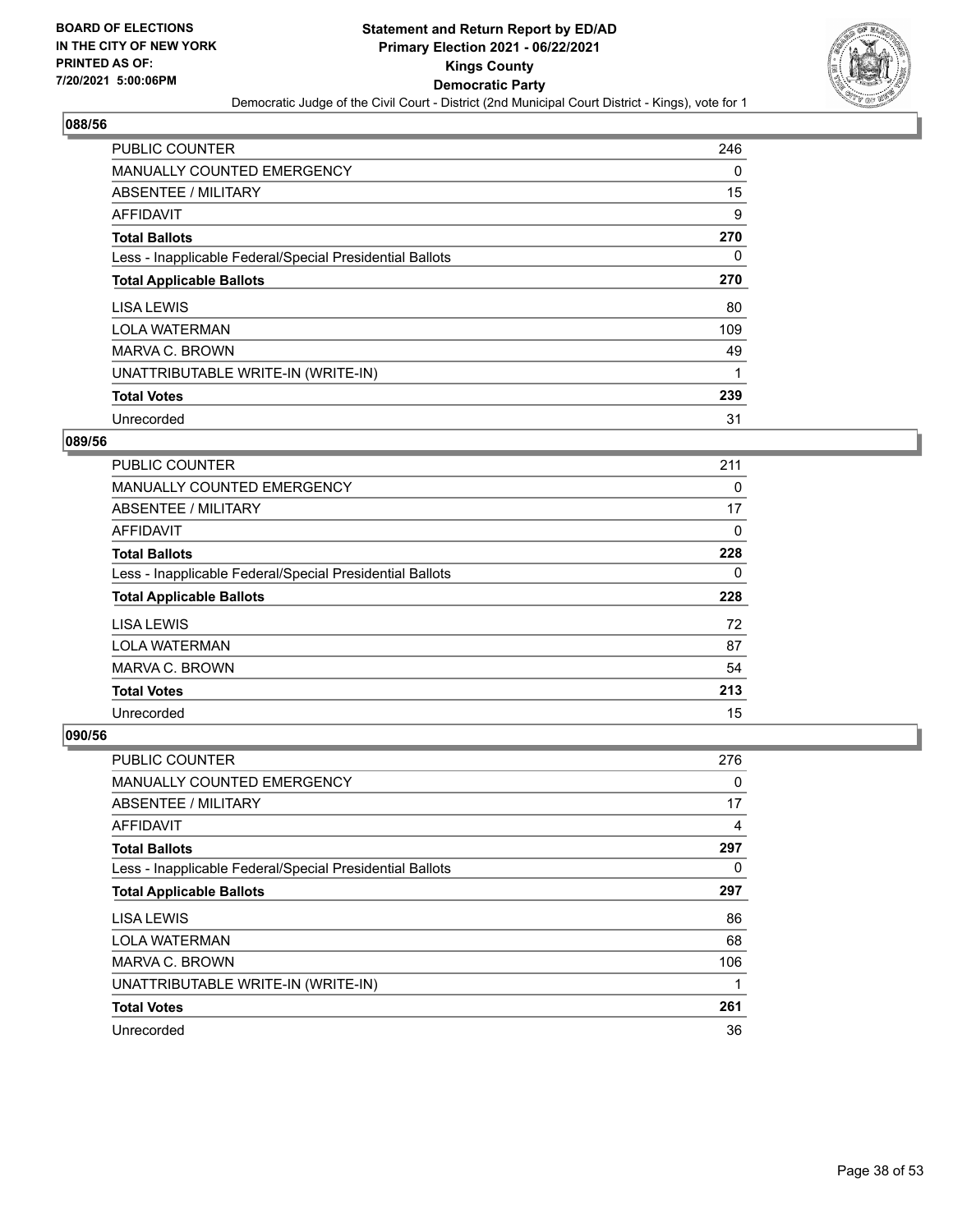

| <b>PUBLIC COUNTER</b>                                    | 244      |
|----------------------------------------------------------|----------|
| MANUALLY COUNTED EMERGENCY                               | 0        |
| ABSENTEE / MILITARY                                      | 22       |
| AFFIDAVIT                                                | 3        |
| <b>Total Ballots</b>                                     | 269      |
| Less - Inapplicable Federal/Special Presidential Ballots | $\Omega$ |
| <b>Total Applicable Ballots</b>                          | 269      |
| LISA LEWIS                                               | 68       |
| <b>LOLA WATERMAN</b>                                     | 67       |
| MARVA C. BROWN                                           | 94       |
| UNATTRIBUTABLE WRITE-IN (WRITE-IN)                       | 1        |
| <b>Total Votes</b>                                       | 230      |
| Unrecorded                                               | 39       |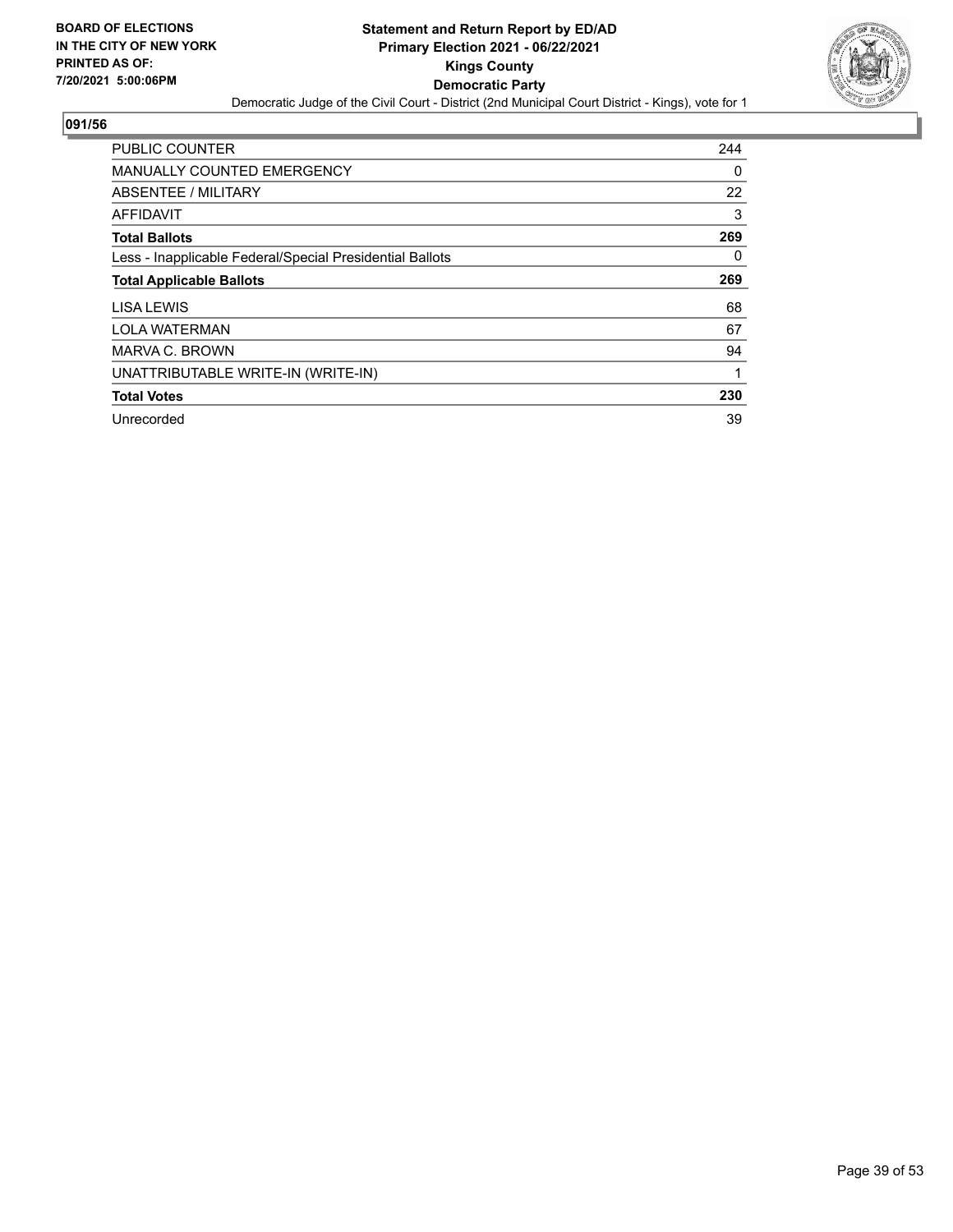

| <b>PUBLIC COUNTER</b>                                    | 260      |
|----------------------------------------------------------|----------|
| <b>MANUALLY COUNTED EMERGENCY</b>                        | $\Omega$ |
| ABSENTEE / MILITARY                                      | 20       |
| <b>AFFIDAVIT</b>                                         | 5        |
| <b>Total Ballots</b>                                     | 285      |
| Less - Inapplicable Federal/Special Presidential Ballots | $\Omega$ |
| <b>Total Applicable Ballots</b>                          | 285      |
| LISA LEWIS                                               | 62       |
| <b>LOLA WATERMAN</b>                                     | 70       |
| MARVA C. BROWN                                           | 77       |
| JEFF GORDON (WRITE-IN)                                   |          |
| <b>Total Votes</b>                                       | 210      |
| Unrecorded                                               | 75       |

## **022/57**

| <b>PUBLIC COUNTER</b>                                    | 255 |
|----------------------------------------------------------|-----|
| <b>MANUALLY COUNTED EMERGENCY</b>                        | 0   |
| ABSENTEE / MILITARY                                      | 34  |
| <b>AFFIDAVIT</b>                                         | 6   |
| <b>Total Ballots</b>                                     | 295 |
| Less - Inapplicable Federal/Special Presidential Ballots | 0   |
| <b>Total Applicable Ballots</b>                          | 295 |
| LISA LEWIS                                               | 60  |
| <b>LOLA WATERMAN</b>                                     | 39  |
| MARVA C. BROWN                                           | 65  |
| UNATTRIBUTABLE WRITE-IN (WRITE-IN)                       | 1   |
| <b>Total Votes</b>                                       | 165 |
| Unrecorded                                               | 130 |

| <b>PUBLIC COUNTER</b>                                    | 11 |
|----------------------------------------------------------|----|
| MANUALLY COUNTED EMERGENCY                               | 0  |
| ABSENTEE / MILITARY                                      | 2  |
| AFFIDAVIT                                                | 0  |
| <b>Total Ballots</b>                                     | 13 |
| Less - Inapplicable Federal/Special Presidential Ballots | 0  |
| <b>Total Applicable Ballots</b>                          | 13 |
| LISA LEWIS                                               | 3  |
| <b>LOLA WATERMAN</b>                                     | 2  |
| MARVA C. BROWN                                           | 7  |
| <b>Total Votes</b>                                       | 12 |
|                                                          |    |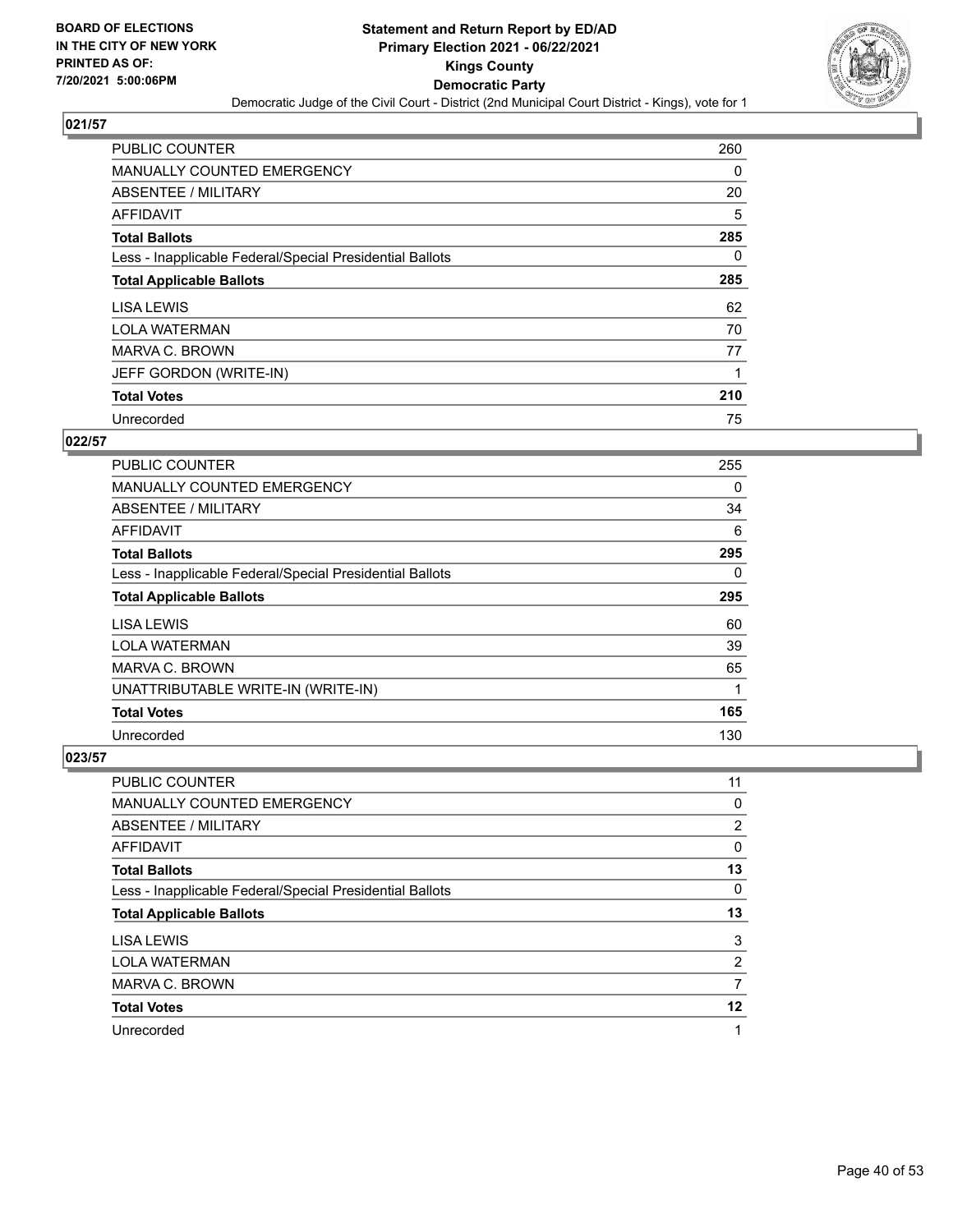

| PUBLIC COUNTER                                           | 352      |
|----------------------------------------------------------|----------|
| MANUALLY COUNTED EMERGENCY                               | $\Omega$ |
| ABSENTEE / MILITARY                                      | 26       |
| <b>AFFIDAVIT</b>                                         | 7        |
| <b>Total Ballots</b>                                     | 385      |
| Less - Inapplicable Federal/Special Presidential Ballots | $\Omega$ |
| <b>Total Applicable Ballots</b>                          | 385      |
| LISA LEWIS                                               | 125      |
| <b>LOLA WATERMAN</b>                                     | 76       |
| MARVA C. BROWN                                           | 102      |
| UNATTRIBUTABLE WRITE-IN (WRITE-IN)                       |          |
| <b>Total Votes</b>                                       | 304      |
| Unrecorded                                               | 81       |

## **029/57**

| <b>PUBLIC COUNTER</b>                                    | 416            |
|----------------------------------------------------------|----------------|
| MANUALLY COUNTED EMERGENCY                               | 0              |
| ABSENTEE / MILITARY                                      | 28             |
| <b>AFFIDAVIT</b>                                         | $\overline{2}$ |
| <b>Total Ballots</b>                                     | 446            |
| Less - Inapplicable Federal/Special Presidential Ballots | $\Omega$       |
| <b>Total Applicable Ballots</b>                          | 446            |
| LISA LEWIS                                               | 123            |
| <b>LOLA WATERMAN</b>                                     | 97             |
| MARVA C. BROWN                                           | 138            |
| <b>Total Votes</b>                                       | 358            |
| Unrecorded                                               | 88             |

| <b>PUBLIC COUNTER</b>                                    | 262 |
|----------------------------------------------------------|-----|
| <b>MANUALLY COUNTED EMERGENCY</b>                        | 0   |
| ABSENTEE / MILITARY                                      | 40  |
| <b>AFFIDAVIT</b>                                         | 4   |
| <b>Total Ballots</b>                                     | 306 |
| Less - Inapplicable Federal/Special Presidential Ballots | 0   |
| <b>Total Applicable Ballots</b>                          | 306 |
| LISA LEWIS                                               | 106 |
| <b>LOLA WATERMAN</b>                                     | 61  |
| MARVA C. BROWN                                           | 97  |
| CLINTON M MILLER (WRITE-IN)                              |     |
| DANIEL LIPKOWITZ (WRITE-IN)                              |     |
| IAN GAYNOR (WRITE-IN)                                    | 1   |
| <b>Total Votes</b>                                       | 267 |
| Unrecorded                                               | 39  |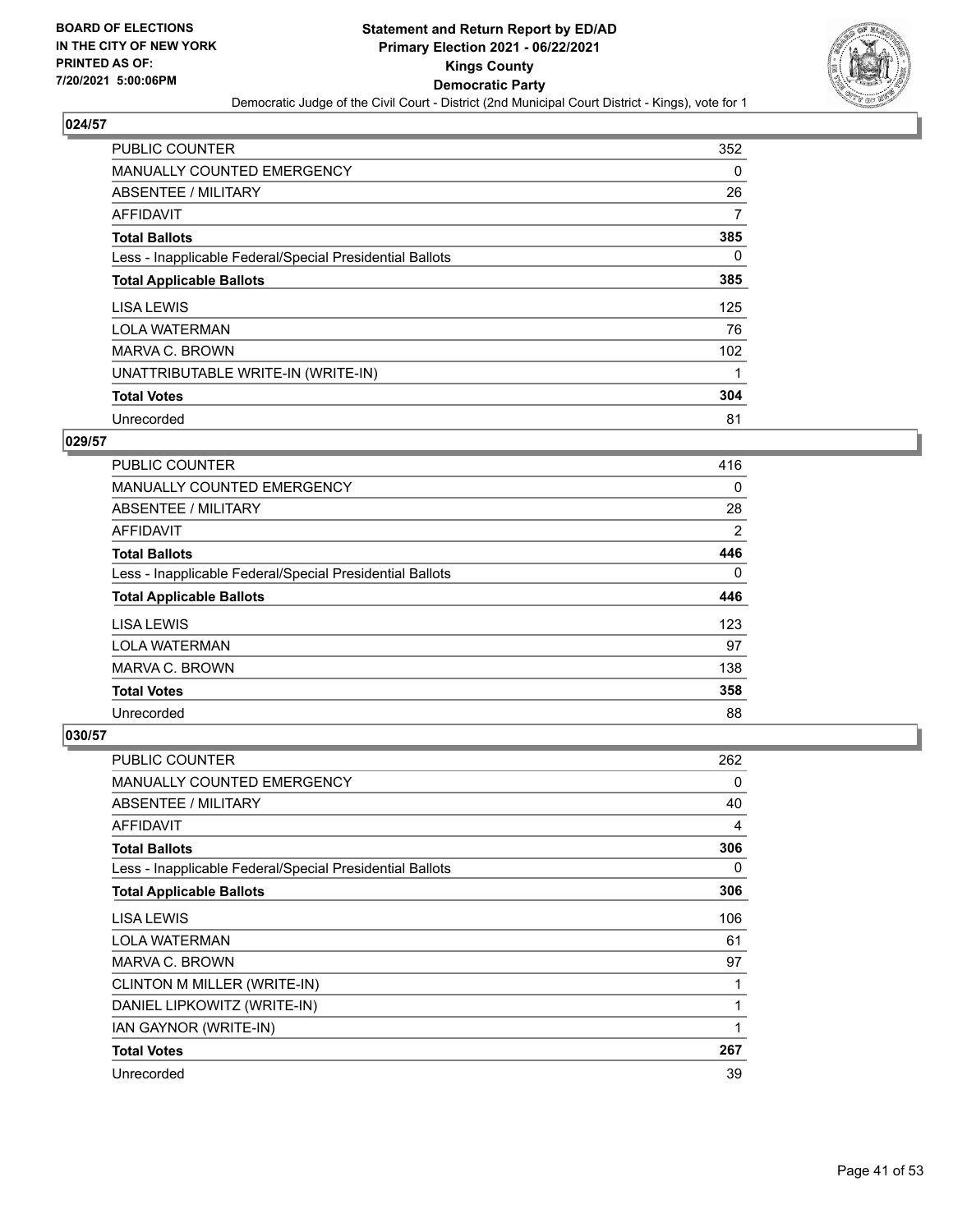

| <b>PUBLIC COUNTER</b>                                    | 430            |
|----------------------------------------------------------|----------------|
| <b>MANUALLY COUNTED EMERGENCY</b>                        | $\Omega$       |
| ABSENTEE / MILITARY                                      | 58             |
| <b>AFFIDAVIT</b>                                         | 4              |
| <b>Total Ballots</b>                                     | 492            |
| Less - Inapplicable Federal/Special Presidential Ballots | $\Omega$       |
| <b>Total Applicable Ballots</b>                          | 492            |
| LISA LEWIS                                               | 196            |
| <b>LOLA WATERMAN</b>                                     | 117            |
| MARVA C. BROWN                                           | 124            |
| UNATTRIBUTABLE WRITE-IN (WRITE-IN)                       | $\overline{2}$ |
| <b>Total Votes</b>                                       | 439            |
| Unrecorded                                               | 53             |

## **032/57**

| <b>PUBLIC COUNTER</b>                                    | 119       |
|----------------------------------------------------------|-----------|
| <b>MANUALLY COUNTED EMERGENCY</b>                        | 0         |
| ABSENTEE / MILITARY                                      | 7         |
| AFFIDAVIT                                                | $\Omega$  |
| <b>Total Ballots</b>                                     | 126       |
| Less - Inapplicable Federal/Special Presidential Ballots | 0         |
|                                                          |           |
| <b>Total Applicable Ballots</b>                          |           |
| <b>LISA LEWIS</b>                                        | 126<br>47 |
| <b>LOLA WATERMAN</b>                                     | 38        |
| MARVA C. BROWN                                           | 28        |
| <b>Total Votes</b>                                       | 113       |

| <b>PUBLIC COUNTER</b>                                    | 72 |
|----------------------------------------------------------|----|
| <b>MANUALLY COUNTED EMERGENCY</b>                        | 0  |
| ABSENTEE / MILITARY                                      | 2  |
| AFFIDAVIT                                                | 2  |
| <b>Total Ballots</b>                                     | 76 |
| Less - Inapplicable Federal/Special Presidential Ballots | 0  |
| <b>Total Applicable Ballots</b>                          | 76 |
| LISA LEWIS                                               | 29 |
| <b>LOLA WATERMAN</b>                                     | 22 |
| MARVA C. BROWN                                           | 19 |
| <b>Total Votes</b>                                       | 70 |
| Unrecorded                                               | 6  |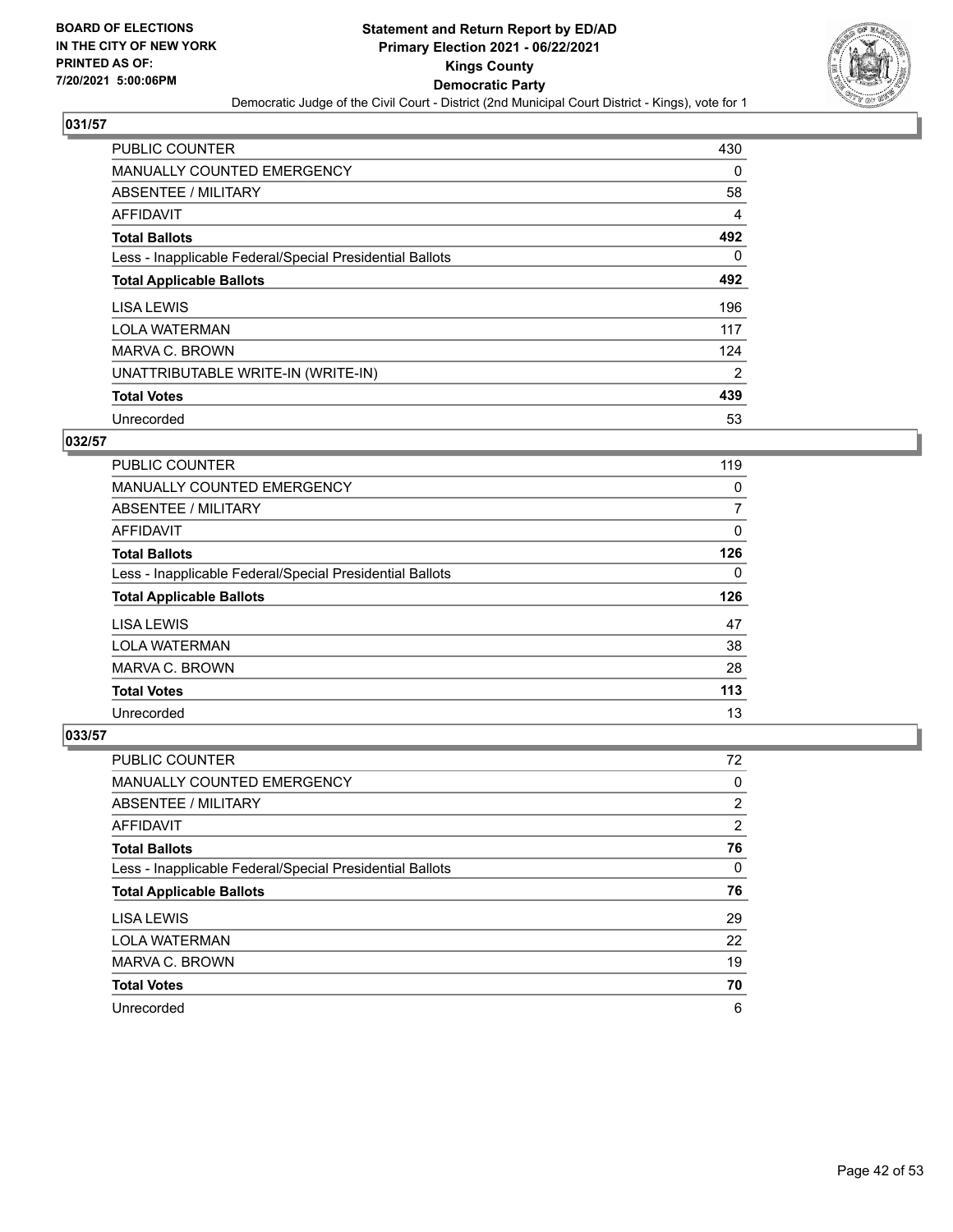

| <b>PUBLIC COUNTER</b>                                    | 439      |
|----------------------------------------------------------|----------|
| MANUALLY COUNTED EMERGENCY                               | $\Omega$ |
| ABSENTEE / MILITARY                                      | 56       |
| AFFIDAVIT                                                | 6        |
| <b>Total Ballots</b>                                     | 501      |
| Less - Inapplicable Federal/Special Presidential Ballots | $\Omega$ |
| <b>Total Applicable Ballots</b>                          | 501      |
| LISA LEWIS                                               | 162      |
| <b>LOLA WATERMAN</b>                                     | 113      |
| MARVA C. BROWN                                           | 152      |
| UNATTRIBUTABLE WRITE-IN (WRITE-IN)                       | 1        |
| <b>Total Votes</b>                                       | 428      |
| Unrecorded                                               | 73       |

## **035/57**

| <b>PUBLIC COUNTER</b>                                    | 372 |
|----------------------------------------------------------|-----|
| <b>MANUALLY COUNTED EMERGENCY</b>                        | 0   |
| ABSENTEE / MILITARY                                      | 28  |
| <b>AFFIDAVIT</b>                                         | 6   |
| <b>Total Ballots</b>                                     | 406 |
| Less - Inapplicable Federal/Special Presidential Ballots | 0   |
| <b>Total Applicable Ballots</b>                          | 406 |
| LISA LEWIS                                               | 118 |
| <b>LOLA WATERMAN</b>                                     | 79  |
| MARVA C. BROWN                                           | 117 |
| <b>Total Votes</b>                                       | 314 |
| Unrecorded                                               | 92  |

| <b>PUBLIC COUNTER</b>                                    | 340      |
|----------------------------------------------------------|----------|
| <b>MANUALLY COUNTED EMERGENCY</b>                        | 0        |
| ABSENTEE / MILITARY                                      | 25       |
| AFFIDAVIT                                                | 8        |
| <b>Total Ballots</b>                                     | 373      |
| Less - Inapplicable Federal/Special Presidential Ballots | $\Omega$ |
| <b>Total Applicable Ballots</b>                          | 373      |
| LISA LEWIS                                               | 86       |
| <b>LOLA WATERMAN</b>                                     | 105      |
| MARVA C. BROWN                                           | 109      |
| UNATTRIBUTABLE WRITE-IN (WRITE-IN)                       |          |
| <b>Total Votes</b>                                       | 301      |
| Unrecorded                                               | 72       |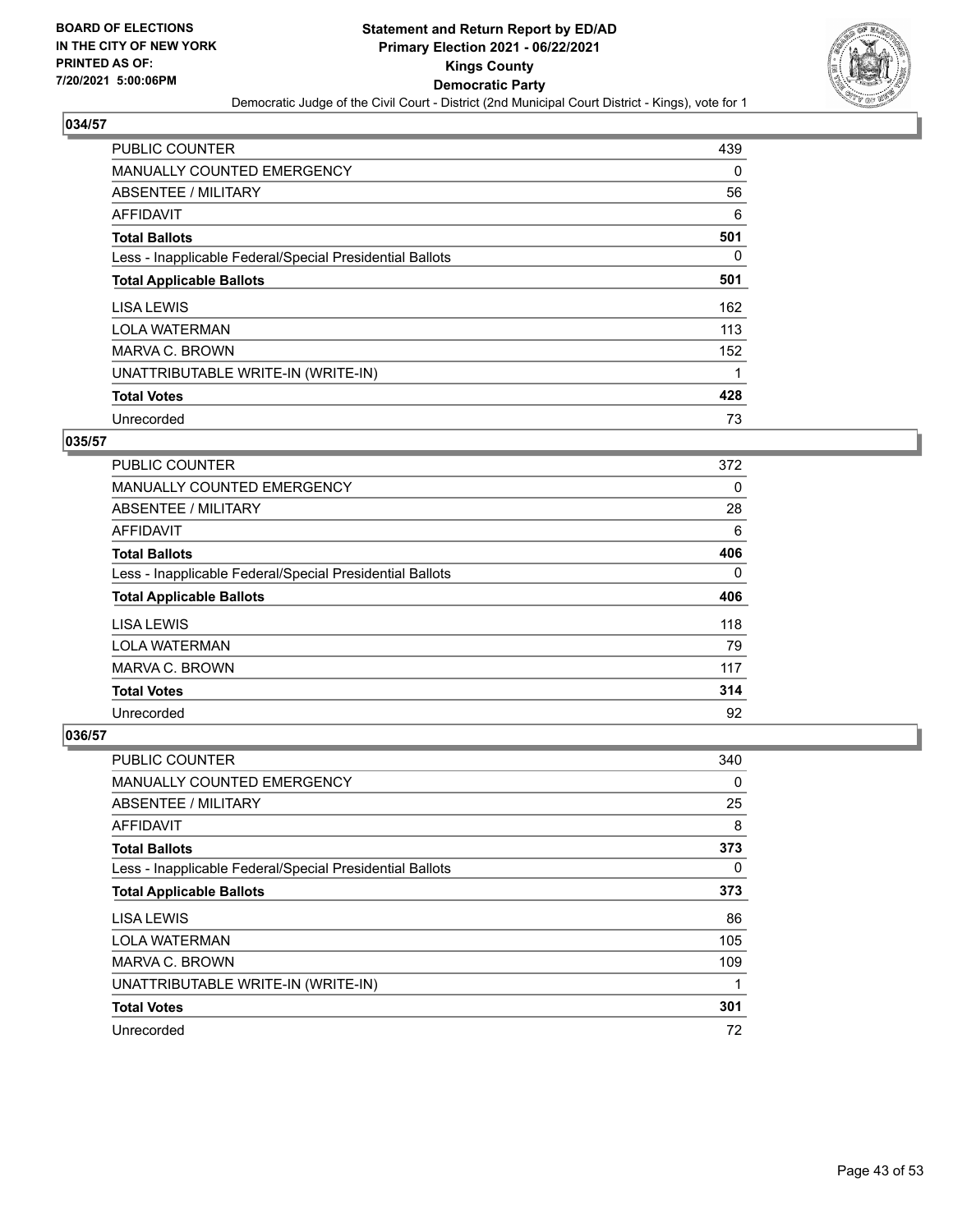

| <b>PUBLIC COUNTER</b>                                    | 297 |
|----------------------------------------------------------|-----|
| <b>MANUALLY COUNTED EMERGENCY</b>                        | 0   |
| ABSENTEE / MILITARY                                      | 18  |
| <b>AFFIDAVIT</b>                                         | 2   |
| <b>Total Ballots</b>                                     | 317 |
| Less - Inapplicable Federal/Special Presidential Ballots | 0   |
| <b>Total Applicable Ballots</b>                          | 317 |
| LISA LEWIS                                               | 90  |
| <b>LOLA WATERMAN</b>                                     | 66  |
| MARVA C. BROWN                                           | 100 |
| JAMES KATZ (WRITE-IN)                                    |     |
| <b>Total Votes</b>                                       | 257 |
| Unrecorded                                               | 60  |

## **038/57**

| <b>PUBLIC COUNTER</b>                                    | 414 |
|----------------------------------------------------------|-----|
| <b>MANUALLY COUNTED EMERGENCY</b>                        | 0   |
| ABSENTEE / MILITARY                                      | 31  |
| <b>AFFIDAVIT</b>                                         | 6   |
| <b>Total Ballots</b>                                     | 451 |
| Less - Inapplicable Federal/Special Presidential Ballots | 0   |
| <b>Total Applicable Ballots</b>                          | 451 |
| LISA LEWIS                                               | 125 |
| <b>LOLA WATERMAN</b>                                     | 105 |
| MARVA C. BROWN                                           | 136 |
| RENE COLLYMORE (WRITE-IN)                                | 1   |
| UNATTRIBUTABLE WRITE-IN (WRITE-IN)                       | 1   |
| <b>Total Votes</b>                                       | 368 |
| Unrecorded                                               | 83  |

| PUBLIC COUNTER                                           | 407      |
|----------------------------------------------------------|----------|
| MANUALLY COUNTED EMERGENCY                               | $\Omega$ |
| ABSENTEE / MILITARY                                      | 28       |
| AFFIDAVIT                                                | 3        |
| <b>Total Ballots</b>                                     | 438      |
| Less - Inapplicable Federal/Special Presidential Ballots | $\Omega$ |
| <b>Total Applicable Ballots</b>                          | 438      |
| LISA LEWIS                                               | 129      |
| <b>LOLA WATERMAN</b>                                     | 105      |
| <b>MARVA C. BROWN</b>                                    | 136      |
| <b>Total Votes</b>                                       | 370      |
| Unrecorded                                               | 68       |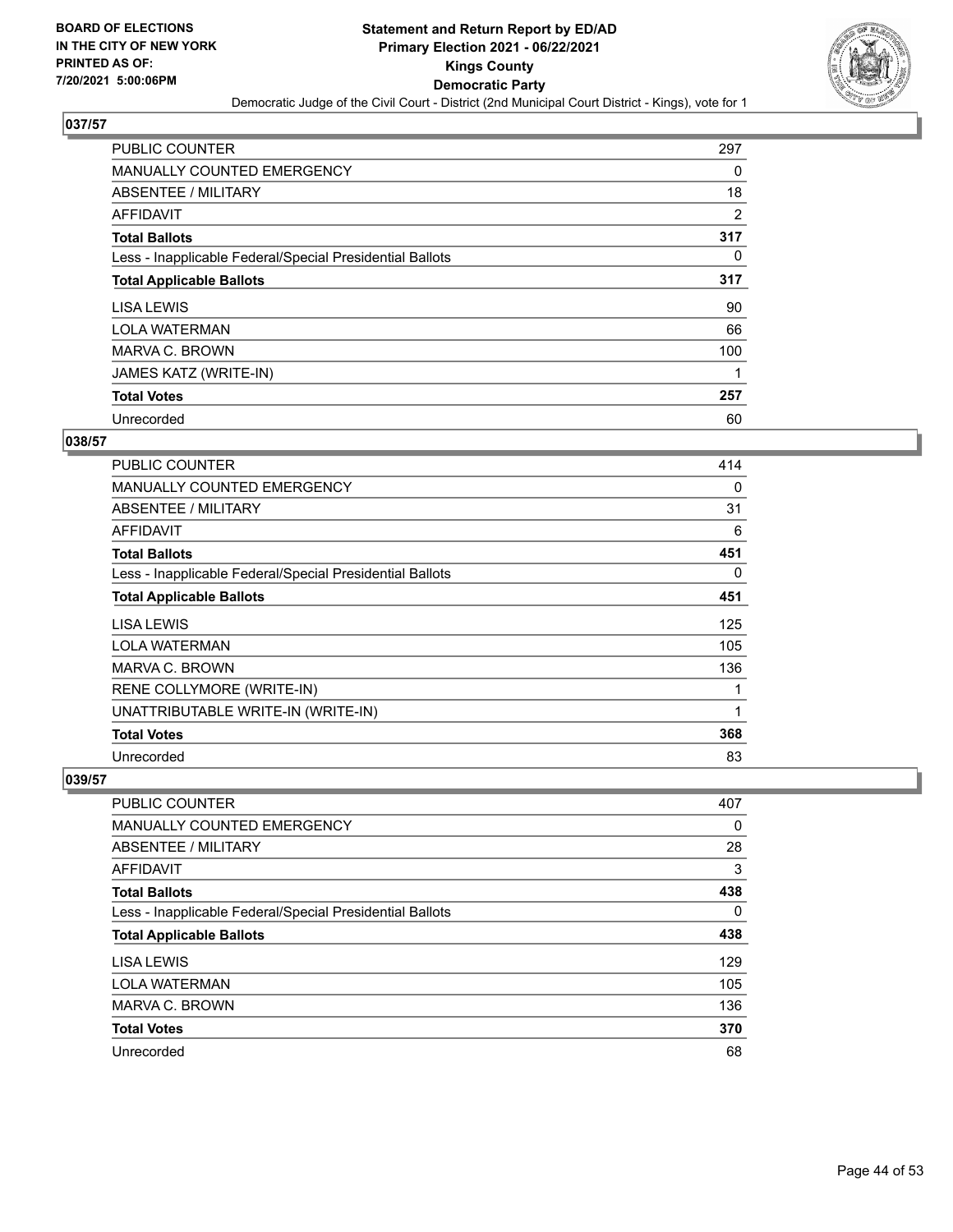

| <b>PUBLIC COUNTER</b>                                    | 361      |
|----------------------------------------------------------|----------|
| <b>MANUALLY COUNTED EMERGENCY</b>                        | 0        |
| ABSENTEE / MILITARY                                      | 14       |
| AFFIDAVIT                                                | 6        |
| <b>Total Ballots</b>                                     | 381      |
| Less - Inapplicable Federal/Special Presidential Ballots | $\Omega$ |
| <b>Total Applicable Ballots</b>                          | 381      |
| LISA LEWIS                                               | 123      |
| <b>LOLA WATERMAN</b>                                     | 80       |
| MARVA C. BROWN                                           | 103      |
| REBECCA WINKEL (WRITE-IN)                                |          |
| <b>Total Votes</b>                                       | 307      |
| Unrecorded                                               | 74       |

## **041/57**

| <b>PUBLIC COUNTER</b>                                    | 369      |
|----------------------------------------------------------|----------|
| <b>MANUALLY COUNTED EMERGENCY</b>                        | 0        |
| ABSENTEE / MILITARY                                      | 18       |
| <b>AFFIDAVIT</b>                                         | 9        |
| <b>Total Ballots</b>                                     | 396      |
| Less - Inapplicable Federal/Special Presidential Ballots | $\Omega$ |
| <b>Total Applicable Ballots</b>                          | 396      |
| LISA LEWIS                                               | 123      |
| <b>LOLA WATERMAN</b>                                     | 90       |
| MARVA C. BROWN                                           | 111      |
| MONICA KARPUK (WRITE-IN)                                 | 1        |
| <b>Total Votes</b>                                       | 325      |
| Unrecorded                                               | 71       |

| <b>PUBLIC COUNTER</b>                                    | 261 |
|----------------------------------------------------------|-----|
| MANUALLY COUNTED EMERGENCY                               | 0   |
| ABSENTEE / MILITARY                                      | 10  |
| AFFIDAVIT                                                | 4   |
| <b>Total Ballots</b>                                     | 275 |
| Less - Inapplicable Federal/Special Presidential Ballots | 0   |
| <b>Total Applicable Ballots</b>                          | 275 |
| <b>LISA LEWIS</b>                                        | 77  |
| <b>LOLA WATERMAN</b>                                     | 48  |
| MARVA C. BROWN                                           | 72  |
| SUSAN PAMELA COLE (WRITE-IN)                             | 1   |
| UNATTRIBUTABLE WRITE-IN (WRITE-IN)                       | 1   |
| <b>Total Votes</b>                                       | 199 |
| Unrecorded                                               | 76  |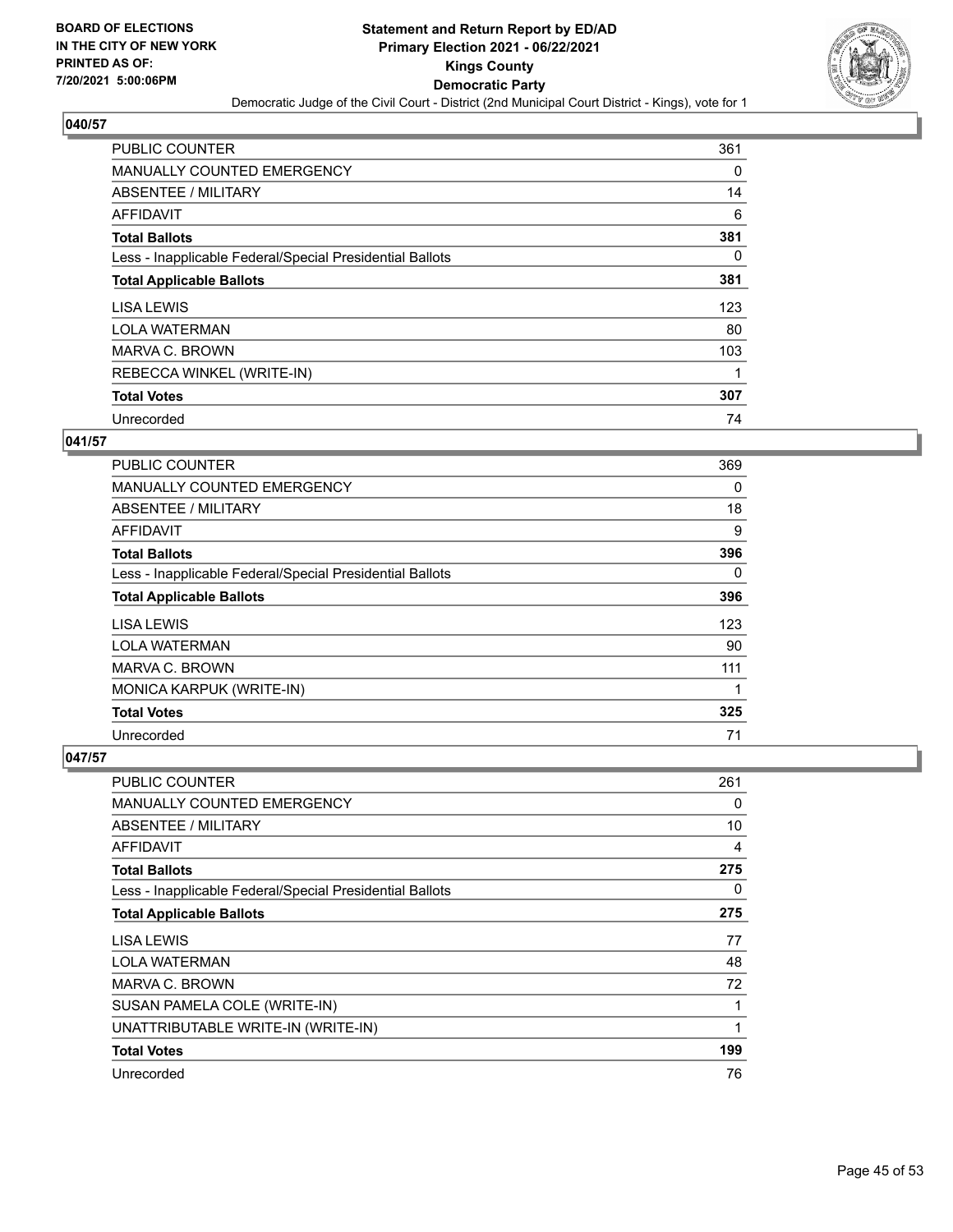

| <b>PUBLIC COUNTER</b>                                    | 350      |
|----------------------------------------------------------|----------|
| <b>MANUALLY COUNTED EMERGENCY</b>                        | $\Omega$ |
| ABSENTEE / MILITARY                                      | 26       |
| <b>AFFIDAVIT</b>                                         | 8        |
| <b>Total Ballots</b>                                     | 384      |
| Less - Inapplicable Federal/Special Presidential Ballots | $\Omega$ |
| <b>Total Applicable Ballots</b>                          | 384      |
| LISA LEWIS                                               | 108      |
| <b>LOLA WATERMAN</b>                                     | 85       |
| MARVA C. BROWN                                           | 125      |
| UNATTRIBUTABLE WRITE-IN (WRITE-IN)                       | 2        |
| <b>Total Votes</b>                                       | 320      |
| Unrecorded                                               | 64       |

## **049/57**

| PUBLIC COUNTER                                           | 381 |
|----------------------------------------------------------|-----|
| <b>MANUALLY COUNTED EMERGENCY</b>                        | 0   |
| <b>ABSENTEE / MILITARY</b>                               | 15  |
| <b>AFFIDAVIT</b>                                         | 4   |
| <b>Total Ballots</b>                                     | 400 |
| Less - Inapplicable Federal/Special Presidential Ballots | 0   |
| <b>Total Applicable Ballots</b>                          | 400 |
| LISA LEWIS                                               | 119 |
| <b>LOLA WATERMAN</b>                                     | 95  |
| <b>MARVA C. BROWN</b>                                    | 122 |
| MAYA WILEY (WRITE-IN)                                    | 1   |
| <b>Total Votes</b>                                       | 337 |
| Unrecorded                                               | 63  |

| <b>PUBLIC COUNTER</b>                                    | 302      |
|----------------------------------------------------------|----------|
| <b>MANUALLY COUNTED EMERGENCY</b>                        | 0        |
| ABSENTEE / MILITARY                                      | 19       |
| AFFIDAVIT                                                | 3        |
| <b>Total Ballots</b>                                     | 324      |
| Less - Inapplicable Federal/Special Presidential Ballots | $\Omega$ |
| <b>Total Applicable Ballots</b>                          | 324      |
| LISA LEWIS                                               | 89       |
| <b>LOLA WATERMAN</b>                                     | 71       |
| MARVA C. BROWN                                           | 99       |
| UNATTRIBUTABLE WRITE-IN (WRITE-IN)                       | 1        |
| <b>Total Votes</b>                                       | 260      |
| Unrecorded                                               | 64       |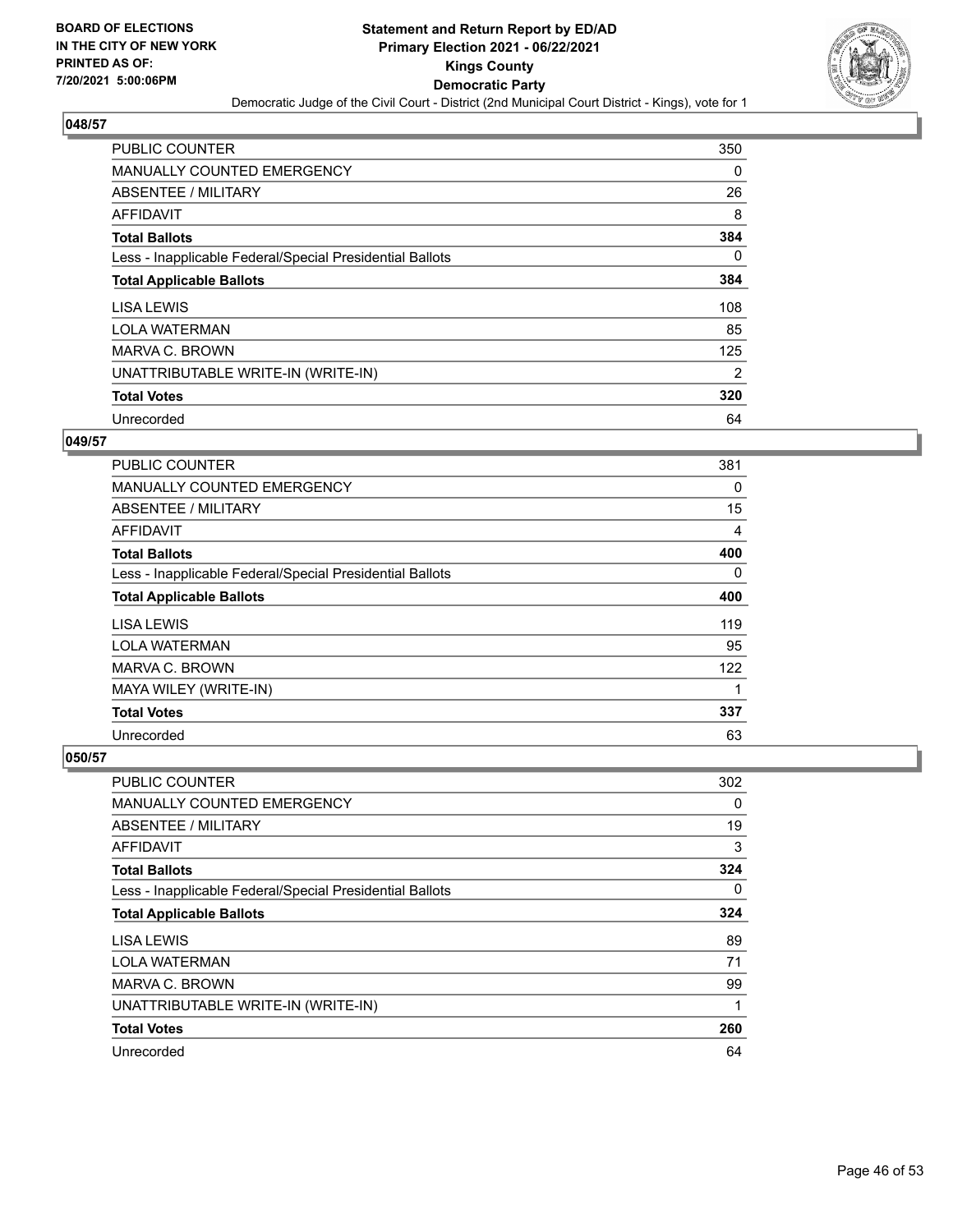

| PUBLIC COUNTER                                           | 286            |
|----------------------------------------------------------|----------------|
| MANUALLY COUNTED EMERGENCY                               | $\Omega$       |
| ABSENTEE / MILITARY                                      | 21             |
| AFFIDAVIT                                                | $\overline{2}$ |
| <b>Total Ballots</b>                                     | 309            |
| Less - Inapplicable Federal/Special Presidential Ballots | 0              |
| <b>Total Applicable Ballots</b>                          | 309            |
| LISA LEWIS                                               | 81             |
| <b>LOLA WATERMAN</b>                                     | 52             |
| MARVA C. BROWN                                           | 132            |
| <b>Total Votes</b>                                       | 265            |
| Unrecorded                                               | 44             |

### **052/57**

| <b>PUBLIC COUNTER</b>                                    | 235          |
|----------------------------------------------------------|--------------|
| MANUALLY COUNTED EMERGENCY                               | 0            |
| ABSENTEE / MILITARY                                      | 8            |
| <b>AFFIDAVIT</b>                                         | 4            |
| <b>Total Ballots</b>                                     | 247          |
| Less - Inapplicable Federal/Special Presidential Ballots | 0            |
| <b>Total Applicable Ballots</b>                          | 247          |
| LISA LEWIS                                               | 69           |
| <b>LOLA WATERMAN</b>                                     | 57           |
| MARVA C. BROWN                                           | 81           |
| JOHN OLIVER (WRITE-IN)                                   | 1            |
| UNATTRIBUTABLE WRITE-IN (WRITE-IN)                       | $\mathbf{1}$ |
| <b>Total Votes</b>                                       | 209          |
| Unrecorded                                               | 38           |

| <b>PUBLIC COUNTER</b>                                    | 253 |
|----------------------------------------------------------|-----|
| <b>MANUALLY COUNTED EMERGENCY</b>                        | 0   |
| ABSENTEE / MILITARY                                      | 17  |
| AFFIDAVIT                                                | 0   |
| <b>Total Ballots</b>                                     | 270 |
| Less - Inapplicable Federal/Special Presidential Ballots | 0   |
| <b>Total Applicable Ballots</b>                          | 270 |
| LISA LEWIS                                               | 86  |
| <b>LOLA WATERMAN</b>                                     | 71  |
| MARVA C. BROWN                                           | 73  |
| UNATTRIBUTABLE WRITE-IN (WRITE-IN)                       | 1   |
| <b>Total Votes</b>                                       | 231 |
| Unrecorded                                               | 39  |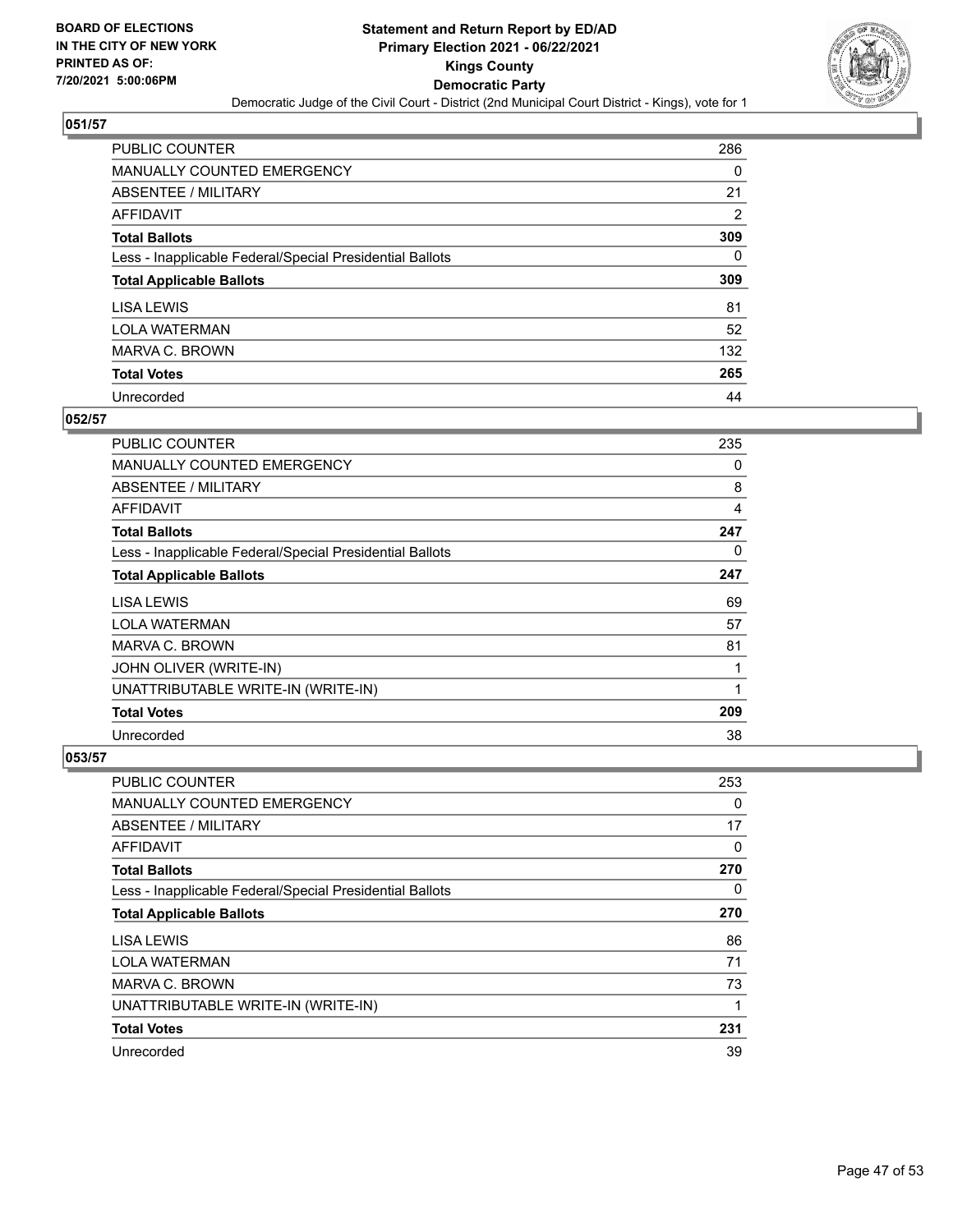

| <b>PUBLIC COUNTER</b>                                    | 373 |
|----------------------------------------------------------|-----|
| MANUALLY COUNTED EMERGENCY                               | 0   |
| ABSENTEE / MILITARY                                      | 15  |
| AFFIDAVIT                                                | 3   |
| <b>Total Ballots</b>                                     | 391 |
| Less - Inapplicable Federal/Special Presidential Ballots | 0   |
| <b>Total Applicable Ballots</b>                          | 391 |
| LISA LEWIS                                               | 109 |
| <b>LOLA WATERMAN</b>                                     | 76  |
| MARVA C. BROWN                                           | 142 |
| <b>JOSEPH PALANDRAN (WRITE-IN)</b>                       |     |
| LAURA RUBIN (WRITE-IN)                                   | 1   |
| UNATTRIBUTABLE WRITE-IN (WRITE-IN)                       |     |
| <b>Total Votes</b>                                       | 330 |
| Unrecorded                                               | 61  |

#### **055/57**

| <b>PUBLIC COUNTER</b>                                    | 218 |
|----------------------------------------------------------|-----|
| MANUALLY COUNTED EMERGENCY                               | 0   |
| ABSENTEE / MILITARY                                      | 20  |
| AFFIDAVIT                                                | 6   |
| <b>Total Ballots</b>                                     | 244 |
| Less - Inapplicable Federal/Special Presidential Ballots | 0   |
| <b>Total Applicable Ballots</b>                          | 244 |
| LISA LEWIS                                               | 77  |
| <b>LOLA WATERMAN</b>                                     | 61  |
| MARVA C. BROWN                                           | 74  |
| <b>Total Votes</b>                                       | 212 |
| Unrecorded                                               | 32  |

| <b>PUBLIC COUNTER</b>                                    | 300      |
|----------------------------------------------------------|----------|
| MANUALLY COUNTED EMERGENCY                               | $\Omega$ |
| ABSENTEE / MILITARY                                      | 17       |
| AFFIDAVIT                                                | 10       |
| <b>Total Ballots</b>                                     | 327      |
| Less - Inapplicable Federal/Special Presidential Ballots | $\Omega$ |
| <b>Total Applicable Ballots</b>                          | 327      |
| LISA LEWIS                                               | 86       |
| <b>LOLA WATERMAN</b>                                     | 91       |
| MARVA C. BROWN                                           | 94       |
| <b>Total Votes</b>                                       | 271      |
| Unrecorded                                               | 56       |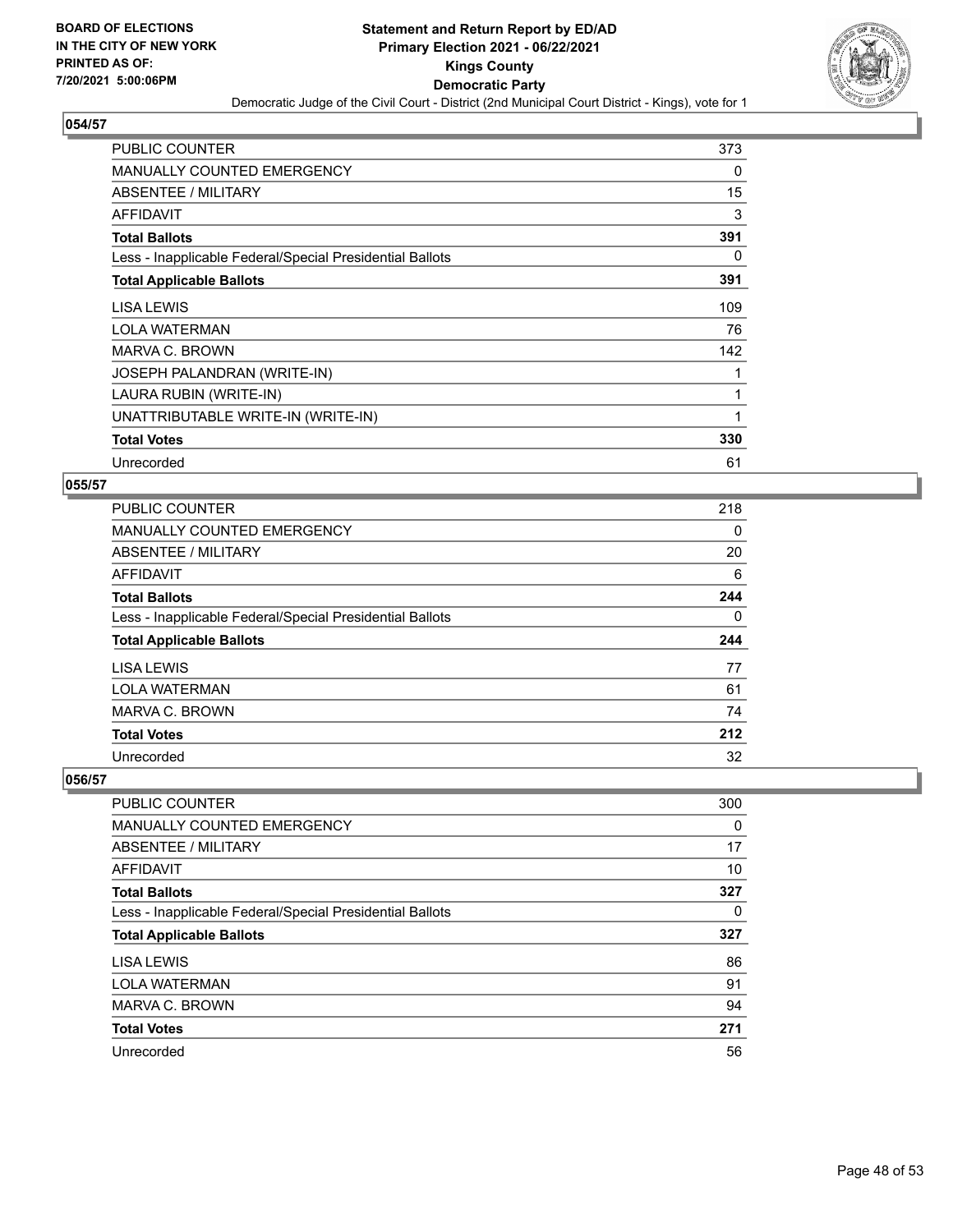

| PUBLIC COUNTER                                           | 256 |
|----------------------------------------------------------|-----|
| MANUALLY COUNTED EMERGENCY                               | 0   |
| ABSENTEE / MILITARY                                      | 13  |
| AFFIDAVIT                                                | 7   |
| <b>Total Ballots</b>                                     | 276 |
| Less - Inapplicable Federal/Special Presidential Ballots | 0   |
| <b>Total Applicable Ballots</b>                          | 276 |
| LISA LEWIS                                               | 68  |
| <b>LOLA WATERMAN</b>                                     | 76  |
| MARVA C. BROWN                                           | 82  |
| <b>Total Votes</b>                                       | 226 |
|                                                          |     |

#### **058/57**

| <b>PUBLIC COUNTER</b>                                    | 241      |
|----------------------------------------------------------|----------|
| <b>MANUALLY COUNTED EMERGENCY</b>                        | 0        |
| ABSENTEE / MILITARY                                      | 19       |
| <b>AFFIDAVIT</b>                                         | 2        |
| <b>Total Ballots</b>                                     | 262      |
| Less - Inapplicable Federal/Special Presidential Ballots | $\Omega$ |
| <b>Total Applicable Ballots</b>                          | 262      |
| LISA LEWIS                                               | 69       |
| <b>LOLA WATERMAN</b>                                     | 61       |
| MARVA C. BROWN                                           | 90       |
| <b>Total Votes</b>                                       | 220      |
| Unrecorded                                               | 42       |

| <b>PUBLIC COUNTER</b>                                    | 198 |
|----------------------------------------------------------|-----|
| MANUALLY COUNTED EMERGENCY                               | 0   |
| ABSENTEE / MILITARY                                      | 16  |
| <b>AFFIDAVIT</b>                                         | 5   |
| <b>Total Ballots</b>                                     | 219 |
| Less - Inapplicable Federal/Special Presidential Ballots | 0   |
|                                                          |     |
| <b>Total Applicable Ballots</b>                          | 219 |
| LISA LEWIS                                               | 51  |
| <b>LOLA WATERMAN</b>                                     | 41  |
| MARVA C. BROWN                                           | 80  |
| <b>Total Votes</b>                                       | 172 |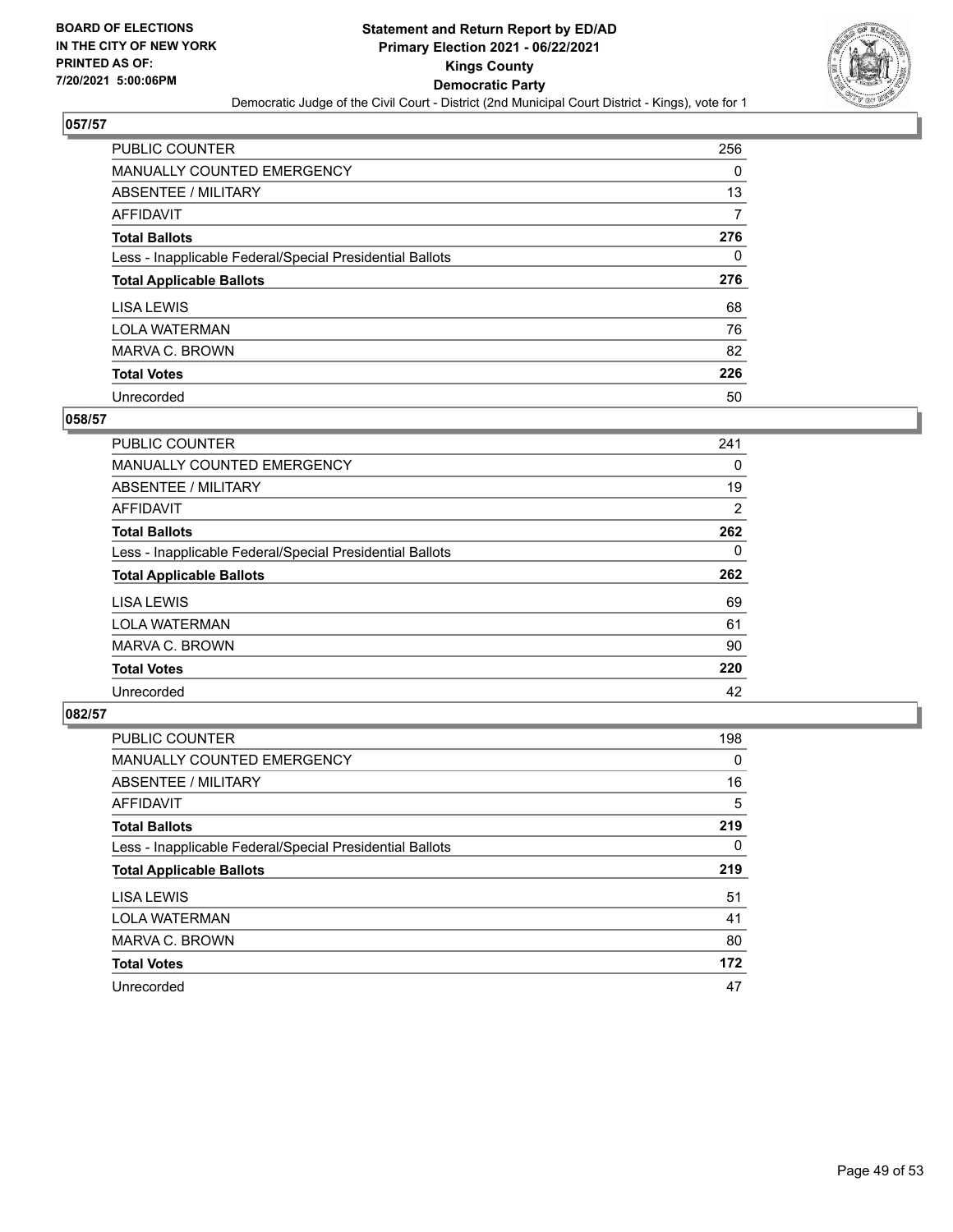

| <b>PUBLIC COUNTER</b>                                    | 119 |
|----------------------------------------------------------|-----|
| MANUALLY COUNTED EMERGENCY                               | 0   |
| ABSENTEE / MILITARY                                      | 11  |
| AFFIDAVIT                                                | 4   |
| <b>Total Ballots</b>                                     | 134 |
| Less - Inapplicable Federal/Special Presidential Ballots | 0   |
| <b>Total Applicable Ballots</b>                          | 134 |
| LISA LEWIS                                               | 32  |
| <b>LOLA WATERMAN</b>                                     | 26  |
| MARVA C. BROWN                                           | 21  |
| AL DOE (WRITE-IN)                                        |     |
| ARTHUR KESTERBAUM (WRITE-IN)                             |     |
| <b>Total Votes</b>                                       | 81  |
| Unrecorded                                               | 53  |

## **097/57**

| <b>PUBLIC COUNTER</b>                                    | 86       |
|----------------------------------------------------------|----------|
| <b>MANUALLY COUNTED EMERGENCY</b>                        | 0        |
| ABSENTEE / MILITARY                                      | 6        |
| AFFIDAVIT                                                | 0        |
| <b>Total Ballots</b>                                     | 92       |
| Less - Inapplicable Federal/Special Presidential Ballots | $\Omega$ |
| <b>Total Applicable Ballots</b>                          | 92       |
| LISA LEWIS                                               | 30       |
| <b>LOLA WATERMAN</b>                                     | 31       |
| MARVA C. BROWN                                           | 21       |
| UNATTRIBUTABLE WRITE-IN (WRITE-IN)                       | 1        |
| <b>Total Votes</b>                                       | 83       |
| Unrecorded                                               | 9        |

| <b>PUBLIC COUNTER</b>                                    | 262            |
|----------------------------------------------------------|----------------|
| MANUALLY COUNTED EMERGENCY                               | 0              |
| ABSENTEE / MILITARY                                      | 28             |
| AFFIDAVIT                                                | 8              |
| <b>Total Ballots</b>                                     | 298            |
| Less - Inapplicable Federal/Special Presidential Ballots | 0              |
| <b>Total Applicable Ballots</b>                          | 298            |
| LISA LEWIS                                               | 84             |
| <b>LOLA WATERMAN</b>                                     | 73             |
| MARVA C. BROWN                                           | 83             |
| UNATTRIBUTABLE WRITE-IN (WRITE-IN)                       | $\overline{2}$ |
| <b>Total Votes</b>                                       | 242            |
| Unrecorded                                               | 56             |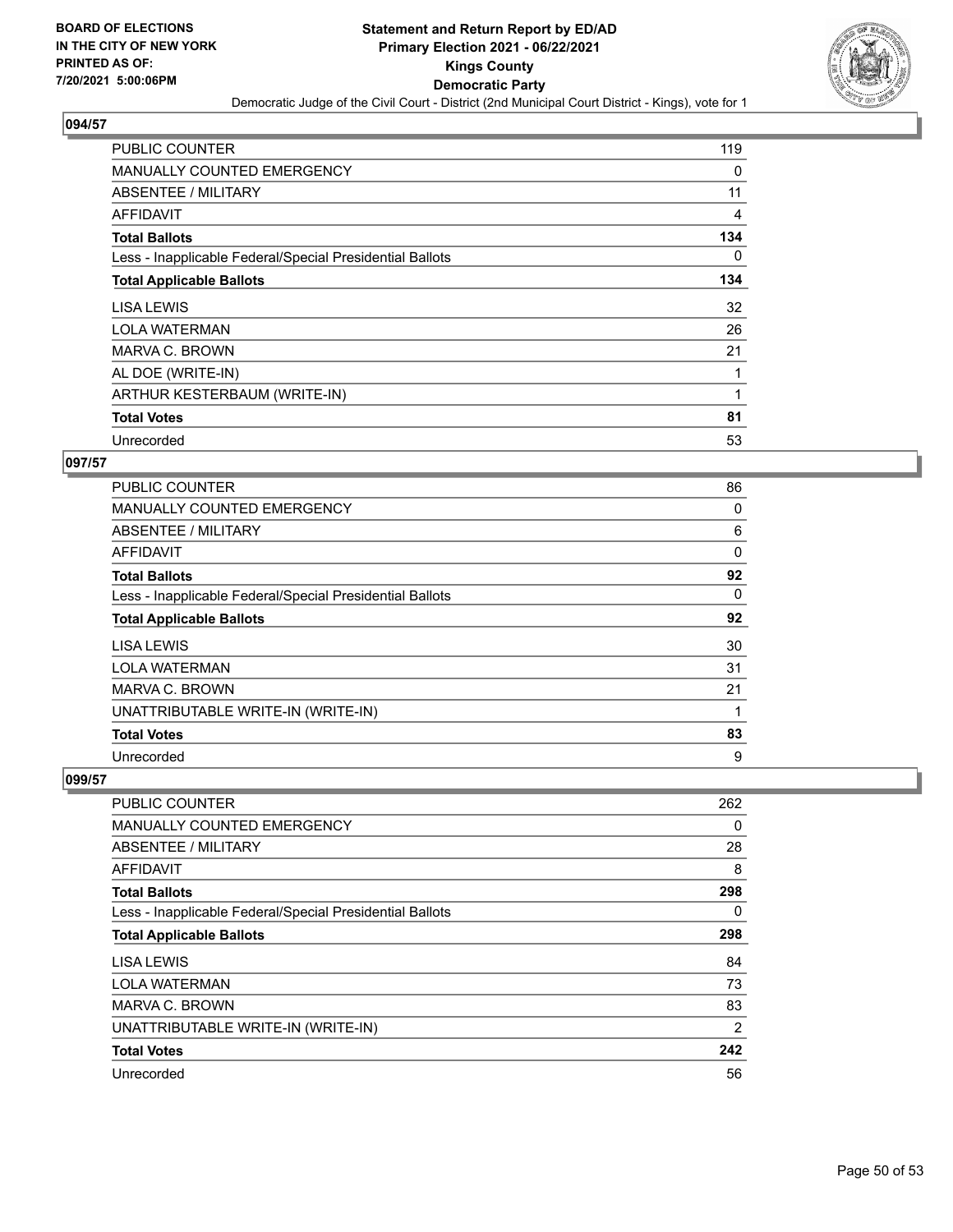

| PUBLIC COUNTER                                           | 268      |
|----------------------------------------------------------|----------|
| MANUALLY COUNTED EMERGENCY                               | 0        |
| ABSENTEE / MILITARY                                      | 18       |
| <b>AFFIDAVIT</b>                                         | 3        |
| <b>Total Ballots</b>                                     | 289      |
| Less - Inapplicable Federal/Special Presidential Ballots | $\Omega$ |
| <b>Total Applicable Ballots</b>                          | 289      |
| LISA LEWIS                                               | 82       |
| <b>LOLA WATERMAN</b>                                     | 61       |
| MARVA C. BROWN                                           | 102      |
| UNATTRIBUTABLE WRITE-IN (WRITE-IN)                       |          |
| <b>Total Votes</b>                                       | 246      |
| Unrecorded                                               | 43       |

## **101/57**

| <b>PUBLIC COUNTER</b>                                    | 326 |
|----------------------------------------------------------|-----|
| <b>MANUALLY COUNTED EMERGENCY</b>                        | 0   |
| ABSENTEE / MILITARY                                      | 26  |
| <b>AFFIDAVIT</b>                                         | 3   |
| <b>Total Ballots</b>                                     | 355 |
| Less - Inapplicable Federal/Special Presidential Ballots | 0   |
| <b>Total Applicable Ballots</b>                          | 355 |
| LISA LEWIS                                               | 96  |
| LOLA WATERMAN                                            | 72  |
| MARVA C. BROWN                                           | 112 |
| ROGER WAREHAM (WRITE-IN)                                 | 1   |
| SYLVIA KINARD (WRITE-IN)                                 | 1   |
| <b>Total Votes</b>                                       | 282 |
| Unrecorded                                               | 73  |

| <b>PUBLIC COUNTER</b>                                    | 210 |
|----------------------------------------------------------|-----|
| <b>MANUALLY COUNTED EMERGENCY</b>                        | 0   |
| ABSENTEE / MILITARY                                      | 15  |
| AFFIDAVIT                                                | 5   |
| <b>Total Ballots</b>                                     | 230 |
| Less - Inapplicable Federal/Special Presidential Ballots | 0   |
| <b>Total Applicable Ballots</b>                          | 230 |
| LISA LEWIS                                               | 73  |
| <b>LOLA WATERMAN</b>                                     | 48  |
| MARVA C. BROWN                                           | 77  |
| UNATTRIBUTABLE WRITE-IN (WRITE-IN)                       | 1   |
| <b>Total Votes</b>                                       | 199 |
| Unrecorded                                               | 31  |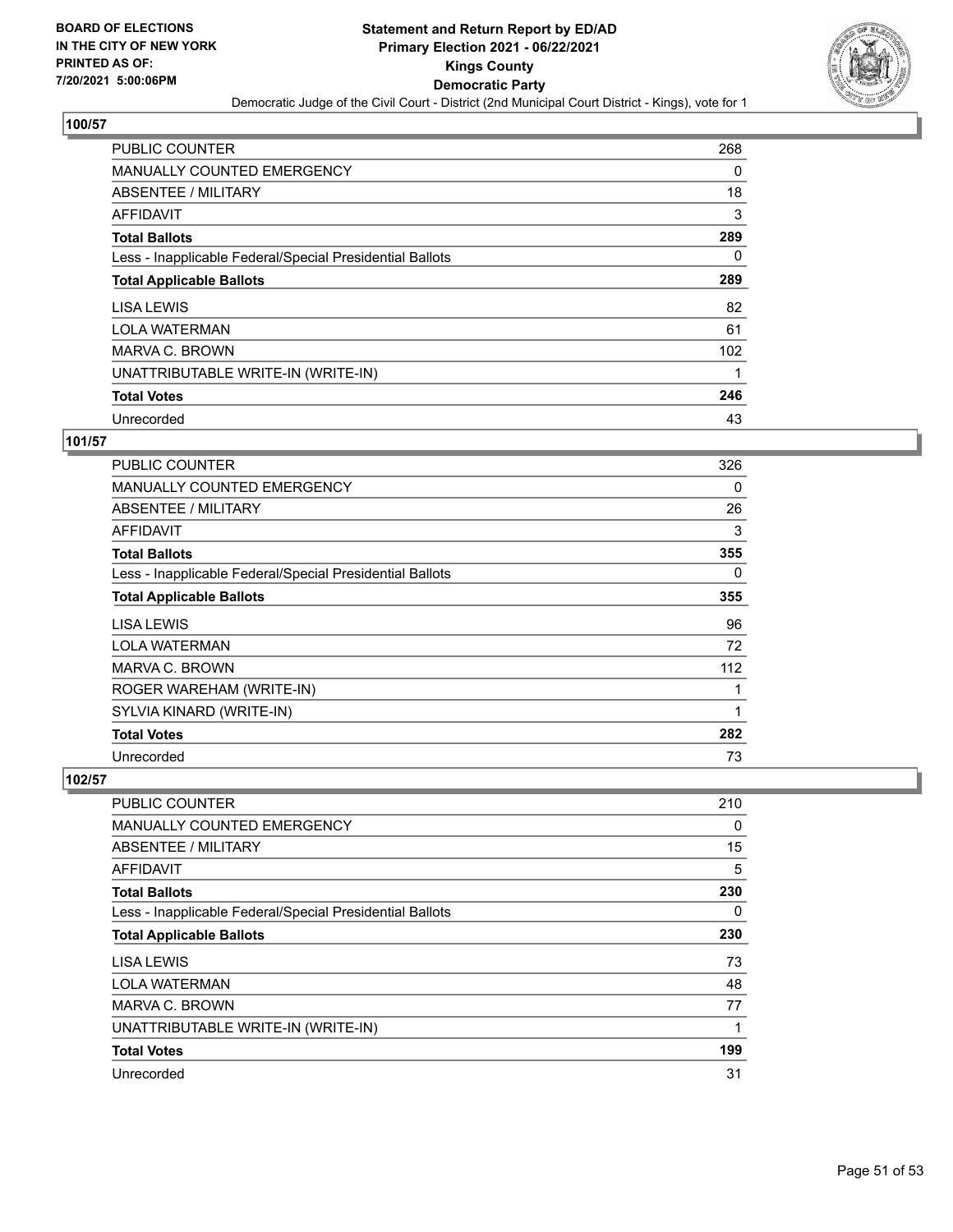

| <b>PUBLIC COUNTER</b>                                    | 331 |
|----------------------------------------------------------|-----|
| MANUALLY COUNTED EMERGENCY                               | 0   |
| ABSENTEE / MILITARY                                      | 16  |
| <b>AFFIDAVIT</b>                                         | 1   |
| <b>Total Ballots</b>                                     | 348 |
| Less - Inapplicable Federal/Special Presidential Ballots | 0   |
| <b>Total Applicable Ballots</b>                          | 348 |
| <b>LISA LEWIS</b>                                        | 120 |
| <b>LOLA WATERMAN</b>                                     | 88  |
| MARVA C. BROWN                                           | 87  |
| SCOTT STRINGER (WRITE-IN)                                | 1   |
| WILLIAM ROTH (WRITE-IN)                                  | 1   |
| <b>Total Votes</b>                                       | 297 |
| Unrecorded                                               | 51  |